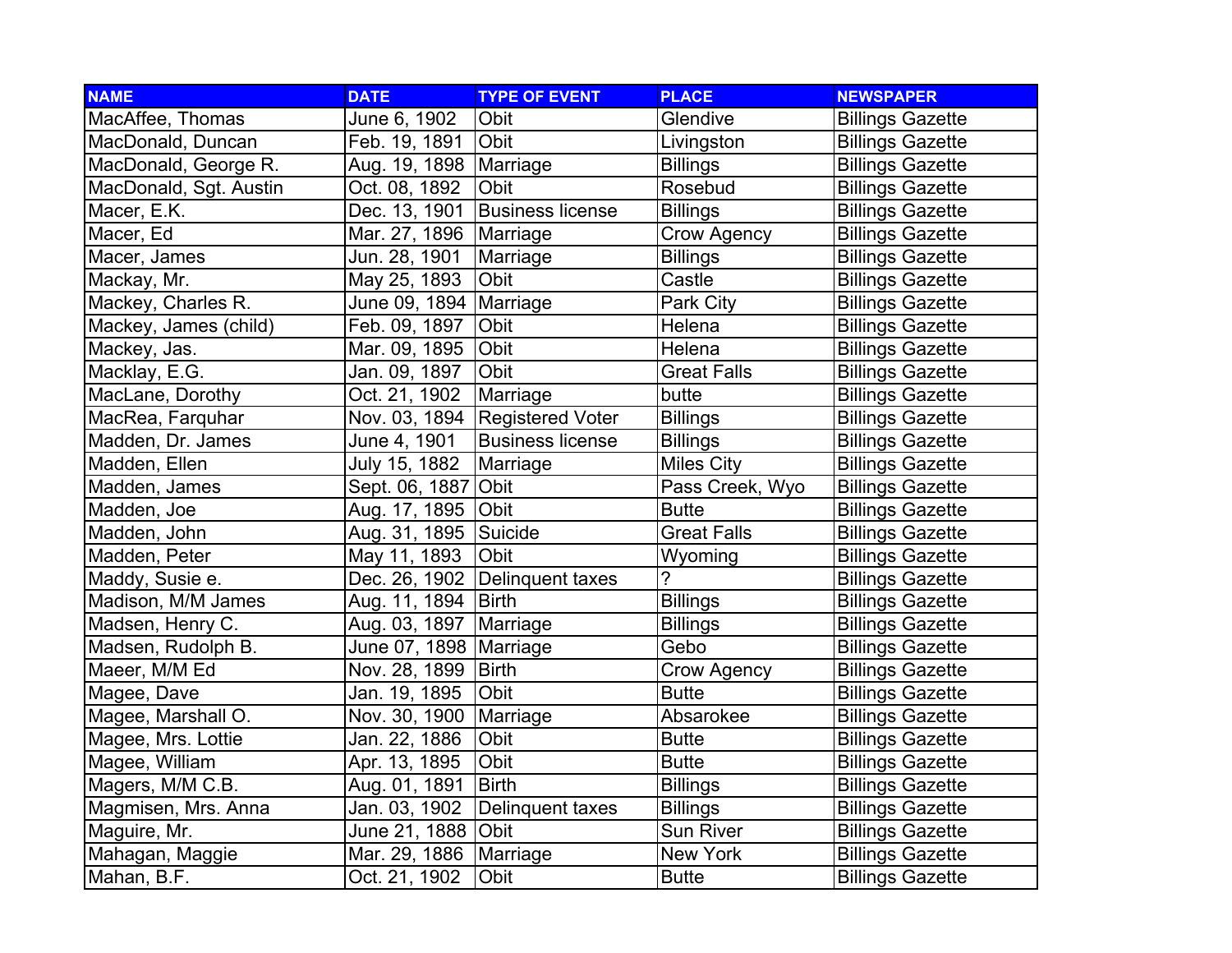| <b>NAME</b>           | <b>DATE</b>            | <b>TYPE OF EVENT</b>            | <b>PLACE</b>              | <b>NEWSPAPER</b>        |
|-----------------------|------------------------|---------------------------------|---------------------------|-------------------------|
| Mahan, Mary           | Aug. 18, 1894          | Marriage                        | <b>Big Horn</b>           | <b>Billings Gazette</b> |
| Mahan, Patrick        | Aug. 18, 1894   Pardon |                                 | Deer Lodge                | <b>Billings Gazette</b> |
| Mahan, William R.     | Apr. 18, 1889          | Homestead                       | <b>Billings</b>           | <b>Billings Gazette</b> |
| Mahara Theatrical Co. |                        | June 22, 1895 Business License  | <b>Billings</b>           | <b>Billings Gazette</b> |
| Mahr, Charles         | Nov. 03, 1894          | <b>Registered Voter</b>         | <b>Billings</b>           | <b>Billings Gazette</b> |
| Mahr, M/M             | Oct. 05, 1896          | <b>Birth</b>                    | <b>Billings</b>           | <b>Blgs. Gazette</b>    |
| Mahr, M/M Charles     | May 08, 1900           | <b>Birth</b>                    | <b>Yellowstone County</b> | <b>Billings Gazette</b> |
| Mahr, M/M Charles     | July 12, 1898          | <b>Birth</b>                    | <b>Yellowstone Valley</b> | <b>Billings Gazette</b> |
| Main, George          | Feb. 06, 1900          | Marriage                        | Spokane                   | <b>Billings Gazette</b> |
| Main, James           | May 12, 1892           | Obit                            | Red Lodge                 | <b>Billings Gazette</b> |
| Maine, Ida            | Jan. 22, 1891          | Student                         | <b>Billings</b>           | <b>Billings Gazette</b> |
| Maines, M.G.          | Mar. 07, 1889          | <b>Business License</b>         | <b>Billings</b>           | <b>Billings Gazette</b> |
| Maines, M.G.          |                        | Sept. 06, 1888 Business License | <b>Billings</b>           | <b>Billings Gazette</b> |
| Mains, Charles        | June 4, 1896           | Student                         | <b>Billings</b>           | <b>Blgs. Gazette</b>    |
| Mains, Charles        | May 6, 1896            | <b>Student</b>                  | <b>Billings</b>           | <b>Billings Gazette</b> |
| Mains, Charles        | Oct. 06, 1896          | Student                         | <b>Billings</b>           | <b>Blgs. Gazette</b>    |
| Mains, Charley        | Jan. 05, 1895          | Student                         | <b>Billings</b>           | <b>Billings Gazette</b> |
| Mains, Charlie        | Oct. 08, 1891          | Student                         | <b>Billings</b>           | <b>Billings Gazette</b> |
| Mains, Florence       | June 4, 1896           | <b>Student</b>                  | <b>Billings</b>           | <b>Blgs. Gazette</b>    |
| Mains, Florence       | Oct. 12, 1895          | Student                         | <b>Billings</b>           | <b>Billings Gazette</b> |
| Mains, George         | Oct. 08, 1891          | <b>Student</b>                  | <b>Billings</b>           | <b>Billings Gazette</b> |
| Mains, Ida            | Dec. 30, 1898          | Delinquent taxes                | <b>Billings</b>           | <b>Billings Gazette</b> |
| Mains, Ida            | Feb. 10, 1894          | Student                         | <b>Billings</b>           | <b>Billings Gazette</b> |
| Mains, Ida            | Feb. 18, 1892          | Student                         | <b>Billings</b>           | <b>Billings Gazette</b> |
| Mains, Ida            | Jan. 06, 1899          | Delinquent taxes                | <b>Billings</b>           | <b>Billings Gazette</b> |
| Mains, Ida            | Nov. 11, 1893          | Student                         | <b>Billings</b>           | <b>Billings Gazette</b> |
| Mains, Ida            | Oct. 06, 1896          | <b>Student</b>                  | <b>Billings</b>           | <b>Blgs. Gazette</b>    |
| Mains, Ida            | Oct. 08, 1891          | <b>Student</b>                  | <b>Billings</b>           | <b>Billings Gazette</b> |
| Mains, Ida L.         | Jan. 01, 1897          | Delinquent taxes                | <b>Billings</b>           | <b>Billings Gazette</b> |
| Mains, M.G.           | Jan. 03, 1896          | Delinquent taxes                | <b>Billings</b>           | <b>Billings Gazette</b> |
| Mains, M.G.           | Mar. 12, 1891          | <b>Business License</b>         | <b>Billings</b>           | <b>Billings Gazette</b> |
| Mains, M.G.           | Mar. 13, 1890          | <b>Business License</b>         | <b>Billings</b>           | <b>Billings Gazette</b> |
| Mains, M.G.           |                        | Mar. 16, 1893 Business License  | <b>Billings</b>           | <b>Billings Gazette</b> |
| Mains, M.G.           | Mar. 16, 1895          | <b>Business License</b>         | <b>Billings</b>           | <b>Billings Gazette</b> |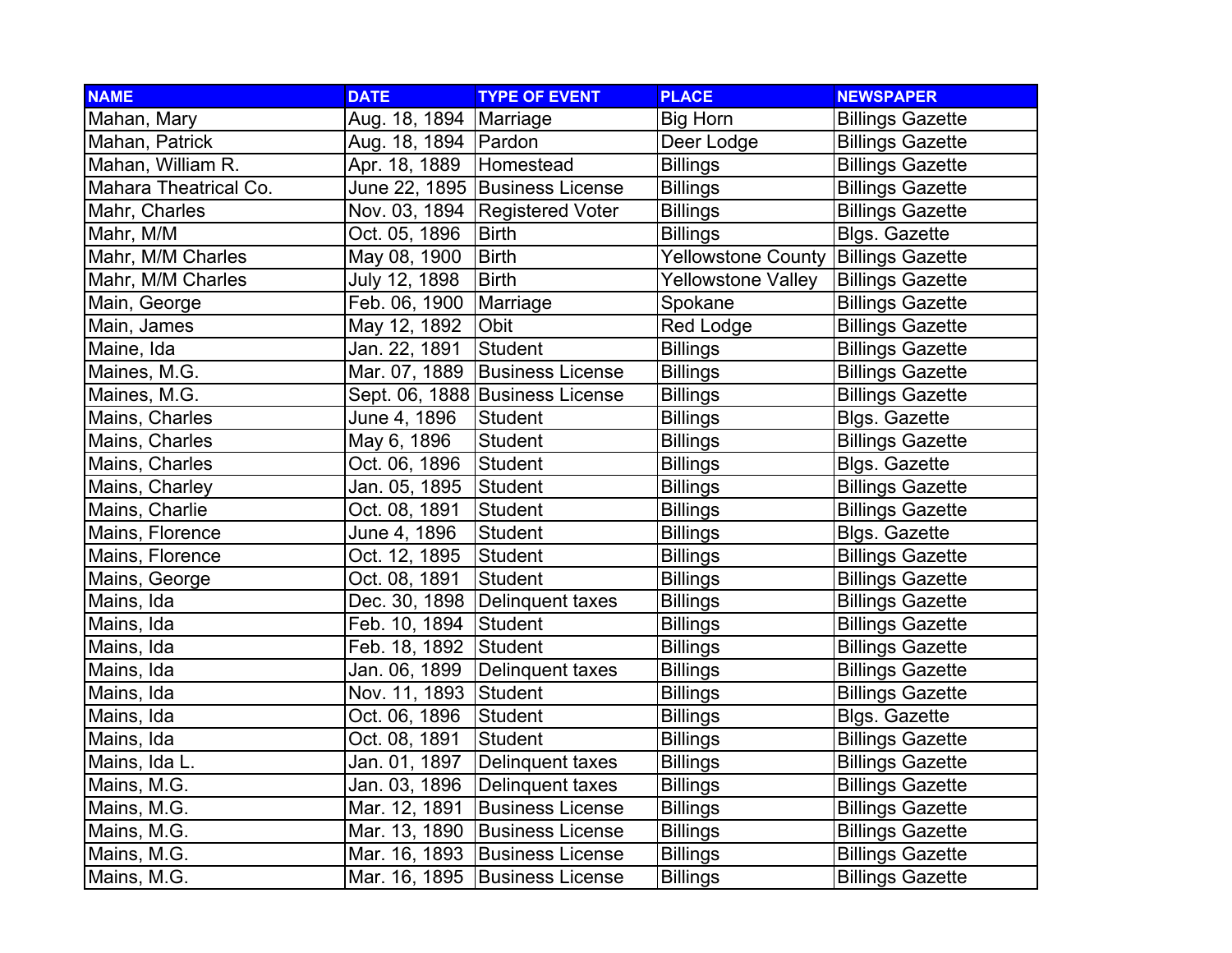| <b>NAME</b>         | <b>DATE</b>              | <b>TYPE OF EVENT</b>           | <b>PLACE</b>        | <b>NEWSPAPER</b>        |
|---------------------|--------------------------|--------------------------------|---------------------|-------------------------|
| Mains, M.G.         |                          | Mar. 17, 1892 Business License | <b>Billings</b>     | <b>Billings Gazette</b> |
| Mains, M.G.         |                          | Mar. 17, 1894 Business License | <b>Billings</b>     | <b>Billings Gazette</b> |
| Mains, Maxwell G.   |                          | Nov. 03, 1894 Registered Voter | <b>Billings</b>     | <b>Billings Gazette</b> |
| Mains, Mrs. Kate E. | Jan. 01, 1897            | Delinquent taxes               | <b>Billings</b>     | <b>Billings Gazette</b> |
| Mains, Mrs. M.G.    | Oct. 10, 1899            | Obit                           | Spokane             | <b>Billings Gazette</b> |
| Mains, William L.   | Nov. 03, 1894            | <b>Registered Voter</b>        | <b>Billings</b>     | <b>Billings Gazette</b> |
| Malaethy, James W.  | June 23, 1899            | Obit                           | <b>Red Lodge</b>    | <b>Billings Gazette</b> |
| Malcolm, John D.    | May 11, 1897             | Naturalization                 | <b>Billings</b>     | <b>Billings Gazette</b> |
| Malcolm, Mrs. M.D.  | Dec. 28, 1900            | Delinquent taxes               | <b>Billings</b>     | <b>Billings Gazette</b> |
| Malcolm, Mrs. S.    | Jan. 03, 1902            | Delinquent taxes               | Laurel              | <b>Billings Gazette</b> |
| Malen, Emma         | Dec. 30, 1902            | Marriage                       | <b>Billings</b>     | <b>Billings Gazette</b> |
| Malin, A.J.         | Apr. 23, 1891            | Obit                           | Castle              | <b>Billings Gazette</b> |
| Malin, A.J.         | Apr. 25, 1891            | Obit                           | Castle              | <b>Billings Gazette</b> |
| Mallison, J.W.      |                          | June 15, 1893 Business License | Absarokee           | <b>Billings Gazette</b> |
| Mallon, Lucy        | June 05, 1890   Marriage |                                | Red Lodge           | <b>Billings Gazette</b> |
| Mallon, Thomas R.   | Apr. 24, 1890            | <b>Obit</b>                    | <b>Billings</b>     | <b>Billings Gazette</b> |
| Malmstrom, Thomas   | Dec. 07, 1900   Marriage |                                | <b>Billings</b>     | <b>Billings Gazette</b> |
| Maloney, G.W.       | May 20, 1891             | Marriage                       | Helena              | <b>Billings Gazette</b> |
| Maloney, George W.  | May 28, 1891             | Marriage                       | Helena              | <b>Billings Gazette</b> |
| Malory, Mrs. James  | Oct. 03, 1889            | Obit                           | Huntley             | <b>Billings Gazette</b> |
| Maltby, O.B.        | Mar. 23, 1895            | Obit                           | Wyoming             | <b>Billings Gazette</b> |
| Malty, Mr.          | Aug. 28, 1884            | Obit                           | <b>Judith Basin</b> | <b>Billings Gazette</b> |
| Mang, Louis         | Aug. 21, 1896            | Marriage                       | <b>Billings</b>     | <b>Blgs. Gazette</b>    |
| Manger, Dora T.     | Feb. 04, 1898            | Marriage                       | Omaha, Neb.         | <b>Billings Gazette</b> |
| Mangus, Lucinda     | Nov. 28, 1889            | Marriage                       | <b>Billings</b>     | <b>Billings Gazette</b> |
| Maning, John        | Aug. 19, 1896            | <b>Obit</b>                    | <b>Butte</b>        | <b>Blgs. Gazette</b>    |
| Manley, Mary I.     | April 25, 1899           | Marriage                       | Tennessee           | <b>Billings Gazette</b> |
| Manley, Thomas      |                          | June 17, 1902 Business license | <b>Billings</b>     | <b>Billings Gazette</b> |
| Mann, Charles       | May 8, 1900              | Student                        | <b>Billings</b>     | <b>Billings Gazette</b> |
| Mann, Eddie         | Nov. 10, 1899            | <b>Obit</b>                    | <b>Billings</b>     | <b>Billings Gazette</b> |
| Mann, F.L.          | Dec. 24, 1897            | Delinquent taxes               | <b>Billings</b>     | <b>Billings Gazette</b> |
| Mann, Frank         | Oct. 31, 1889            | Marriage                       | <b>Billings</b>     | <b>Billings Gazette</b> |
| Mann, Frank L.      | Jan. 01, 1897            | Delinquent taxes               | <b>Billings</b>     | <b>Billings Gazette</b> |
| Mann, Frank L.      | Mar. 13, 1890            | <b>Business License</b>        | <b>Billings</b>     | <b>Billings Gazette</b> |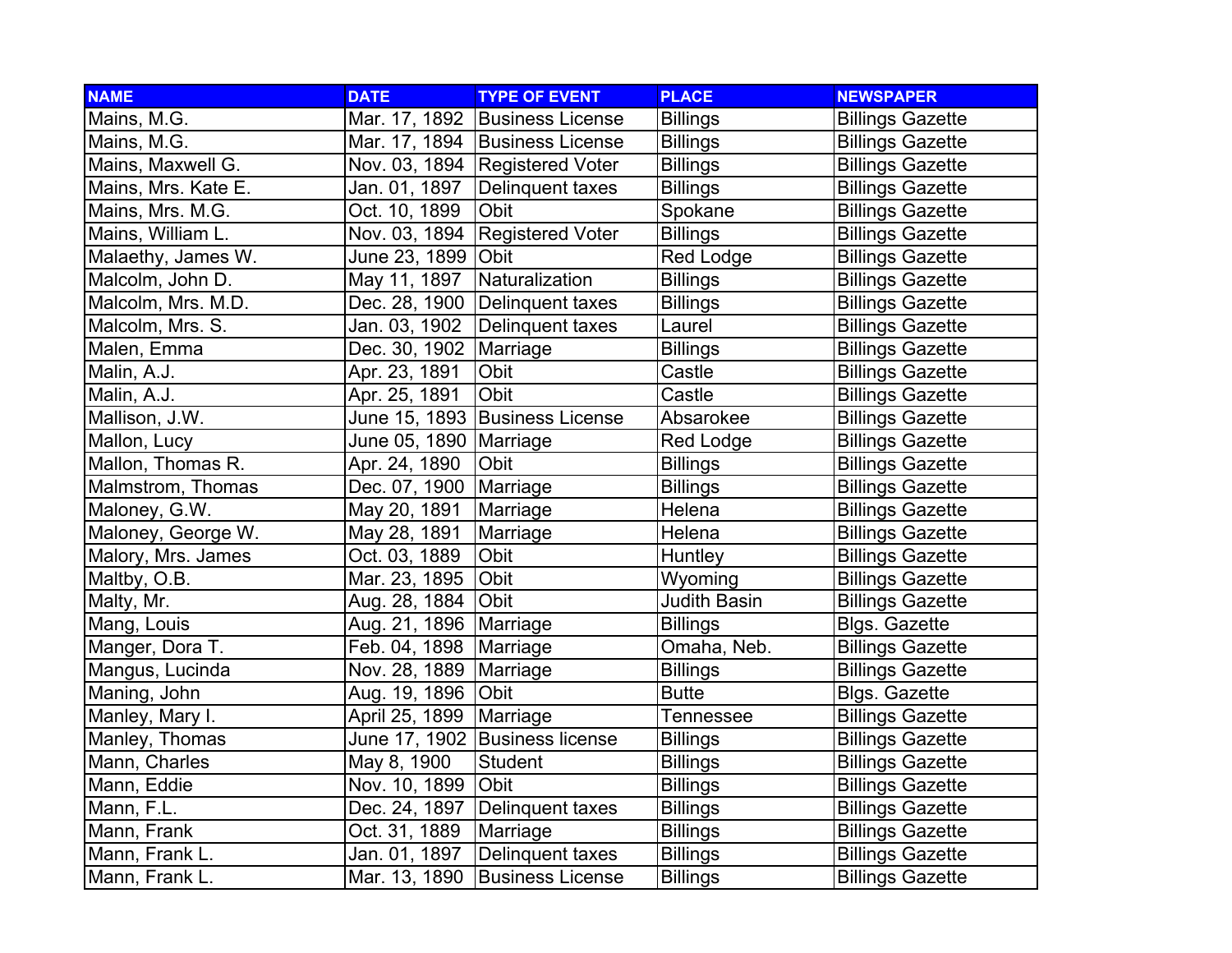| <b>NAME</b>         | <b>DATE</b>               | <b>TYPE OF EVENT</b>             | <b>PLACE</b>          | <b>NEWSPAPER</b>        |
|---------------------|---------------------------|----------------------------------|-----------------------|-------------------------|
| Mann, Frank L.      |                           | Nov. 03, 1894 Registered Voter   | <b>Billings</b>       | <b>Billings Gazette</b> |
| Mann, Harry         | Jan. 10, 1899             | Student                          | <b>Billings</b>       | <b>Billings Gazette</b> |
| Mann, M/M F.L.      | June 4, 1901              | <b>Birth</b>                     | <b>Billings</b>       | <b>Billings Gazette</b> |
| Mann, M/M Frank L.  | Oct. 16, 1890             | <b>Birth</b>                     | <b>Billings</b>       | <b>Billings Gazette</b> |
| Mann, Mr.           | Aug. 25, 1892             | Obit                             | Jefferson County      | <b>Billings Gazette</b> |
| Mann, Mrs. Mary C.  | Jan. 03, 1902             | Delinquent taxes                 | <b>Billings</b>       | <b>Billings Gazette</b> |
| Mann, Mrs. Mary L.  |                           | Dec. 30, 1898   Delinquent taxes | <b>Billings</b>       | <b>Billings Gazette</b> |
| Mann, Mrs. Mary L.  | Jan. 01, 1897             | Delinquent taxes                 | <b>Billings</b>       | <b>Billings Gazette</b> |
| Mann, Mrs. Mary L.  | Jan. 06, 1899             | Delinquent taxes                 | <b>Billings</b>       | <b>Billings Gazette</b> |
| Manning, Fred       | June 20, 1889             | Marriage                         | <b>Billings</b>       | <b>Billings Gazette</b> |
| Manning, Mrs. L.    | May 12, 1892              | Obit                             | <b>Red Lodge</b>      | <b>Billings Gazette</b> |
| Mansa, Daher        | Mar. 12, 1891             | <b>Business License</b>          | <b>Billings</b>       | <b>Billings Gazette</b> |
| Mansher, Mr.        | Jan. 21, 1896             | Obit                             | <b>Miles City</b>     | <b>Billings Gazette</b> |
| Mantle, Ed          | Apr. 22, 1898             | Obit                             | <b>Billings</b>       | <b>Billings Gazette</b> |
| Marble, Mrs. Ella   | Oct. 06, 1899             | Marriage                         | <b>Billings</b>       | <b>Billings Gazette</b> |
| March, Grant E.     | Aug. 04, 1892   Homestead |                                  | Lewistown             | <b>Billings Gazette</b> |
| Mardis, Oscar D.    | Oct. 26, 1897             | Marriage                         | <b>Billings</b>       | <b>Billings Gazette</b> |
| Maring, J.C.        | Feb. 01, 1901             | Marriage                         | <b>Billings</b>       | <b>Billings Gazette</b> |
| Maring, M/M J.C.    | Feb. 28, 1902             | <b>Birth</b>                     | Anaconda              | <b>Billings Gazette</b> |
| Marland, Peter      | Jan. 19, 1895             | Obit                             | <b>Butte</b>          | <b>Billings Gazette</b> |
| Marley, George      | June 14, 1888             | Obit                             | <b>Big Timber</b>     | <b>Billings Gazette</b> |
| Marlin, Chester     | Oct. 12, 1895             | <b>Student</b>                   | <b>Billings</b>       | <b>Billings Gazette</b> |
| Marquette, Gus      | Nov. 10, 1894             | Marriage                         | <b>Gray Cliff</b>     | <b>Billings Gazette</b> |
| Marron, Edward      | June 10, 1898             | Obit                             | Glendive              | <b>Billings Gazette</b> |
| Marron, James E.    | May 29, 1890              | Obit                             | Kansas                | <b>Billings Gazette</b> |
| Marsh, Charles Burr | Jan. 05, 1895             | <b>Delinquent Taxes</b>          | <b>Billings</b>       | <b>Billings Gazette</b> |
| Marsh, Edward       | June 12, 1900             | Marriage                         | <b>Billings</b>       | <b>Billings Gazette</b> |
| Marsh, Harriet E.   | Jan. 28, 1892             | Marriage                         | <b>Custer Station</b> | <b>Billings Gazette</b> |
| Marsh, Lillie       | July 11, 1902             | Marriage                         | <b>Billings</b>       | <b>Billings Gazette</b> |
| Marshal, Lizzie     | Oct. 24, 1891             | Marriage                         | Kansas                | <b>Billings Gazette</b> |
| Marshall (child)    | July 26, 1883             | Obit                             | <b>Bozeman</b>        | <b>Billings Gazette</b> |
| Marshall, Garfield  | July 9, 1897              | Obit                             | <b>Billings</b>       | <b>Billings Gazette</b> |
| Marshall, Horace A. | May 06, 1886              | Obit                             | Ulidia                | <b>Billings Gazette</b> |
| Marshall, Joseph P. | July 15, 1902             | Homestead                        | <b>Billings</b>       | <b>Billings Gazette</b> |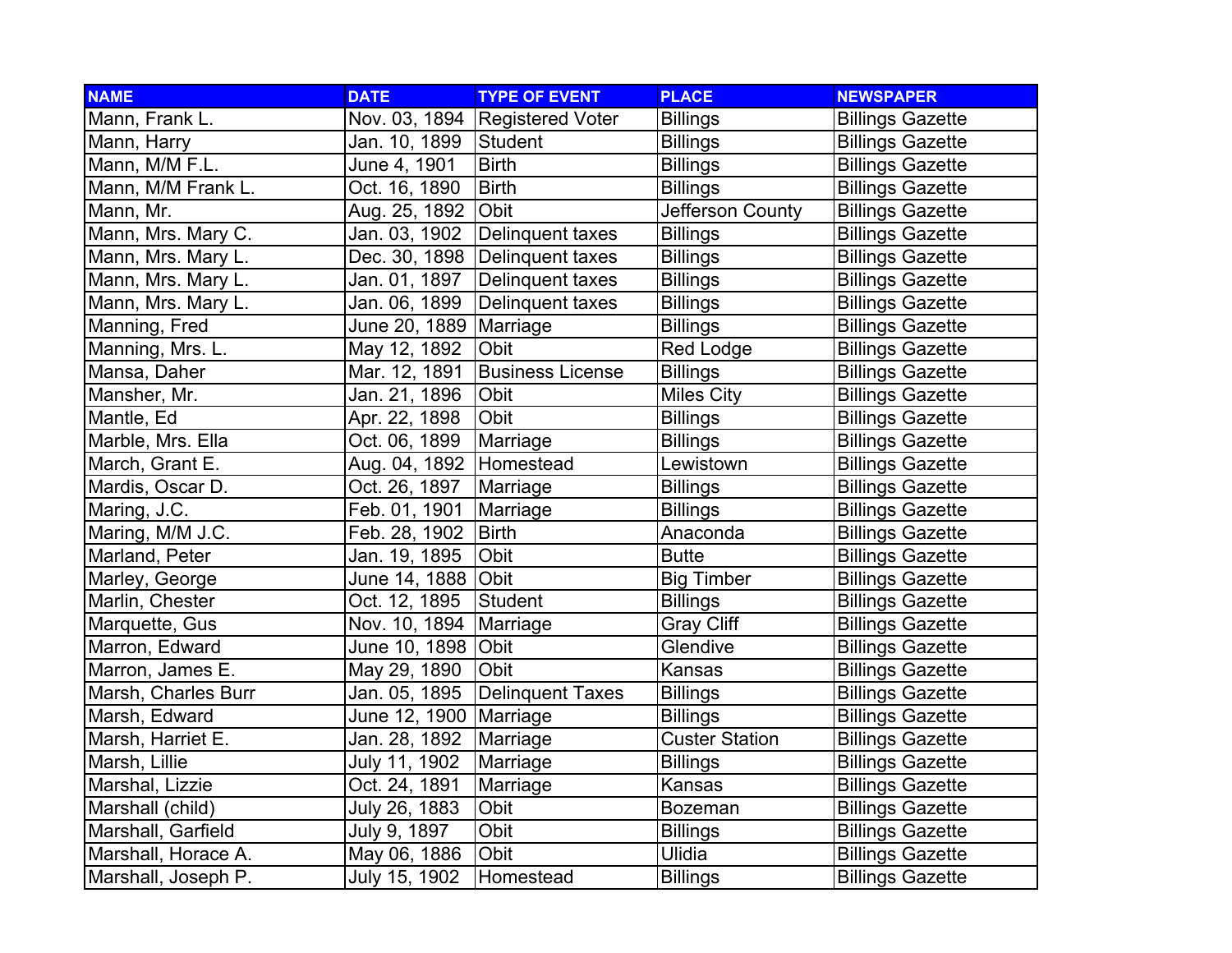| <b>NAME</b>              | <b>DATE</b>             | <b>TYPE OF EVENT</b>             | <b>PLACE</b>              | <b>NEWSPAPER</b>        |
|--------------------------|-------------------------|----------------------------------|---------------------------|-------------------------|
| Marshall, Lizzie         | Oct. 22, 1891           | Marriage                         | Kansas                    | <b>Billings Gazette</b> |
| Marshall, Lydia          | Jan. 23, 1900           | Marriage                         | <b>Big Timber</b>         | <b>Billings Gazette</b> |
| Marshall, Mary M.        | June 14, 1901 Marriage  |                                  | <b>Willow Springs, KS</b> | <b>Billings Gazette</b> |
| Marshall, Matt           |                         | Nov. 03, 1894   Registered Voter | <b>Billings</b>           | <b>Billings Gazette</b> |
| Marshall, Mrs. Martha M. | Jan. 01, 1897           | Delinquent taxes                 | <b>Billings</b>           | <b>Billings Gazette</b> |
| Marsten, E.S.            | Dec. 30, 1898           | Delinquent taxes                 | <b>Billings</b>           | <b>Billings Gazette</b> |
| Marsten, E.S.            | Jan. 06, 1899           | Delinquent taxes                 | <b>Billings</b>           | <b>Billings Gazette</b> |
| Martello, Constantine    | Mar. 25, 1902           | Naturalization                   | <b>Billings</b>           | <b>Billings Gazette</b> |
| Martin Lelia May         | Mar. 19, 1897           | Marriage                         | <b>Billings</b>           | <b>Billings Gazette</b> |
| Martin, Ada F.           | Nov. 12, 1891           | Marriage                         | <b>Billings</b>           | <b>Billings Gazette</b> |
| Martin, Bert             | Jan. 02, 1901           | <b>Birth</b>                     | <b>Billings</b>           | <b>Billings Gazette</b> |
| Martin, Chester          | Dec. 25, 1890           | Student                          | <b>Billings</b>           | <b>Billings Gazette</b> |
| Martin, Chester          | Feb. 10, 1894           | Student                          | <b>Billings</b>           | <b>Billings Gazette</b> |
| Martin, Chester          | Feb. 18, 1892           | Student                          | <b>Billings</b>           | <b>Billings Gazette</b> |
| Martin, Chester          | Mar. 19, 1891           | Student                          | <b>Billings</b>           | <b>Billings Gazette</b> |
| Martin, Chester          | Mar. 30, 1895 Student   |                                  | <b>Billings</b>           | <b>Billings Gazette</b> |
| Martin, Chester          | Nov. 11, 1893 Student   |                                  | <b>Billings</b>           | <b>Billings Gazette</b> |
| Martin, Chester          | Oct. 06, 1896           | Student                          | <b>Billings</b>           | <b>Blgs. Gazette</b>    |
| Martin, Dan              | Dec. 30, 1898           | Delinquent taxes                 | <b>Billings</b>           | <b>Billings Gazette</b> |
| Martin, Dan              | Jan. 06, 1899           | Delinquent taxes                 | <b>Billings</b>           | <b>Billings Gazette</b> |
| Martin, Dan (estate)     | Jan. 03, 1902           | Delinquent taxes                 | <b>Billings</b>           | <b>Billings Gazette</b> |
| Martin, Daniel           | Dec. 28, 1900           | Delinquent taxes                 | <b>Billings</b>           | <b>Billings Gazette</b> |
| Martin, Ella D.          | Feb. 03, 1886           | Marriage                         | Yellowstone Co.           | <b>Billings Gazette</b> |
| Martin, Emma             | Nov. 14, 1889           | Marriage                         | <b>Billings</b>           | <b>Billings Gazette</b> |
| Martin, Emma             | Oct. 18, 1901           | <b>Divorce</b>                   | <b>Billings</b>           | <b>Billings Gazette</b> |
| Martin, Emma             | Sept. 24, 1901          | Divorce                          | <b>Billings</b>           | <b>Billings Gazette</b> |
| Martin, Frank            | Oct. 18, 1901           | <b>Divorce</b>                   | <b>Billings</b>           | <b>Billings Gazette</b> |
| Martin, Frank            | Sept. 24, 1901          | Divorce                          | <b>Billings</b>           | <b>Billings Gazette</b> |
| Martin, George F.        | June 12, 1890           | Homestead                        | <b>Billings</b>           | <b>Billings Gazette</b> |
| Martin, Henry            | Mar. 26, 1901           | Marriage                         | Musselshell               | <b>Billings Gazette</b> |
| Martin, Isabelle         | Oct. 05, 1900           | <b>Student</b>                   | <b>Billings</b>           | <b>Billings Gazette</b> |
| Martin, James            | Nov. 03, 1894           | <b>Registered Voter</b>          | <b>Billings</b>           | <b>Billings Gazette</b> |
| Martin, John             | Nov. 09, 1896   Divorce |                                  | <b>Billings</b>           | <b>Blgs. Gazette</b>    |
| Martin, John J.          | Dec. 01, 1899           | Marriage                         | <b>Billings</b>           | <b>Billings Gazette</b> |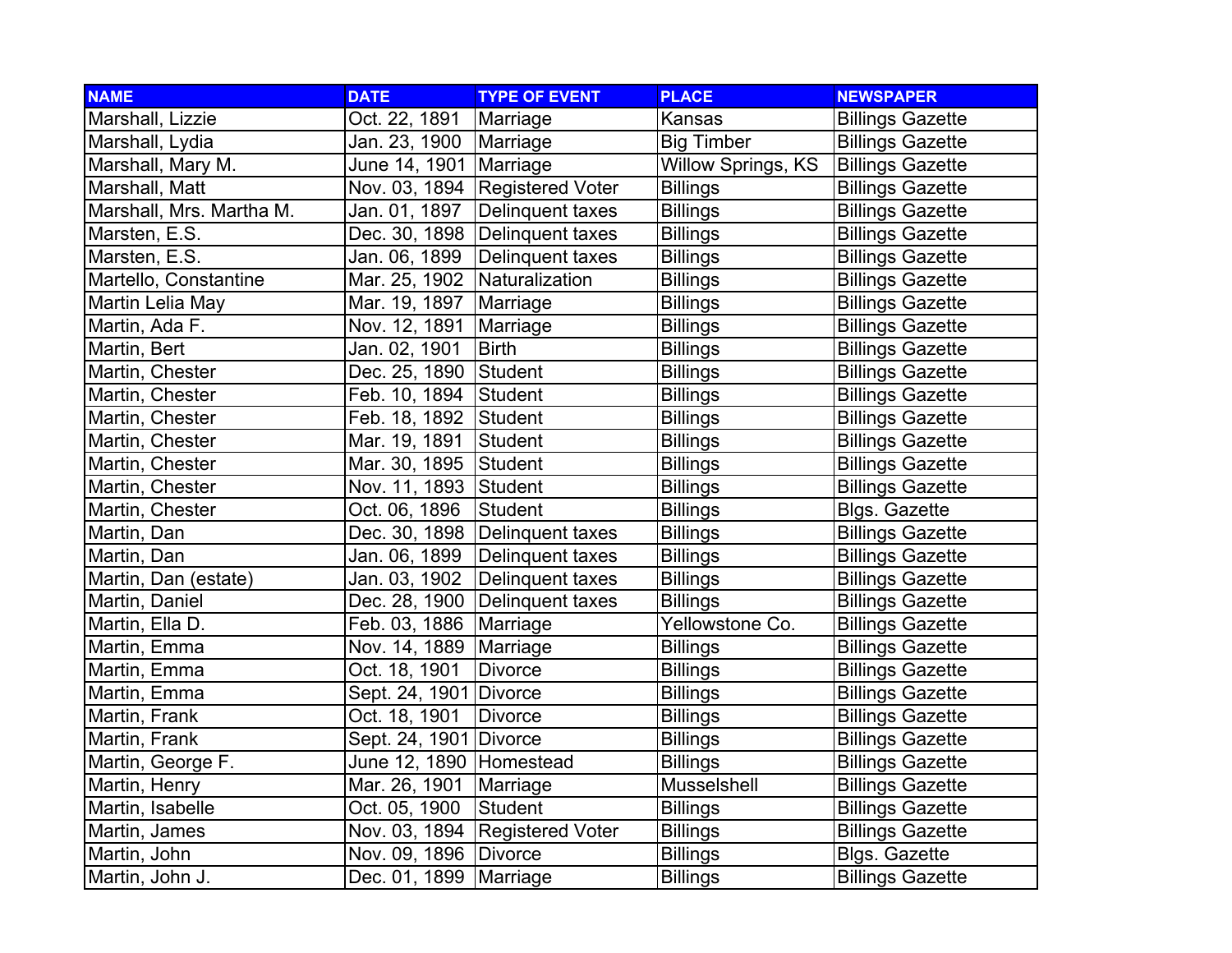| <b>NAME</b>                 | <b>DATE</b>             | <b>TYPE OF EVENT</b>            | <b>PLACE</b>         | <b>NEWSPAPER</b>        |
|-----------------------------|-------------------------|---------------------------------|----------------------|-------------------------|
| Martin, Lila                | Dec. 25, 1890           | Student                         | <b>Billings</b>      | <b>Billings Gazette</b> |
| Martin, M/M                 | July 22, 1893           | <b>Birth</b>                    | <b>Billings</b>      | <b>Billings Gazette</b> |
| Martin, M/M Bert            | Dec. 20, 1898           | <b>Birth</b>                    | <b>Carbon County</b> | <b>Billings Gazette</b> |
| Martin, M/M Bert (child)    | Mar. 22, 1901           | Obit                            | Carbon Co.           | <b>Billings Gazette</b> |
| Martin, M/M R.A.            | April 2, 1897           | <b>Birth</b>                    | Carbon Co.           | <b>Billings Gazette</b> |
| Martin, M/M R.J.            | May 14, 1886            | <b>Birth</b>                    | Lake Basin           | <b>Billings Gazette</b> |
| Martin, M/M R.J. (baby)     | May 14, 1886            | Obit                            | Lake Basin           | <b>Billings Gazette</b> |
| Martin, Mr.                 | Apr. 12, 1898           | Obit                            | <b>Great Falls</b>   | <b>Billings Gazette</b> |
| Martin, Mrs. Anna Maria     | Oct. 27, 1892           | Obit                            | 5 Mile               | <b>Billings Gazette</b> |
| Martin, Mrs. R.J. (Rebecca) | May 18, 1886            | Obit                            | Lake Basin           | <b>Billings Gazette</b> |
| Martin, Mrs. Virginia P.    | Jan. 01, 1897           | Delinquent taxes                | <b>Billings</b>      | <b>Billings Gazette</b> |
| Martin, Nancy D.            | Jan. 19, 1900           | Marriage                        | <b>Billings</b>      | <b>Billings Gazette</b> |
| Martin, T.                  |                         | Sept. 06, 1888 Business License | <b>Junction</b>      | <b>Billings Gazette</b> |
| Martin, Theodora            | Nov. 09, 1896   Divorce |                                 | <b>Billings</b>      | <b>Blgs. Gazette</b>    |
| Martin, Thomas              | June 25, 1891           | Obit                            | Rosebud              | <b>Billings Gazette</b> |
| Martin, Thomas              | June 27, 1891           | <b>Obit</b>                     | Rosebud              | <b>Billings Gazette</b> |
| Martin, Thomas J.           | Dec. 19, 1899           | Obit                            | Anaconda             | <b>Billings Gazette</b> |
| Martin, Virginia C.         | Jan. 05, 1895           | Delinquent Taxes                | <b>Billings</b>      | <b>Billings Gazette</b> |
| Martin, W.F.                | Nov. 05, 1891           | Obit                            | Anaconda             | <b>Billings Gazette</b> |
| Martin, William             | Aug. 10, 1900           | Obit                            | Ft. Benton           | <b>Billings Gazette</b> |
| Martindale, Merrill G.      | June 22, 1887           | Marriage                        | <b>Billings</b>      | <b>Billings Gazette</b> |
| Martinus, Don               | Aug. 01, 1902           | <b>Obit</b>                     | Saratoga, Wy.        | <b>Billings Gazette</b> |
| Martz, Lola                 | Sept. 16, 1895 Marriage |                                 | Deer Lodge           | <b>Billings Gazette</b> |
| Marvin, M/M S.A.            | June 06, 1899           | <b>Birth</b>                    | <b>Billings</b>      | <b>Billings Gazette</b> |
| Maryott, John L.            | May 09, 1889            | Homestead                       | <b>Billings</b>      | <b>Billings Gazette</b> |
| Mase, Mr.                   | Oct. 09, 1890           | Obit                            | Helena               | <b>Billings Gazette</b> |
| Mashaw, Fred J.             | Nov. 03, 1894           | <b>Registered Voter</b>         | <b>Billings</b>      | <b>Billings Gazette</b> |
| Mashaw, Frederick           | Dec. 11, 1884           | Marriage                        | <b>Billings</b>      | <b>Billings Gazette</b> |
| Mason, C.A.                 | Feb. 04, 1902           | Bankruptcy                      | <b>Miles City</b>    | <b>Billings Gazette</b> |
| Mason, Emma C.              | Mar. 05, 1901           | Marriage                        | Absarokee            | <b>Billings Gazette</b> |
| Mason, Harold               | Aug. 26, 1902           | Obit                            | Missoula             | <b>Billings Gazette</b> |
| Mason, Henry                | May 8, 1900             | Student                         | <b>Billings</b>      | <b>Billings Gazette</b> |
| Mason, Henry                | June 08, 1893 Obit      |                                 | Wyoming              | <b>Billings Gazette</b> |
| Mason, Henry                | May 06, 1898            | Student                         | <b>Billings</b>      | <b>Billings Gazette</b> |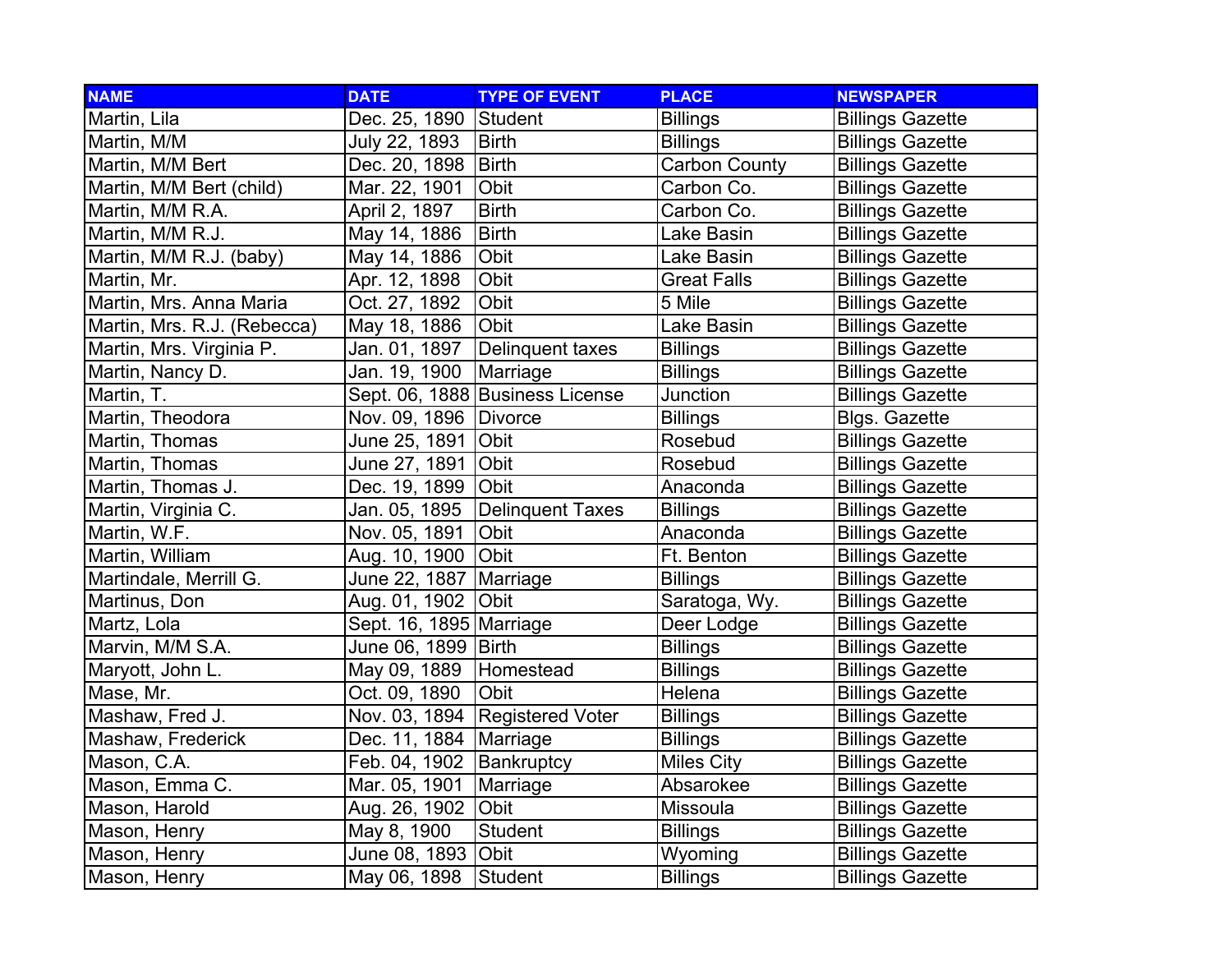| <b>NAME</b>               | <b>DATE</b>                  | <b>TYPE OF EVENT</b>            | <b>PLACE</b>      | <b>NEWSPAPER</b>        |
|---------------------------|------------------------------|---------------------------------|-------------------|-------------------------|
| Mason, J.E.               | Jan. 03, 1902                | Delinquent taxes                | <b>Billings</b>   | <b>Billings Gazette</b> |
| Mason, Laura B.           | Jan. 06, 1886                | Marriage                        | Corvallis, Mt.    | <b>Billings Gazette</b> |
| Mason, Mary E.            | Sep. 02, 1902                | Bankruptcy                      | <b>Miles City</b> | <b>Billings Gazette</b> |
| Mason, Mrs. E.R.          | Jun. 25, 1901                | Obit                            | Thermopolis, WY   | <b>Billings Gazette</b> |
| Mason, S.B.               | Dec. 26, 1902                | Delinquent taxes                | <b>Billings</b>   | <b>Billings Gazette</b> |
| Mason, S.B.               | Jan. 03, 1902                | Delinquent taxes                | <b>Billings</b>   | <b>Billings Gazette</b> |
| Massig, Edward            | Oct. 18, 1901                | <b>Divorce</b>                  | <b>Billings</b>   | <b>Billings Gazette</b> |
| Massing, M/M Ed           | July 12, 1888                | <b>Birth</b>                    | Halbert           | <b>Billings Gazette</b> |
| Masterson, G.M.           | Oct. 28, 1893                | Obit                            | <b>Stillwater</b> | <b>Billings Gazette</b> |
| Mastheson, Edith          | Oct. 04, 1898                | Marriage                        | <b>Billings</b>   | <b>Billings Gazette</b> |
| Mather, Delia             | Mar. 26, 1901                | Marriage                        | Musselshell       | <b>Billings Gazette</b> |
| Mather, E.B. (child Carl) | Aug. 26, 1902                | Obit                            | Buffalo, Wy.      | <b>Billings Gazette</b> |
| Mather, George            | June 4, 1901                 | <b>Business license</b>         | Billings          | <b>Billings Gazette</b> |
| Mather, George            | June 17, 1902                | <b>Business license</b>         | <b>Billings</b>   | <b>Billings Gazette</b> |
| Mather, George            | Dec. 13, 1901                | <b>Business license</b>         | <b>Billings</b>   | <b>Billings Gazette</b> |
| Matheson, Arthur James    | May 02, 1889                 | Obit                            | <b>Idaho</b>      | <b>Billings Gazette</b> |
| Matheson, Beatrix         | July 10, 1900                | Marriage                        | <b>Billings</b>   | <b>Billings Gazette</b> |
| Matheson, Eleanor         | Oct. 07, 1902                | Obit                            | Helena            | <b>Billings Gazette</b> |
| Matheson, J.D.            | Jan. 01, 1897                | Delinquent taxes                | <b>Billings</b>   | <b>Billings Gazette</b> |
| Matheson, J.D.            | June 14, 1888 Naturalization |                                 | <b>Billings</b>   | <b>Billings Gazette</b> |
| Matheson, J.D.            | June 19, 1884 Marriage       |                                 | <b>Billings</b>   | <b>Billings Gazette</b> |
| Matheson, J.D.            |                              | Sept. 12, 1889 Business License | <b>Billings</b>   | <b>Billings Gazette</b> |
| Matheson, John D.         | Nov. 03, 1894                | Registered Voter                | <b>Billings</b>   | <b>Billings Gazette</b> |
| Matheson, John H.         | Nov. 25, 1902                | Marriage                        | Livingston        | <b>Billings Gazette</b> |
| Matheson, Kate            | May 8, 1900                  | <b>Student</b>                  | <b>Billings</b>   | <b>Billings Gazette</b> |
| Matheson, Kate            | Oct. 12, 1895                | Student                         | <b>Billings</b>   | <b>Billings Gazette</b> |
| Matheson, M/M J.D.        | Jan. 04, 1887                | <b>Birth</b>                    | <b>Billings</b>   | <b>Billings Gazette</b> |
| Matheson, Minnie          | July 15, 1886                | Obit                            | Canada            | <b>Billings Gazette</b> |
| Matheson, Mrs. Anne       | May 26, 1894                 | Obit                            | Helena            | <b>Billings Gazette</b> |
| Matheson, Robert D.       | June 20, 1891                | Obit                            | Idaho             | <b>Billings Gazette</b> |
| Matheson, Robert W.       | Nov. 03, 1894                | <b>Registered Voter</b>         | <b>Billings</b>   | <b>Billings Gazette</b> |
| Matheson, Roy             | Apr. 27, 1895                | <b>Student</b>                  | <b>Billings</b>   | <b>Billings Gazette</b> |
| Matheson, Roy             | Jan. 10, 1899                | Student                         | <b>Billings</b>   | <b>Billings Gazette</b> |
| Matheson, Roy             | May 06, 1898                 | Student                         | Billings          | <b>Billings Gazette</b> |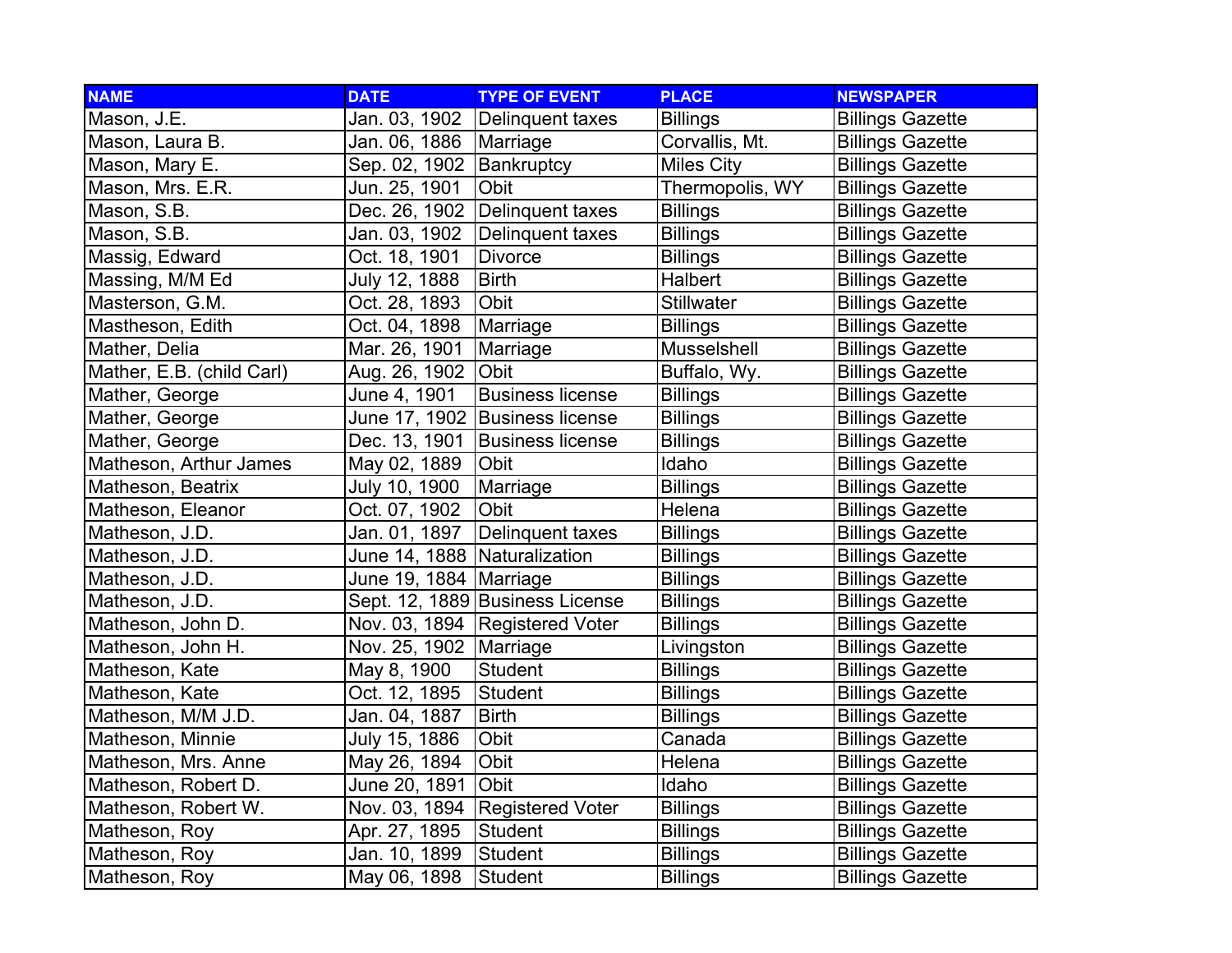| <b>NAME</b>             | <b>DATE</b>                | <b>TYPE OF EVENT</b>    | <b>PLACE</b>           | <b>NEWSPAPER</b>        |
|-------------------------|----------------------------|-------------------------|------------------------|-------------------------|
| Matheson, Roy           | Oct. 12, 1895              | Student                 | <b>Billings</b>        | <b>Billings Gazette</b> |
| Matheson, Tony          | Dec. 03, 1891              | Student                 | <b>Billings</b>        | <b>Billings Gazette</b> |
| Matheson, Tony          | Dec. 25, 1890 Student      |                         | <b>Billings</b>        | <b>Billings Gazette</b> |
| Matheson, Tony          | Feb. 18, 1892              | Student                 | <b>Billings</b>        | <b>Billings Gazette</b> |
| Matheson, Walter        | Jan. 05, 1895              | Delinquent Taxes        | <b>Billings</b>        | <b>Billings Gazette</b> |
| Mathews, Adolph         | Mar. 02, 1895              | Obit                    | Sand Coulee            | <b>Billings Gazette</b> |
| Mathews, Mrs. Anna B.   | June 3, 1902               | Marriage                | Laurel                 | <b>Billings Gazette</b> |
| Mathison, Roy           | Oct. 05, 1900              | Student                 | <b>Billings</b>        | <b>Billings Gazette</b> |
| Matney, H.J.            | Apr. 05, 1886              | Obit                    | <b>Butte</b>           | <b>Billings Gazette</b> |
| Matson, Alexander       | Aug. 13, 1901              | Obit                    | Red Lodge              | <b>Billings Gazette</b> |
| Matt, John              | May 03, 1888               | Obit                    | Musselshell            | <b>Billings Gazette</b> |
| Matt, Mrs. Sarah        | Nov. 17, 1899              | Marriage                | Musselshell            | <b>Billings Gazette</b> |
| Matthews, J.L.          | Jan. 03, 1902              | Delinquent taxes        | <b>Billings</b>        | <b>Billings Gazette</b> |
| Matthews, M/M Lee       | Oct. 06, 1899              | <b>Birth</b>            | <b>Billings</b>        | <b>Billings Gazette</b> |
| Mattila, Charles        | Oct. 02, 1896              | Naturalization          | <b>Billings</b>        | <b>Blgs. Gazette</b>    |
| Matts, Elmer            | Jan. 21, 1902              | <b>Obit</b>             | Chicago                | <b>Billings Gazette</b> |
| Mattson, M/M O. (child) | May 02, 1891               | Obit                    | Livingston             | <b>Billings Gazette</b> |
| Maurie, Jacob           | Sept. 19, 1889   Homestead |                         | <b>Billings</b>        | <b>Billings Gazette</b> |
| Maxey, M/M Daniel       | Mar. 24, 1886              | <b>Birth</b>            | <b>Bozeman</b>         | <b>Billings Gazette</b> |
| Maxwell, Clara E.       | Dec. 04, 1884   Divorce    |                         | <b>Antelope Spring</b> | <b>Billings Gazette</b> |
| Maxwell, Jessie         | Feb. 18, 1892              | Student                 | <b>Billings</b>        | <b>Billings Gazette</b> |
| Maxwell, Jessie B.      | Oct. 26, 1897              | Marriage                | <b>Billings</b>        | <b>Billings Gazette</b> |
| Maxwell, John C.        | Dec. 04, 1884              | Divorce                 | lowa                   | <b>Billings Gazette</b> |
| Maxwell, Mr.            | Sept. 05, 1889 Obit        |                         | <b>Big Horn</b>        | <b>Billings Gazette</b> |
| Maxwell, Roy            | Feb. 10, 1894              | Student                 | <b>Billings</b>        | <b>Billings Gazette</b> |
| Maxwell, Roy            | Mar. 30, 1895              | Student                 | <b>Billings</b>        | <b>Billings Gazette</b> |
| May, Mrs. R.F. (Clara)  | Apr. 05, 1886              | Obit                    | <b>Bozeman</b>         | <b>Billings Gazette</b> |
| Mayer, Frank            | Dec. 24, 1897              | Delinquent taxes        | <b>Billings</b>        | <b>Billings Gazette</b> |
| Mayers, Charles J.      | Aug. 05, 1893              | Marriage                | Ramona Mission         | <b>Billings Gazette</b> |
| Mayes, J.A.             | Mar. 17, 1894              | <b>Business License</b> | Columbus               | <b>Billings Gazette</b> |
| Maylons (child)         | Sept. 04, 1884 Obit        |                         | <b>Billings</b>        | <b>Billings Gazette</b> |
| Mayne, D.H.             | Feb. 04, 1898   Divorce    |                         | <b>Billings</b>        | <b>Billings Gazette</b> |
| Mayne, D.H.             | Jan. 11, 1898              | Divorce                 | <b>Billings</b>        | <b>Billings Gazette</b> |
| Mayne, Lydia A.         | Feb. 04, 1898              | Divorce                 | <b>Billings</b>        | <b>Billings Gazette</b> |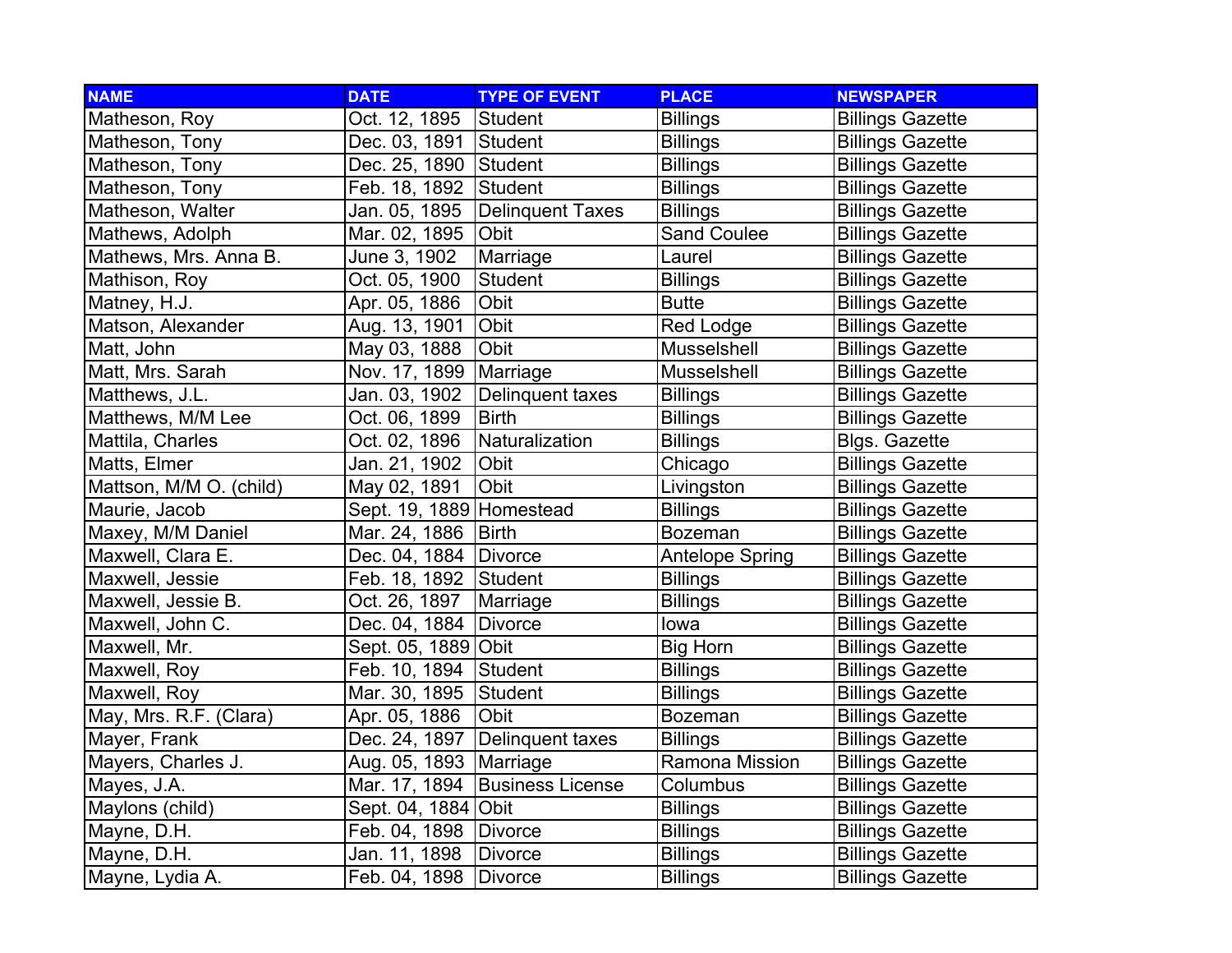| <b>NAME</b>                | <b>DATE</b>   | <b>TYPE OF EVENT</b>    | <b>PLACE</b>        | <b>NEWSPAPER</b>        |
|----------------------------|---------------|-------------------------|---------------------|-------------------------|
| Mayne, M/M D.H.            | Apr. 08, 1898 | <b>Divorce</b>          | <b>Billings</b>     | <b>Billings Gazette</b> |
| Mayne, Mrs. Lydia M.       | Jan. 11, 1898 | <b>Divorce</b>          | <b>Billings</b>     | <b>Billings Gazette</b> |
| Maze, B.                   | Oct. 02, 1895 | Obit                    | <b>Warm Springs</b> | <b>Billings Gazette</b> |
| McAdow, Clara (Mrs. Perry) | Jan. 24, 1896 | Obit                    | Detroit, Mi.        | <b>Billings Gazette</b> |
| McAdow, P.W.               | Jan. 01, 1897 | Delinquent taxes        | <b>Billings</b>     | <b>Billings Gazette</b> |
| McAdow, P.W.               | Oct. 19, 1895 | <b>Taxpayer</b>         | <b>Billings</b>     | <b>Billings Gazette</b> |
| McAdow, Perry W.           | Feb. 07, 1884 | Marriage                | <b>Billings</b>     | <b>Billings Gazette</b> |
| McAfferty, Lizzie          | Oct. 02, 1890 | Marriage                | <b>Red Lodge</b>    | <b>Billings Gazette</b> |
| McAndrew, Richard E.       | June 23, 1892 | Homestead               | Lewistown           | <b>Billings Gazette</b> |
| McAndrew, Richard E.       | Nov. 03, 1894 | <b>Registered Voter</b> | <b>Billings</b>     | <b>Billings Gazette</b> |
| McAndrew, Robert E.        | Feb. 09, 1895 | Marriage                | <b>Billings</b>     | <b>Billings Gazette</b> |
| McArley, John              | Aug. 16, 1883 | Obit                    | Q'Appelle           | <b>Billings Gazette</b> |
| McArthur, Charles          | Nov. 03, 1894 | <b>Registered Voter</b> | <b>Billings</b>     | <b>Billings Gazette</b> |
| McArthur, Ed               | May 17, 1896  | Obit                    | <b>Butte</b>        | <b>Billings Gazette</b> |
| McArthur, Kate             | Feb. 19, 1886 | Obit                    | <b>Bozeman</b>      | <b>Billings Gazette</b> |
| McAuliff, Florence A (Mr.) | May 16, 1891  | Marriage                | <b>Miles City</b>   | <b>Billings Gazette</b> |
| McBride, DeLoss            | Jan. 10, 1899 | Student                 | <b>Billings</b>     | <b>Billings Gazette</b> |
| McBride, Elma              | Oct. 24, 1902 | Marriage                | Columbus            | <b>Billings Gazette</b> |
| McBride, Ethel             | May 8, 1900   | <b>Student</b>          | <b>Billings</b>     | <b>Billings Gazette</b> |
| McBride, James S.          | Nov. 03, 1894 | <b>Registered Voter</b> | <b>Billings</b>     | <b>Billings Gazette</b> |
| McBride, John P.           | Nov. 25, 1902 | Obit                    | Billings            | <b>Billings Gazette</b> |
| McBride, Thomas            | Dec. 28, 1900 | Delinquent taxes        | <b>Billings</b>     | <b>Billings Gazette</b> |
| McBride, William           | Nov. 03, 1894 | <b>Registered Voter</b> | <b>Billings</b>     | <b>Billings Gazette</b> |
| McCabe, Caroline A.        | Dec. 30, 1898 | Delinquent taxes        | <b>Billings</b>     | <b>Billings Gazette</b> |
| McCabe, Caroline A.        | Jan. 06, 1899 | Delinquent taxes        | <b>Billings</b>     | <b>Billings Gazette</b> |
| McCabe, Julia              | May 11, 1895  | Obit                    | Helena              | <b>Billings Gazette</b> |
| McCabe, Olive              | Dec. 26, 1902 | Delinquent taxes        | <b>Billings</b>     | <b>Billings Gazette</b> |
| McCaine, William J.        | Oct. 22, 1901 | Obit                    | <b>Butte</b>        | <b>Billings Gazette</b> |
| McCann, John               | Apr. 21, 1894 | Marriage                | <b>Billings</b>     | <b>Billings Gazette</b> |
| McCann, John               | Nov. 04, 1894 | <b>Registered Voter</b> | <b>Billings</b>     | <b>Billings Gazette</b> |
| McCann, Redmond            | Jan. 03, 1902 | Delinquent taxes        | <b>Billings</b>     | <b>Billings Gazette</b> |
| McCanna, Maggie J.         | May 25, 1887  | Marriage                | <b>Miles City</b>   | <b>Billings Gazette</b> |
| McCannell, Renee           | Nov. 19, 1901 | Marriage                | Fargo, ND           | <b>Billings Gazette</b> |
| McCarthy, Dan              | Aug. 21, 1884 | Obit                    | <b>Cooke City</b>   | <b>Billings Gazette</b> |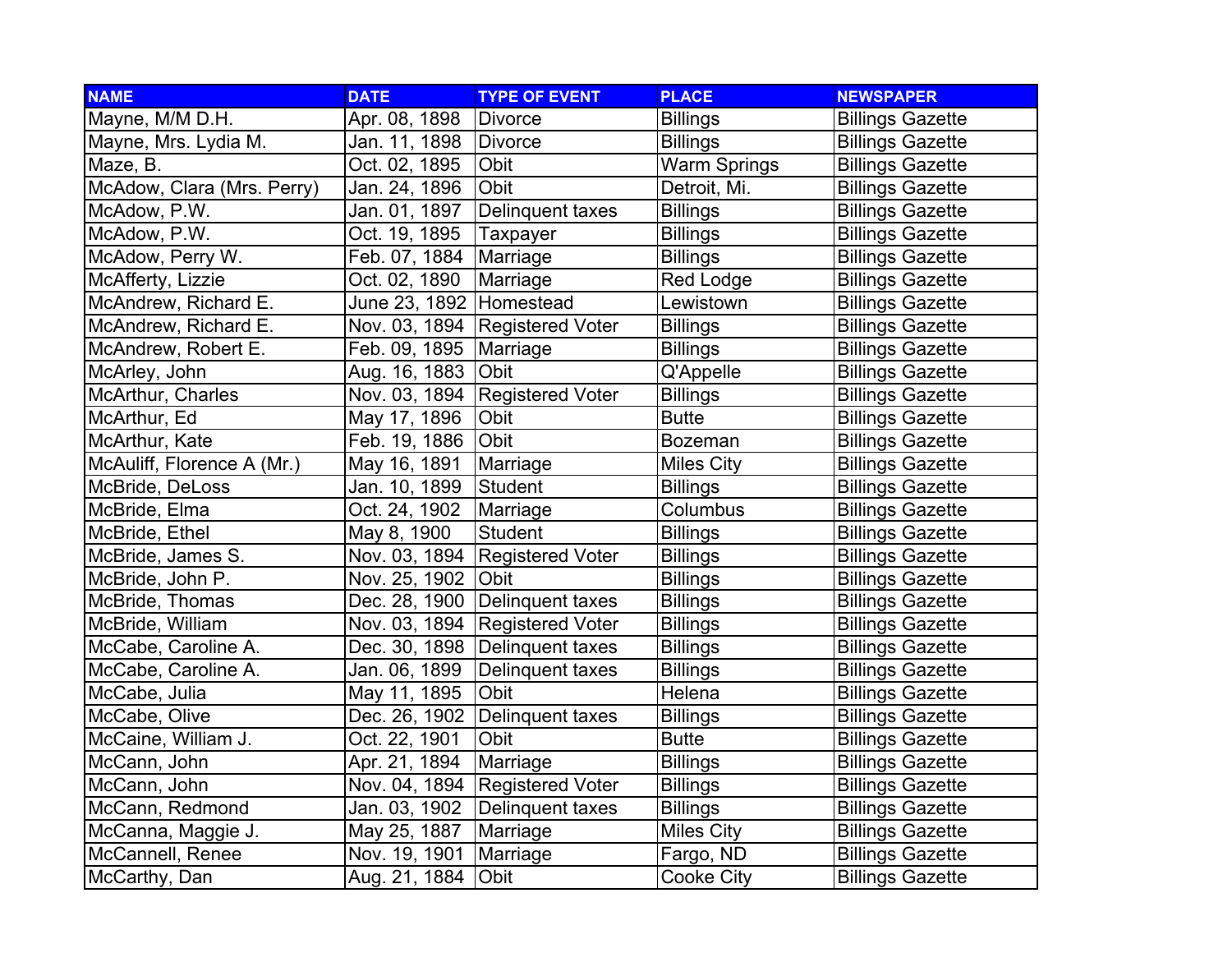| <b>NAME</b>                  | <b>DATE</b>   | <b>TYPE OF EVENT</b>    | <b>PLACE</b>      | <b>NEWSPAPER</b>        |
|------------------------------|---------------|-------------------------|-------------------|-------------------------|
| McCarthy, Mary               | Aug. 10, 1897 | Obit                    | Philipsburg       | <b>Billings Gazette</b> |
| McCarthy, Mr. Florence       | July 02, 1887 | Obit                    | Stanford          | <b>Billings Gazette</b> |
| McCarthy, O.M. (child)       | June 20, 1902 | Obit                    | <b>Billings</b>   | <b>Billings Gazette</b> |
| McCarthy, Peter              | Dec. 01, 1899 | Obit                    | Shelby            | <b>Billings Gazette</b> |
| McCarty, Ada                 | Jan. 25, 1886 | Marriage                | Wisconsin         | <b>Billings Gazette</b> |
| McCarty, Jack                | Apr. 09, 1901 | Obit                    | Dickinson, ND     | <b>Billings Gazette</b> |
| McCaul, Hugh                 | Nov. 10, 1892 | Obit                    | <b>Sand Creek</b> | <b>Billings Gazette</b> |
| McCaw, D.A.                  | May 23, 1891  | Marriage                | Livingston        | <b>Billings Gazette</b> |
| McClain, H.A.                | Dec. 28, 1900 | Delinquent taxes        | <b>Billings</b>   | <b>Billings Gazette</b> |
| McClain, Henry               | Mar. 27, 1900 | Marriage                | Laurel            | <b>Billings Gazette</b> |
| McClain, M/M Charles (child) | Oct. 20, 1892 | Obit                    | Musselshell       | <b>Billings Gazette</b> |
| McClanahan, Mrs. A.          | Mar. 17, 1896 | Obit                    | <b>Red Lodge</b>  | <b>Billings Gazette</b> |
| McClellan, Minet B.          | Aug. 31, 1897 | Marriage                | Minneapolis, Mn.  | <b>Billings Gazette</b> |
| McClellan, Minet B.          | Aug. 31, 1897 | Marriage                | Minneapolis, Mn.  | <b>Billings Gazette</b> |
| McClellan, Minet B.          | Aug. 31, 1897 | Marriage                | Minneappolis, MN  | <b>Billings Gazette</b> |
| McClellan, Minet Berton      | Aug. 31, 1897 | Marriage                | Minneapolis       | <b>Billings Gazette</b> |
| McCloud, Jennie N.           | Nov. 09, 1885 | Marriage                | <b>Bozeman</b>    | <b>Billings Gazette</b> |
| McClure, Charles             | Dec. 11, 1900 | Marriage                | <b>Billings</b>   | <b>Billings Gazette</b> |
| McClure, Walter              | July 22, 1902 | Obit                    | Lewistown         | <b>Billings Gazette</b> |
| McConell, Noah J.            | Nov. 03, 1894 | <b>Registered Voter</b> | <b>Billings</b>   | <b>Billings Gazette</b> |
| McConnell, Charles           | Jan. 05, 1895 | Student                 | <b>Billings</b>   | <b>Billings Gazette</b> |
| McConnell, Charles           | Oct. 20, 1894 | Student                 | <b>Billings</b>   | <b>Billings Gazette</b> |
| McConnell, Charlie           | Nov. 11, 1893 | Student                 | <b>Billings</b>   | <b>Billings Gazette</b> |
| McConnell, Georgia           | Feb. 02, 1895 | Student                 | <b>Billings</b>   | <b>Billings Gazette</b> |
| McConnell, Georgia           | Nov. 10, 1894 | Student                 | <b>Billings</b>   | <b>Billings Gazette</b> |
| McConnell, H.B.              | July 11, 1899 | Obit                    | <b>Butte</b>      | <b>Billings Gazette</b> |
| McConnell, Henry B.          | Nov. 03, 1894 | <b>Registered Voter</b> | <b>Billings</b>   | <b>Billings Gazette</b> |
| McCormick, Alice             | Oct. 06, 1896 | <b>Student</b>          | <b>Billings</b>   | <b>Blgs. Gazette</b>    |
| McCormick, Alice             | Oct. 12, 1895 | <b>Student</b>          | <b>Billings</b>   | <b>Billings Gazette</b> |
| McCormick, Anna              | Jan. 03, 1902 | Delinquent taxes        | <b>Billings</b>   | <b>Billings Gazette</b> |
| McCormick, Annie             | May 8, 1900   | <b>Student</b>          | <b>Billings</b>   | <b>Billings Gazette</b> |
| McCormick, Annie             | May 24, 1901  | Marriage                | <b>Billings</b>   | <b>Billings Gazette</b> |
| McCormick, Bertha            | Jan. 10, 1899 | Student                 | <b>Billings</b>   | <b>Billings Gazette</b> |
| McCormick, Edith             | Aug. 11, 1892 | Obit                    | <b>Billings</b>   | <b>Billings Gazette</b> |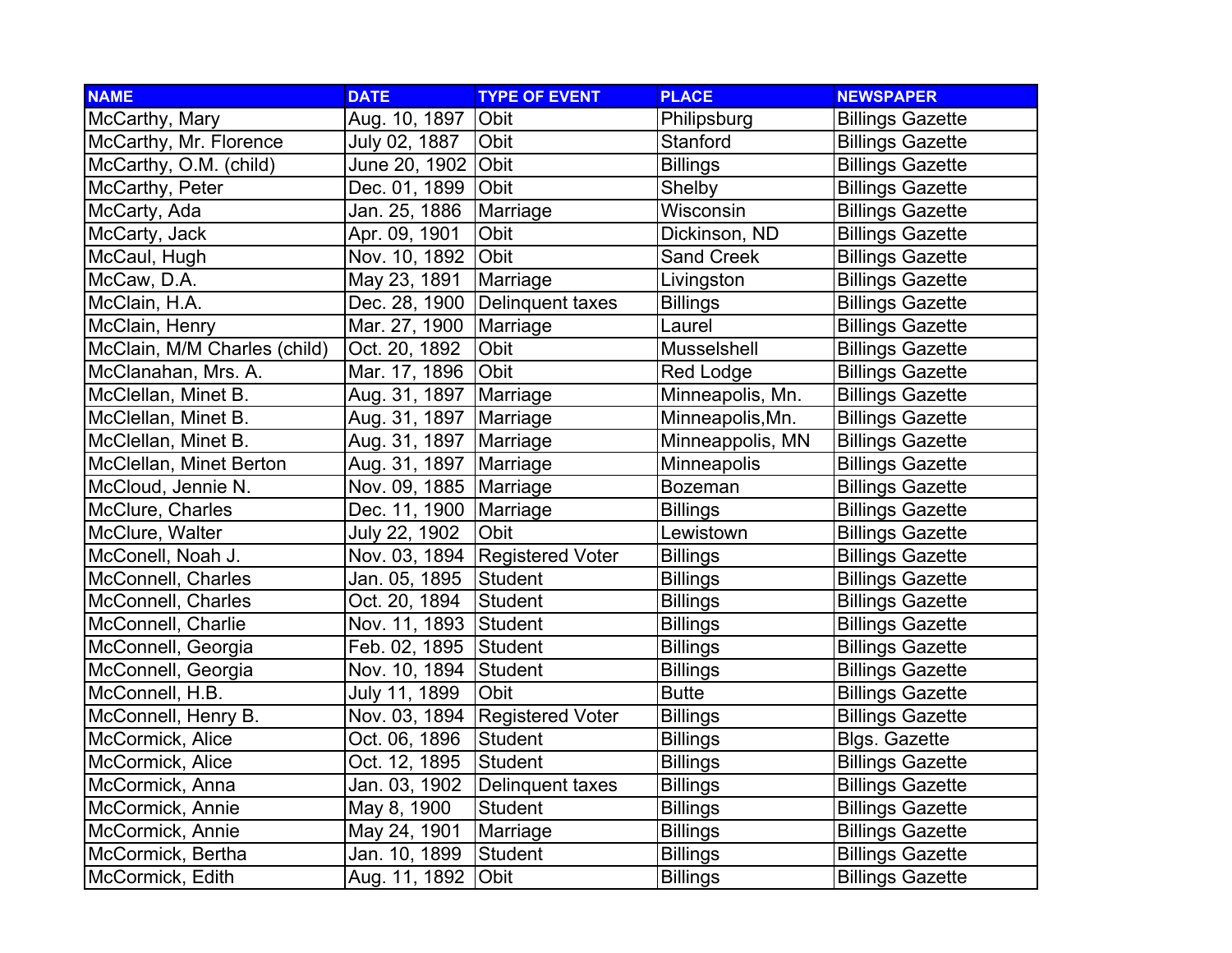| <b>NAME</b>             | <b>DATE</b>    | <b>TYPE OF EVENT</b>           | <b>PLACE</b>      | <b>NEWSPAPER</b>        |
|-------------------------|----------------|--------------------------------|-------------------|-------------------------|
| McCormick, Edith        | Aug. 13, 1892  | <b>Obit</b>                    | <b>Billings</b>   | <b>Billings Gazette</b> |
| McCormick, Francis D.   | Nov. 03, 1894  | <b>Registered Voter</b>        | <b>Billings</b>   | <b>Billings Gazette</b> |
| McCormick, Guy          | May 09, 1889   | Obit                           | <b>Miles City</b> | <b>Billings Gazette</b> |
| McCormick, Helen        | May 8, 1900    | Student                        | <b>Billings</b>   | <b>Billings Gazette</b> |
| McCormick, J.J. (child) | June 10, 1898  | Obit                           | <b>Billings</b>   | <b>Billings Gazette</b> |
| McCormick, James J.     | Nov. 03, 1894  | <b>Registered Voter</b>        | <b>Billings</b>   | <b>Billings Gazette</b> |
| McCormick, Jay          | May 8, 1900    | Student                        | <b>Billings</b>   | <b>Billings Gazette</b> |
| McCormick, Julia        | Jan. 17, 1896  | Marriage                       | <b>Billings</b>   | <b>Billings Gazette</b> |
| McCormick, Liguouri     | Oct. 05, 1900  | Student                        | <b>Billings</b>   | <b>Billings Gazette</b> |
| McCormick, Liquora      | June 4, 1896   | <b>Student</b>                 | <b>Billings</b>   | <b>Blgs. Gazette</b>    |
| McCormick, Liquora      | May 6, 1896    | <b>Student</b>                 | <b>Billings</b>   | <b>Billings Gazette</b> |
| McCormick, Liquori      | Oct. 06, 1896  | Student                        | <b>Billings</b>   | <b>Blgs. Gazette</b>    |
| McCormick, Liquoria     | Jan. 05, 1895  | Student                        | <b>Billings</b>   | <b>Billings Gazette</b> |
| McCormick, Liquoria     | Oct. 12, 1895  | Student                        | <b>Billings</b>   | <b>Billings Gazette</b> |
| McCormick, Liquoria     | Oct. 20, 1894  | Student                        | <b>Billings</b>   | <b>Billings Gazette</b> |
| McCormick, Louise       | Jan. 01, 1897  | Delinquent taxes               | <b>Billings</b>   | <b>Billings Gazette</b> |
| McCormick, M/M J.J.     | Apr. 30, 1896  | <b>Birth</b>                   | <b>Billings</b>   | <b>Billings Gazette</b> |
| McCormick, M/M J.J.     | Aug. 12, 1893  | <b>Birth</b>                   | Junction          | <b>Billings Gazette</b> |
| McCormick, M/M James    | Aug. 24, 1895  | Obit                           |                   | <b>Billings Gazette</b> |
| McCormick, M/M Paul     | June 25, 1891  | <b>Birth</b>                   | Junction          | <b>Billings Gazette</b> |
| McCormick, M/M Paul     | Sept. 03, 1891 | <b>Birth</b>                   | <b>Billings</b>   | <b>Billings Gazette</b> |
| McCormick, Mabel        | Oct. 15, 1897  | Obit                           | <b>Billings</b>   | <b>Billings Gazette</b> |
| McCormick, Margaret     | Oct. 25, 1901  | Marriage                       | Lavina            | <b>Billings Gazette</b> |
| McCormick, Mary         | Oct. 05, 1900  | Student                        | <b>Billings</b>   | <b>Billings Gazette</b> |
| McCormick, Mary         | Apr. 04, 1902  | Marriage                       | <b>Billings</b>   | <b>Billings Gazette</b> |
| McCormick, Mary Blythe  | Jan. 07, 1898  | Christening                    | <b>Billings</b>   | <b>Billings Gazette</b> |
| McCormick, Mrs. Mary    | Jan. 01, 1897  | Delinquent taxes               | <b>Billings</b>   | <b>Billings Gazette</b> |
| McCormick, Mrs. Mary    | Oct. 19, 1895  | Taxpayer                       | <b>Billings</b>   | <b>Billings Gazette</b> |
| McCormick, P.           | Mar. 07, 1889  | <b>Business License</b>        | Junction          | <b>Billings Gazette</b> |
| McCormick, Paul         | Dec. 30, 1893  | Student                        | <b>Billings</b>   | <b>Billings Gazette</b> |
| McCormick, Paul         | Jan. 01, 1897  | Delinquent taxes               | <b>Billings</b>   | <b>Billings Gazette</b> |
| McCormick, Paul         | Jan. 05, 1895  | Student                        | <b>Billings</b>   | <b>Billings Gazette</b> |
| McCormick, Paul         |                | June 15, 1893 Business License | Junction          | <b>Billings Gazette</b> |
| McCormick, Paul         |                | June 19, 1890 Business License | <b>Billings</b>   | <b>Billings Gazette</b> |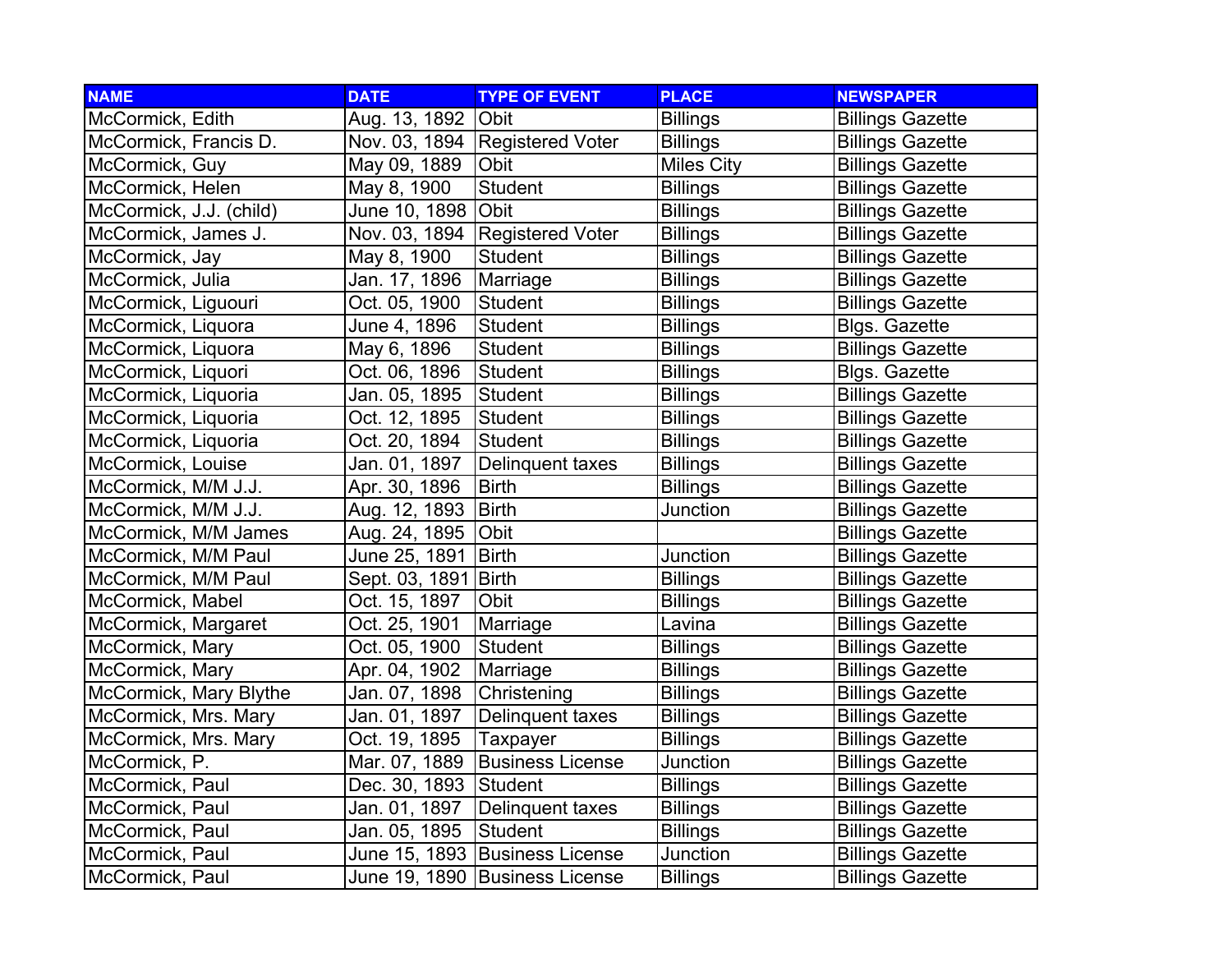| <b>NAME</b>           | <b>DATE</b>                   | <b>TYPE OF EVENT</b>             | <b>PLACE</b>            | <b>NEWSPAPER</b>              |
|-----------------------|-------------------------------|----------------------------------|-------------------------|-------------------------------|
| McCormick, Paul       | Mar. 12, 1891                 | <b>Business License</b>          | <b>Billings</b>         | <b>Billings Gazette</b>       |
| McCormick, Paul       |                               | Mar. 16, 1895 Business License   | <b>Billings</b>         | <b>Billings Gazette</b>       |
| McCormick, Paul       |                               | Mar. 17, 1892   Business License | <b>Billings</b>         | <b>Billings Gazette</b>       |
| McCormick, Paul       | Mar. 17, 1894                 | <b>Business License</b>          | Junction                | <b>Billings Gazette</b>       |
| McCormick, Paul       | May 18, 1895                  | Delinquent Taxes                 | <b>Crow Reservation</b> | <b>Billings Gazette</b>       |
| McCormick, Paul       | Nov. 03, 1894                 | <b>Registered Voter</b>          | <b>Billings</b>         | <b>Billings Gazette</b>       |
| McCormick, Paul       | Oct. 19, 1895                 | Taxpayer                         | <b>Billings</b>         | <b>Billings Gazette</b>       |
| McCormick, Paul       |                               | Sept. 06, 1888 Business License  | Junction                | <b>Billings Gazette+E7402</b> |
| McCormick, Robert     | Jan. 10, 1899                 | Student                          | <b>Billings</b>         | <b>Billings Gazette</b>       |
| McCormick, Thomas C.  | Aug. 08, 1889                 | Marriage                         | Junction                | <b>Billings Gazette</b>       |
| McCormick, Wilbur     | Dec. 30, 1893                 | Student                          | <b>Billings</b>         | <b>Billings Gazette</b>       |
| McCormick, Wilbur     | Feb. 02, 1895                 | Student                          | <b>Billings</b>         | <b>Billings Gazette</b>       |
| McCormick, Wilbur     | Mar. 03, 1894                 | Student                          | <b>Billings</b>         | <b>Billings Gazette</b>       |
| McCormick, William H. | Nov. 03, 1894                 | <b>Registered Voter</b>          | <b>Billings</b>         | <b>Billings Gazette</b>       |
| McCoul, A.D.          | Dec. 24, 1897                 | Delinquent taxes                 | <b>Billings</b>         | <b>Billings Gazette</b>       |
| McCoul, A.D.          |                               | Dec. 30, 1898   Delinquent taxes | <b>Billings</b>         | <b>Billings Gazette</b>       |
| McCoul, A.D.          | Jan. 06, 1899                 | Delinquent taxes                 | <b>Billings</b>         | <b>Billings Gazette</b>       |
| McCoul, Alexander     | Jan. 10, 1889                 | Homestead                        | <b>Billings</b>         | <b>Billings Gazette</b>       |
| McCourt, John         | Jan. 18, 1886                 | <b>Birth</b>                     | Ubet, Mt.               | <b>Billings Gazette</b>       |
| McCoy, C.K.           | Mar. 17, 1892                 | <b>Business License</b>          | <b>Billings</b>         | <b>Billings Gazette</b>       |
| McCoy, Lois Reeves    | Apr. 16, 1901                 | Marriage                         | <b>Billings</b>         | <b>Billings Gazette</b>       |
| McCracken, Claude N.  | June 30, 1899                 | Marriage                         | <b>Billings</b>         | <b>Billings Gazette</b>       |
| McCracken, J.M.       | Dec. 13, 1901                 | <b>Business license</b>          | <b>Billings</b>         | <b>Billings Gazette</b>       |
| McCracken, Maud       | Jan. 05, 1895                 | Student                          | <b>Billings</b>         | <b>Billings Gazette</b>       |
| McCracken, Mrs. J.N.  | May 16, 1902                  | Obit                             | Livingston              | <b>Billings Gazette</b>       |
| McCrae, Michael       | July 16, 1892                 | Marriage                         | <b>Billings</b>         | <b>Billings Gazette</b>       |
| McCrae, Michael       | Oct. 15, 1892                 | Naturalization                   | <b>Billings</b>         | <b>Billings Gazette</b>       |
| McCrae, Michael       | Sept. 29, 1892 Naturalization |                                  | <b>Billings</b>         | <b>Billings Gazette</b>       |
| McCrary, M/M N.       | April 11, 1899                | <b>Birth</b>                     | Park City               | <b>Billings Gazette</b>       |
| McCrary, N.M.         | June 03, 1898                 | Marriage                         | Park City               | <b>Billings Gazette</b>       |
| McCrea, M/M M.J.      | June 16, 1894                 | Birth                            | <b>Billings</b>         | <b>Billings Gazette</b>       |
| McCrea, Michael J.    | Nov. 03, 1894                 | <b>Registered Voter</b>          | <b>Billings</b>         | <b>Billings Gazette</b>       |
| McCreight, Billy      |                               | June 15, 1893 Business License   | <b>Grey Cliff</b>       | <b>Billings Gazette</b>       |
| McCreight, William    |                               | Dec. 28, 1900 Delinquent taxes   | <b>Billings</b>         | <b>Billings Gazette</b>       |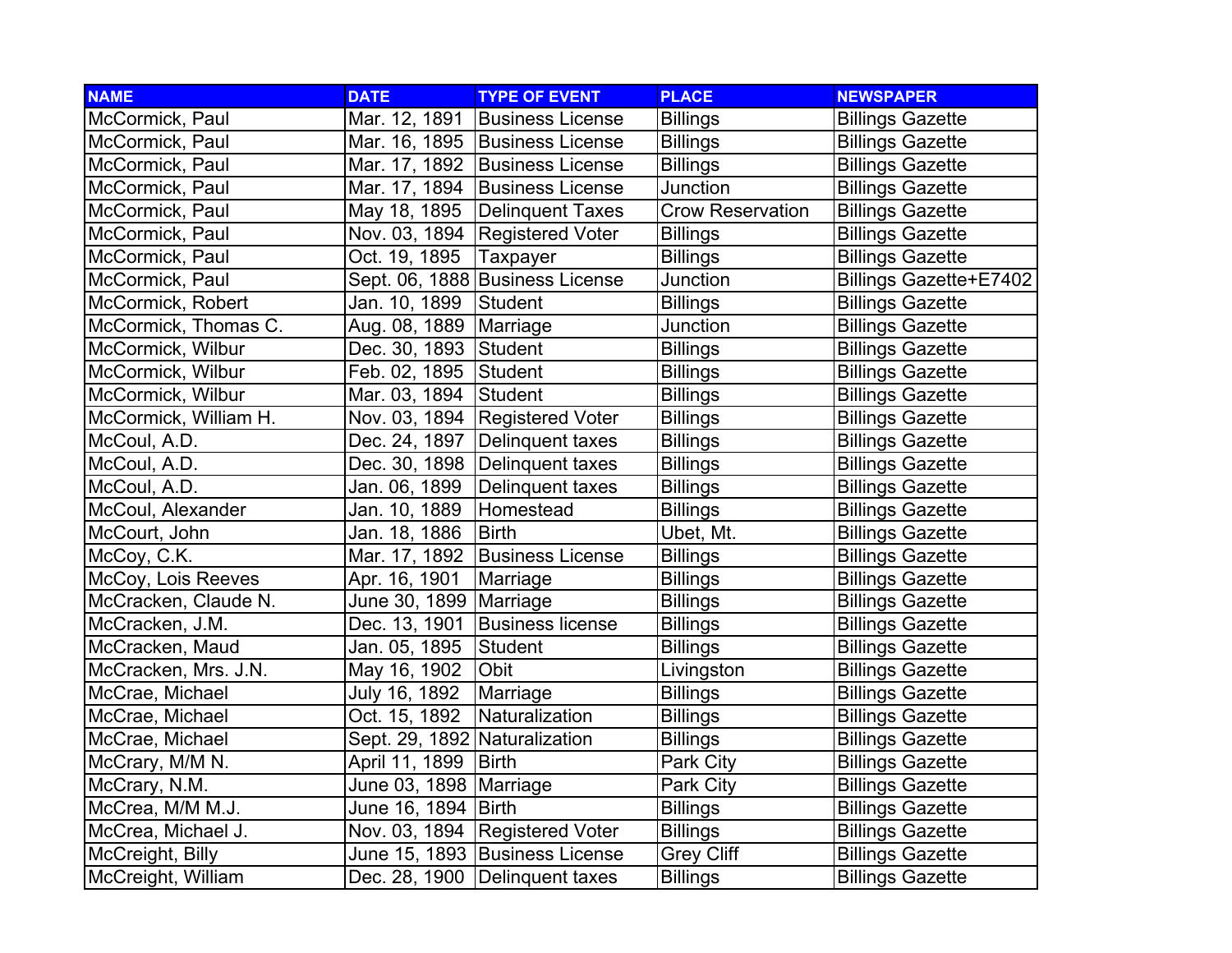| <b>NAME</b>               | <b>DATE</b>             | <b>TYPE OF EVENT</b>            | <b>PLACE</b>            | <b>NEWSPAPER</b>        |
|---------------------------|-------------------------|---------------------------------|-------------------------|-------------------------|
| McCreight, William        | June 4, 1901            | <b>Business license</b>         | <b>Billings</b>         | <b>Billings Gazette</b> |
| McCreight, William        |                         | June 17, 1902  Business license | <b>Billings</b>         | <b>Billings Gazette</b> |
| McCreight, William        | Jan. 03, 1902           | Delinquent taxes                | <b>Billings</b>         | <b>Billings Gazette</b> |
| McCreight, William        | Mar. 18, 1902           | Marriage                        | Columbus                | <b>Billings Gazette</b> |
| McCullough, Charles D.    | Mar. 23, 1895           | Obit                            | Stevensville            | <b>Billings Gazette</b> |
| McCumber, Hanley, Fleming | Oct. 06, 1894           | <b>Business License</b>         | <b>Billings</b>         | <b>Billings Gazette</b> |
| McCune, A.F.              | Jan. 22, 1897           | Marriage                        | <b>Red Lodge</b>        | <b>Billings Gazette</b> |
| McCune, Guy               | Nov. 27, 1885           | Marriage                        | Victor                  | <b>Billings Gazette</b> |
| McCurdy, John             | Dec. 28, 1900           | Delinquent taxes                | <b>Billings</b>         | <b>Billings Gazette</b> |
| McCurdy, John             | Dec. 30, 1898           | Delinquent taxes                | <b>Billings</b>         | <b>Billings Gazette</b> |
| McCurdy, John             | Jan. 03, 1896           | Delinquent taxes                | <b>Billings</b>         | <b>Billings Gazette</b> |
| McCurdy, John             | Jan. 06, 1899           | Delinquent taxes                | <b>Billings</b>         | <b>Billings Gazette</b> |
| McCustion, John           | Jan. 01, 1897           | Delinquent taxes                | <b>Billings</b>         | <b>Billings Gazette</b> |
| McCutcheon, Clara L.      | June 20, 1891           | Divorce                         | <b>Billings</b>         | <b>Billings Gazette</b> |
| McCutcheon, Colonel       | June 20, 1891           | Divorce                         | <b>Billings</b>         | <b>Billings Gazette</b> |
| McDaly, George            | May 18, 1900            | Committed to asylum Billings    |                         | <b>Billings Gazette</b> |
| McDaniels, Robert         | Jan. 03, 1896           | Obit                            | <b>Wickes</b>           | <b>Billings Gazette</b> |
| McDermott, M/M J. (child) | Apr. 23, 1891           | Obit                            | Wyoming                 | <b>Billings Gazette</b> |
| McDonagh, Mrs. Mary       | Feb. 09, 1897           | Obit                            | <b>Basin</b>            | <b>Billings Gazette</b> |
| McDonah, Winnie           | Dec. 31, 1886           | Marriage                        | Bozeman                 | <b>Billings Gazette</b> |
| McDonald, A.C.            |                         | Sept. 12, 1889 Business License | <b>Billings</b>         | <b>Billings Gazette</b> |
| McDonald, child           | June 20, 1891           | <b>Obit</b>                     | Red Lodge               | <b>Billings Gazette</b> |
| McDonald, Ed              | May 23, 1899            | Obit                            | <b>Crow Reservation</b> | <b>Billings Gazette</b> |
| McDonald, Francis         | Sept. 15, 1899 Marriage |                                 | <b>Billings</b>         | <b>Billings Gazette</b> |
| McDonald, George          | Nov. 03, 1894           | <b>Registered Voter</b>         | <b>Billings</b>         | <b>Billings Gazette</b> |
| McDonald, Gideon F.       | Dec. 29, 1899           | Marriage                        | <b>Billings</b>         | <b>Billings Gazette</b> |
| McDonald, Hazel           | June 27, 1889           | Obit                            | <b>Billings</b>         | <b>Billings Gazette</b> |
| McDonald, J.M.            | July 20, 1900           | Pardon                          | Deer Lodge              | <b>Billings Gazette</b> |
| McDonald, James           | Aug. 30, 1883           | Obit                            | <b>Boulder River</b>    | <b>Billings Gazette</b> |
| McDonald, Jennie          | Oct. 25, 1883           | Marriage                        | Helena                  | <b>Billings Gazette</b> |
| McDonald, L.H.            | July 13, 1893           | Prisoner                        | Deer Lodge              | <b>Billings Gazette</b> |
| McDonald, Mr.             | May 18, 1895            | Obit                            | <b>Butte</b>            | <b>Billings Gazette</b> |
| McDonald, Mrs. Sarah      | May 19, 1894            | <b>Divorce</b>                  | <b>Billings</b>         | <b>Billings Gazette</b> |
| McDonald, Mrs. Sarah L.   | Nov. 10, 1894           | Marriage                        | Billings                | <b>Billings Gazette</b> |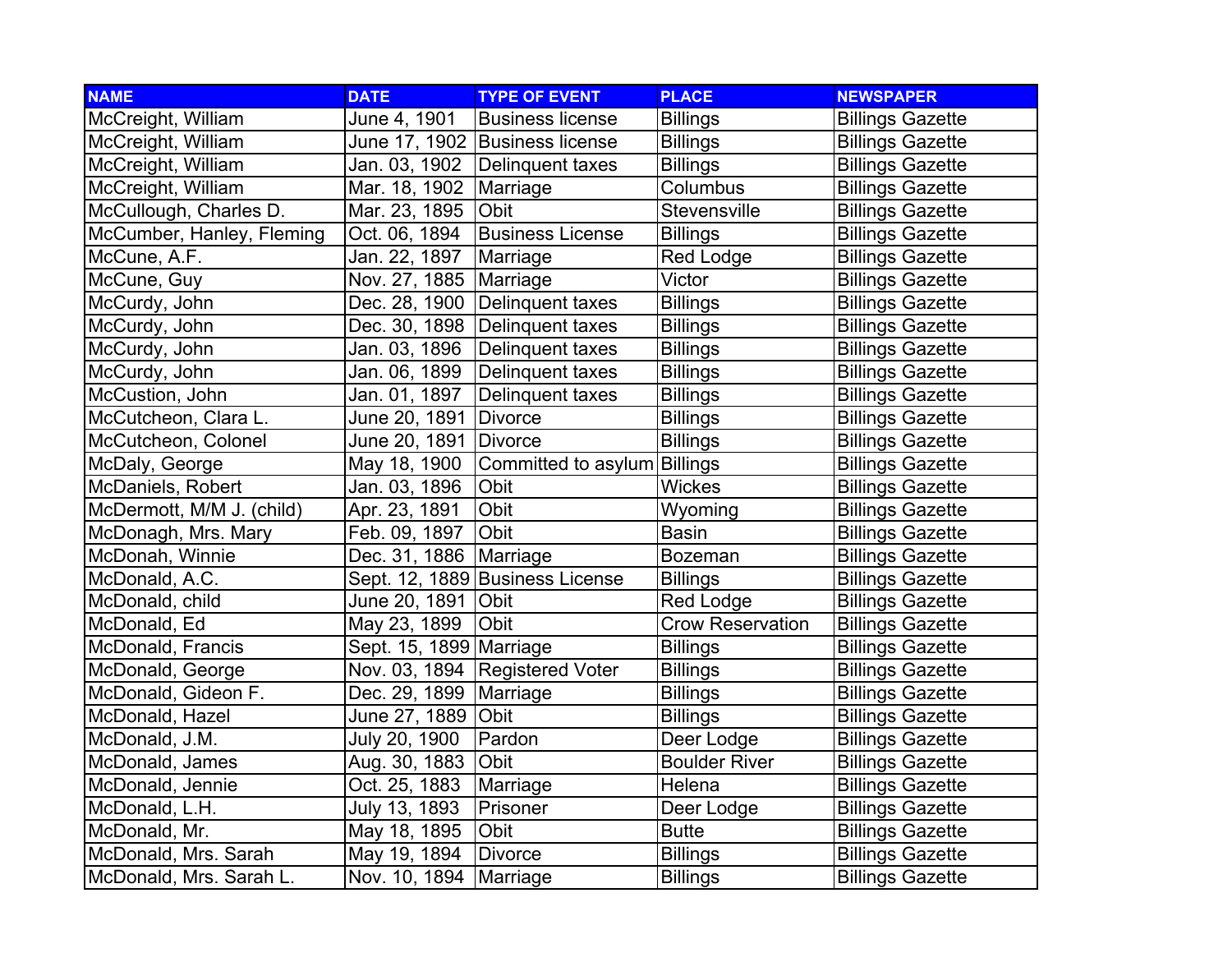| <b>NAME</b>              | <b>DATE</b>             | <b>TYPE OF EVENT</b>            | <b>PLACE</b>       | <b>NEWSPAPER</b>        |
|--------------------------|-------------------------|---------------------------------|--------------------|-------------------------|
| McDonald, R.L.           | Nov. 10, 1894   Divorce |                                 | <b>Nye</b>         | <b>Billings Gazette</b> |
| McDonald, Reny           | Jan. 10, 1889           | Marriage                        | <b>Billings</b>    | <b>Billings Gazette</b> |
| McDonald, Richard        | May 19, 1894            | Divorce                         | <b>Billings</b>    | <b>Billings Gazette</b> |
| McDonald, Richard L.     | Jan. 08, 1891           | Marriage                        | <b>Nye</b>         | <b>Billings Gazette</b> |
| McDonald, T.P.           | Jan. 01, 1885           | Marriage                        | Livingston         | <b>Billings Gazette</b> |
| McDonald, Thomas P.      | Apr. 11, 1889           | Homestead                       | <b>Billings</b>    | <b>Billings Gazette</b> |
| McDonald, Thomas P.      | Feb. 03, 1886           | Marriage                        | Yellowstone Co.    | <b>Billings Gazette</b> |
| McDonald, Walter B.      | Nov. 03, 1894           | <b>Registered Voter</b>         | <b>Billings</b>    | <b>Billings Gazette</b> |
| McDonnell, A.H.          | July 10, 1884           | Obit                            | <b>Big Timber</b>  | <b>Billings Gazette</b> |
| McDowell, Dr. G.K.       | June 16, 1892           | <b>Business License</b>         | <b>Billings</b>    | <b>Billings Gazette</b> |
| McDowell, Dr. G.K.       | Mar. 16, 1893           | <b>Business License</b>         | <b>Billings</b>    | <b>Billings Gazette</b> |
| McDowell, Henry          | Oct. 29, 1891           | Homestead                       | <b>Miles City</b>  | <b>Billings Gazette</b> |
| McDowell, John           | July 13, 1893           | Prisoner                        | Deer Lodge         | <b>Billings Gazette</b> |
| McElroy, James H.        | Sep. 23, 1902           | Marriage                        | <b>Billings</b>    | <b>Billings Gazette</b> |
| McElroy, Samuel          | Nov. 03, 1894           | <b>Registered Voter</b>         | Canyon Creek       | <b>Billings Gazette</b> |
| McEnvoy, M.              | Nov. 05, 1891           | Obit                            | Anaconda           | <b>Billings Gazette</b> |
| McFadden, Henry S.       | July 07, 1894           | Marriage                        | Whitehall          | <b>Billings Gazette</b> |
| McFarland, Demos Lindlay | Aug. 14, 1884           | Obit                            | <b>Flat Willow</b> | <b>Billings Gazette</b> |
| McFarland, I.C.          | Nov. 10, 1892           | Marriage                        | <b>Billings</b>    | <b>Billings Gazette</b> |
| McFarland, Ike           | Oct. 06, 1894           | <b>Business License</b>         | Columbus           | <b>Billings Gazette</b> |
| McFarlin, "Doc"          | Feb. 21, 1899           | Marriage                        | <b>Billings</b>    | <b>Billings Gazette</b> |
| McFarlin, C.S.           | July 18, 1889           | Marriage                        | <b>Billings</b>    | <b>Billings Gazette</b> |
| McFarlin, Charles        | Mar. 31, 1894           | Divorce                         | <b>Billings</b>    | <b>Billings Gazette</b> |
| McFarlin, Ella M.        | Mar. 31, 1894           | <b>Divorce</b>                  | <b>Billings</b>    | <b>Billings Gazette</b> |
| McFarlin, Henry F.       | Nov. 03, 1894           | <b>Registered Voter</b>         | <b>Billings</b>    | <b>Billings Gazette</b> |
| McFee, Blanche           | Dec. 22, 1899           | Marriage                        | <b>Billings</b>    | <b>Billings Gazette</b> |
| McGarvey, James          | May 25, 1895            | Obit                            | Anaconda           | <b>Billings Gazette</b> |
| McGinness, John          | June 06, 1888           | <b>Obit</b>                     | <b>Billings</b>    | <b>Billings Gazette</b> |
| McGinness, John          |                         | Sept. 06, 1888 Business License | <b>Billings</b>    | <b>Billings Gazette</b> |
| McGinness, Mrs. John     | Feb. 27, 1890           | Marriage                        | <b>Billings</b>    | <b>Billings Gazette</b> |
| McGirl, Mrs. Frances     | Aug. 01, 1902           | Obit                            | Huntley            | <b>Billings Gazette</b> |
| McGirl, Sallie           | Feb. 21, 1889           | Marriage                        | Huntley            | <b>Billings Gazette</b> |
| McGirl, Thomas           | Nov. 03, 1894           | <b>Registered Voter</b>         | Huntley            | <b>Billings Gazette</b> |
| McGirl, Thomas           | Oct. 19, 1895           | Taxpayer                        | <b>Billings</b>    | <b>Billings Gazette</b> |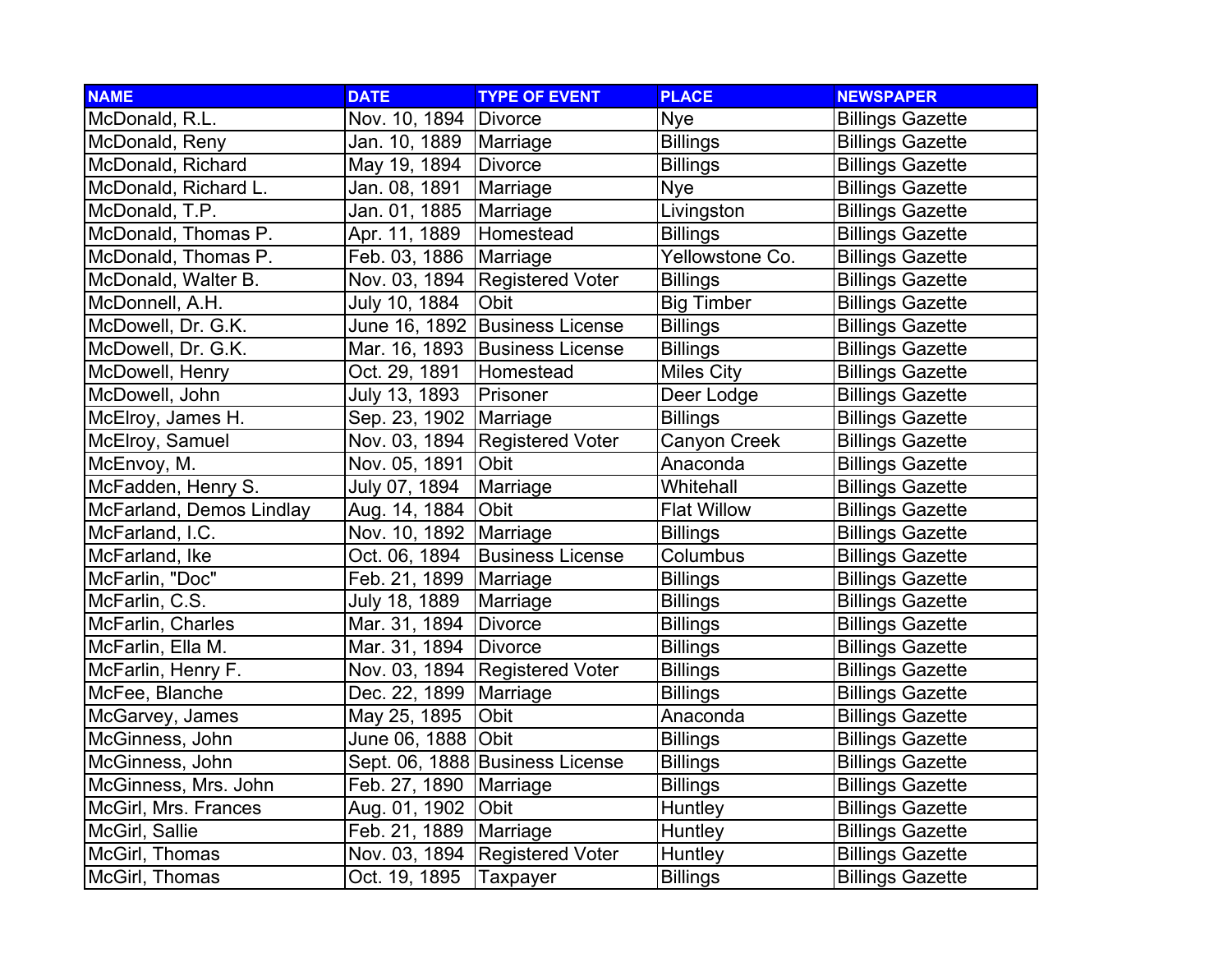| <b>NAME</b>                 | <b>DATE</b>              | <b>TYPE OF EVENT</b>           | <b>PLACE</b>         | <b>NEWSPAPER</b>        |
|-----------------------------|--------------------------|--------------------------------|----------------------|-------------------------|
| McGoogan, Thos.             | Mar. 27, 1890            | <b>Obit</b>                    | <b>Butte</b>         | <b>Billings Gazette</b> |
| McGowan, Frank              | July 09, 1896            | Pardon                         | <b>Billings</b>      | <b>Blgs. Gazette</b>    |
| McGrath, Richard            | Apr. 02, 1901            | Obit                           | Ranchester, WY       | <b>Billings Gazette</b> |
| McGraw, Thomas              | Apr. 03, 1884            | Obit                           | Junction             | <b>Billings Gazette</b> |
| McGregor, Bernice           | Mar. 22, 1901            | Marriage                       | Livingston           | <b>Billings Gazette</b> |
| McGregor, Irene             | June 4, 1896             | <b>Student</b>                 | <b>Billings</b>      | <b>Blgs. Gazette</b>    |
| McGregor, Jessie            | Aug. 09, 1888   Marriage |                                | Sage Creek           | <b>Billings Gazette</b> |
| McGregor, Malcolm           | Feb. 03, 1886            | Marriage                       | Yellowstone Co.      | <b>Billings Gazette</b> |
| McGrew, James               | Dec. 28, 1900            | Delinquent taxes               | <b>Billings</b>      | <b>Billings Gazette</b> |
| McGrew, James               | Jan. 05, 1895            | <b>Delinquent Taxes</b>        | <b>Billings</b>      | <b>Billings Gazette</b> |
| McGuire, Matt               | Mar. 13, 1896            | Obit                           | Ramshorn Ck.         | <b>Billings Gazette</b> |
| McGuire, Mrs. Thomas        | July 09, 1896            | <b>Divorce</b>                 | Ft. Custer           | <b>Blgs. Gazette</b>    |
| McGuire, P.J.               | Sept. 07, 1897           | Obit                           | Anaconda             | <b>Billings Gazette</b> |
| McGurk, G.F.                | Dec. 07, 1895            | <b>Obit</b>                    | Lincoln, Ne.         | <b>Billings Gazette</b> |
| McGurren, James             | Sept. 06, 1888 Obit      |                                | <b>Gold Creek</b>    | <b>Billings Gazette</b> |
| McHale, Austin              |                          | Nov. 03, 1894 Registered Voter | <b>Billings</b>      | <b>Billings Gazette</b> |
| McIntire Merc. Co.          | Mar. 16, 1893            | <b>Business License</b>        | <b>Billings</b>      | <b>Billings Gazette</b> |
| McIntire, M/M John (infant) | Jan. 01, 1891            | <b>Obit</b>                    | <b>Billings</b>      | <b>Billings Gazette</b> |
| McIntosh, James A.          | Nov. 03, 1894            | <b>Registered Voter</b>        | <b>Billings</b>      | <b>Billings Gazette</b> |
| McIntosh, John (child)      | July 22, 1902            | Obit                           | <b>Great Falls</b>   | <b>Billings Gazette</b> |
| McIntyre Mer. Co.           | Mar. 17, 1894            | <b>Business License</b>        | <b>Billings</b>      | <b>Billings Gazette</b> |
| McIntyre Mercantile Co.     | Dec. 15, 1892            | <b>Business License</b>        | <b>Billings</b>      | <b>Billings Gazette</b> |
| McIntyre, J.M.              | Dec. 24, 1897            | Delinquent taxes               | Billings             | <b>Billings Gazette</b> |
| McIntyre, John              | Mar. 16, 1895            | <b>Business License</b>        | <b>Billings</b>      | <b>Billings Gazette</b> |
| McIntyre, John              | Mar. 17, 1894            | <b>Business License</b>        | <b>Billings</b>      | <b>Billings Gazette</b> |
| McIntyre, John M.           | Jan. 01, 1897            | Delinquent taxes               | <b>Billings</b>      | <b>Billings Gazette</b> |
| McIntyre, John M.           | Nov. 03, 1894            | <b>Registered Voter</b>        | <b>Billings</b>      | <b>Billings Gazette</b> |
| McIntyre, M/M J.M.          | Dec. 05, 1889            | <b>Birth</b>                   | <b>Billings</b>      | <b>Billings Gazette</b> |
| McIntyre, William F.        | July 11, 1902            | Marriage                       | <b>Billings</b>      | <b>Billings Gazette</b> |
| McKay, Allie                | Feb. 02, 1895            | Student                        | <b>Billings</b>      | <b>Billings Gazette</b> |
| McKay, Arthur               | Jul. 09, 1901            | Obit                           | <b>Billings</b>      | <b>Billings Gazette</b> |
| McKay, J.R.                 | June 29, 1893   Marriage |                                | <b>Custer County</b> | <b>Billings Gazette</b> |
| McKay, James                | Sept. 06, 1898 Obit      |                                | Choteau              | <b>Billings Gazette</b> |
| McKay, Lewis                | Jan. 05, 1895            | Student                        | <b>Billings</b>      | <b>Billings Gazette</b> |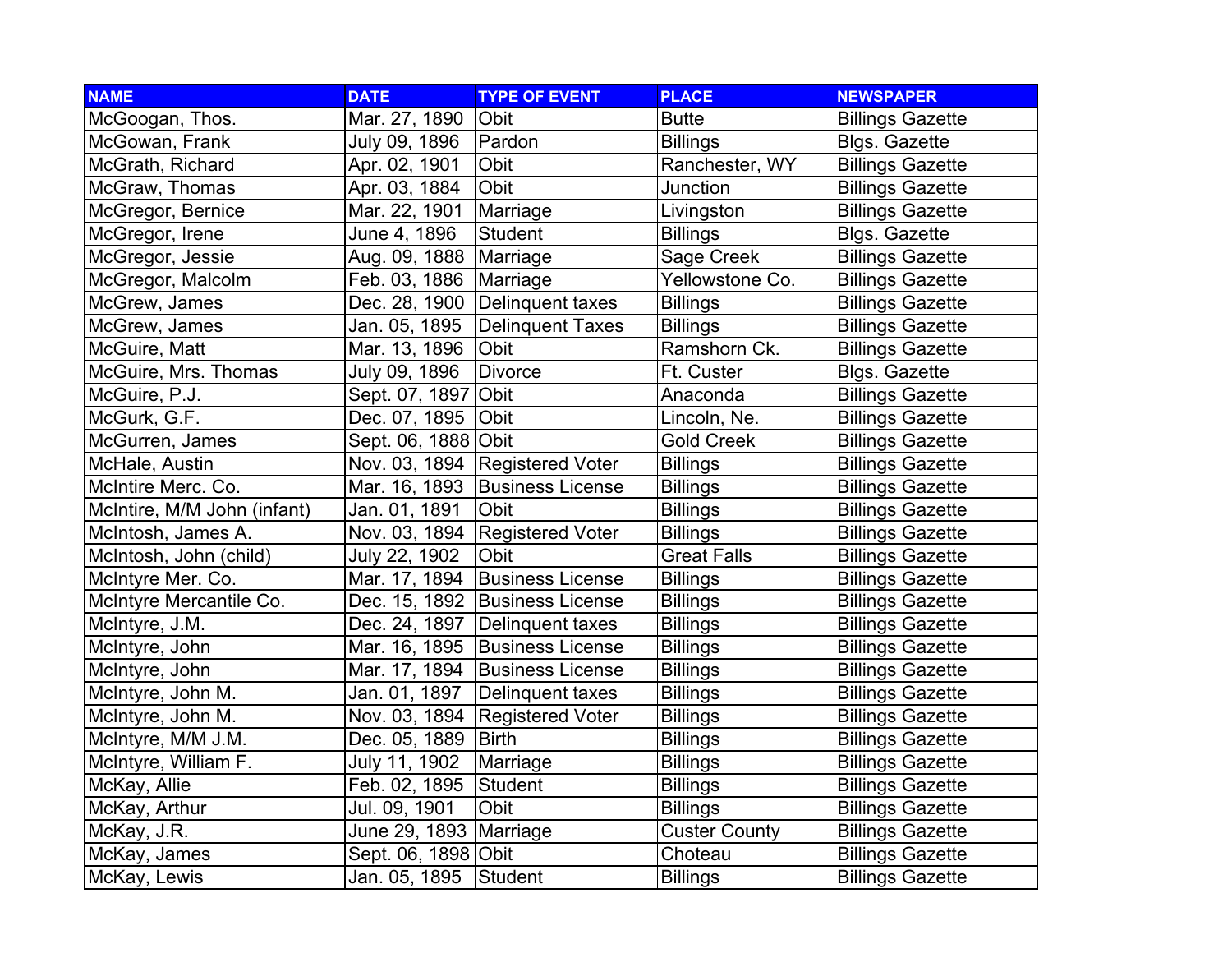| <b>NAME</b>               | <b>DATE</b>              | <b>TYPE OF EVENT</b>    | <b>PLACE</b>        | <b>NEWSPAPER</b>        |
|---------------------------|--------------------------|-------------------------|---------------------|-------------------------|
| McKean, William           | July 27, 1887            | Obit                    | Pease Bottom        | <b>Billings Gazette</b> |
| McKee, M/M                | May 28, 1887             | <b>Divorce</b>          | <b>Billings</b>     | <b>Billings Gazette</b> |
| McKee, Robert             | Nov. 03, 1894            | <b>Registered Voter</b> | <b>Billings</b>     | <b>Billings Gazette</b> |
| McKeene, William          | May 25, 1895             | Obit                    | Pease Bottom        | <b>Billings Gazette</b> |
| McKellar, Jeannie         | May 15, 1890             | Marriage                | <b>Billings</b>     | <b>Billings Gazette</b> |
| McKellar, Jessie          | Feb. 15, 1901            | Marriage                | Missoula            | <b>Billings Gazette</b> |
| McKelve, Bertha           | Mar. 30, 1897            | Marriage                | Absarokee           | <b>Billings Gazette</b> |
| McKenzie, Joseph          | Nov. 03, 1894            | <b>Registered Voter</b> | <b>Billings</b>     | <b>Billings Gazette</b> |
| McKeown, Grace            | Mar. 10, 1894            | Marriage                | <b>Billings</b>     | <b>Billings Gazette</b> |
| McKeown, Mabel Hope       | Aug. 23, 1883            | Marriage                |                     | <b>Billings Gazette</b> |
| McKilbey, Langston        | Apr. 11, 1889            | Marriage                | Musselshell         | <b>Billings Gazette</b> |
| McKillican, Angus         | Apr. 27, 1895            | Pardon                  | Deer Lodge          | <b>Billings Gazette</b> |
| McKillip, James           | Dec. 03, 1901            | Obit                    | <b>Cut Bank</b>     | <b>Billings Gazette</b> |
| McKinley, Carrie          | Sept. 14, 1887 Marriage  |                         | Glendive            | <b>Billings Gazette</b> |
| McKinley, Hester          | Nov. 08, 1898   Marriage |                         | Crow Agency         | <b>Billings Gazette</b> |
| McKinnely, Adelie         | Nov. 09, 1885   Marriage |                         | Glendive            | <b>Billings Gazette</b> |
| McKinney, F.W.            | Jan. 03, 1896            | Delinquent taxes        | <b>Billings</b>     | <b>Billings Gazette</b> |
| McKinstry, C.S.           | Mar. 16, 1893            | <b>Business License</b> | <b>Billings</b>     | <b>Billings Gazette</b> |
| McKnight, Mr.             | May 20, 1887             | Obit                    | Livingston          | <b>Billings Gazette</b> |
| McKown, Grace             | Dec. 25, 1890            | Student                 | <b>Billings</b>     | <b>Billings Gazette</b> |
| McKune, Clifford          | May 8, 1900              | Student                 | <b>Billings</b>     | <b>Billings Gazette</b> |
| McKusick, Mr.             | Aug. 21, 1884            | Obit                    | <b>Sweet Grass</b>  | <b>Billings Gazette</b> |
| McLain, Jesse D.          | Oct. 06, 1892            | Obit                    | Musselshell         | <b>Billings Gazette</b> |
| McLain, M/M Chas. (child) | Oct. 22, 1892            | Obit                    | Musselshell         | <b>Billings Gazette</b> |
| McLain, Mrs. Charles      | Oct. 22, 1892            | Obit                    | Musselshell         | <b>Billings Gazette</b> |
| McLaughlin, G. Frank      | Nov. 29, 1901            | Obit                    | Sheridan, WY        | <b>Billings Gazette</b> |
| McLaughlin, H.W.          | Oct. 03, 1889            | Marriage                | Missoula            | <b>Billings Gazette</b> |
| McLaughlin, Horace        | Mar. 26, 1891            | Obit                    | Livingston          | <b>Billings Gazette</b> |
| McLaughlin, J.A.          | Jan. 03, 1902            | Delinquent taxes        | <b>Billings</b>     | <b>Billings Gazette</b> |
| McLaughlin, John          | July 22, 1902            | Obit                    | Park City           | <b>Billings Gazette</b> |
| McLaughlin, Lowrie S.     | Apr. 02, 1892            | Marriage                | <b>Ubet</b>         | <b>Billings Gazette</b> |
| McLaughlin, Mrs. Tom      | Feb. 20, 1890            | Obit                    | Helena              | <b>Billings Gazette</b> |
| McLean (sp?), Thomas      | May 23, 1885             | Obit                    |                     | <b>Billings Gazette</b> |
| McLean, Hector            | Oct. 02, 1895            | Obit                    | <b>Warm Springs</b> | <b>Billings Gazette</b> |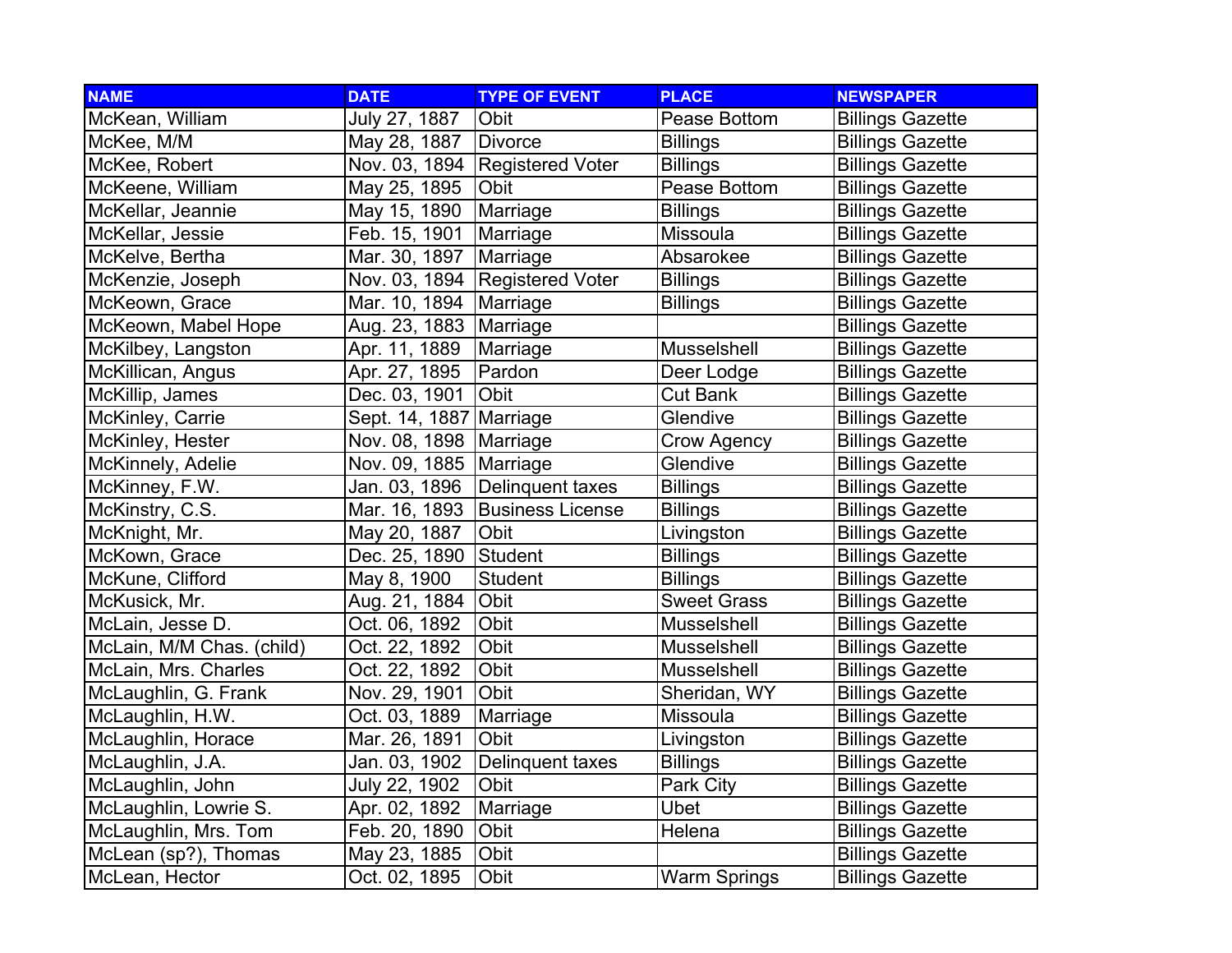| <b>NAME</b>              | <b>DATE</b>              | <b>TYPE OF EVENT</b>            | <b>PLACE</b>         | <b>NEWSPAPER</b>        |
|--------------------------|--------------------------|---------------------------------|----------------------|-------------------------|
| McLean, Miss             | Aug. 18, 1887            | Marriage                        |                      | <b>Billings Gazette</b> |
| McLearie, Mrs. John      | Feb. 23, 1900            | <b>Obit</b>                     | <b>Bridger</b>       | <b>Billings Gazette</b> |
| McLellan, Neil           | Nov. 03, 1894            | <b>Registered Voter</b>         | <b>Billings</b>      | <b>Billings Gazette</b> |
| McLeod, A.D.             | Jan. 03, 1902            | Delinquent taxes                | <b>Billings</b>      | <b>Billings Gazette</b> |
| McLeod, Alex             | Sept. 28, 1896 Obit      |                                 | <b>Grey Cliff</b>    | <b>Blgs. Gazette</b>    |
| McLeod, Duncan (Sheriff) | May 11, 1895             | Obit                            | <b>Belt</b>          | <b>Billings Gazette</b> |
| McLeod, Robert W.        | Nov. 23, 1897            | Marriage                        | Rockvale             | <b>Billings Gazette</b> |
| McMackin, Charles        | Oct. 03, 1902            | Obit                            | <b>Butte</b>         | <b>Billings Gazette</b> |
| McMahon, Burney          | Sept. 11, 1884 Obit      |                                 | <b>Reeds Point</b>   | <b>Billings Gazette</b> |
| McMahon, Ralph           | Sep. 26, 1902            | Marriage                        | Edgewater, Mt.       | <b>Billings Gazette</b> |
| <b>McMahon's Show</b>    |                          | Sept. 15, 1892 Business License | <b>Billings</b>      | <b>Billings Gazette</b> |
| McMannus, James          |                          | June 13, 1889 Business License  | <b>Billings</b>      | <b>Billings Gazette</b> |
| McManun, Mr.             | July 29, 1902            | Obit                            | Wyoming              | <b>Billings Gazette</b> |
| McManus & Lyon           |                          | June 19, 1890 Business License  | <b>Billings</b>      | <b>Billings Gazette</b> |
| McManus & Lyon           | Mar. 12, 1891            | <b>Business License</b>         | <b>Billings</b>      | <b>Billings Gazette</b> |
| McManus, James           | Jan. 01, 1897            | Delinquent taxes                | <b>Billings</b>      | <b>Billings Gazette</b> |
| McManus, James           | Oct. 17, 1889            | Naturalization                  | Ireland              | <b>Billings Gazette</b> |
| McMillan, Donald F.      | July 18, 1887            | Obit                            | <b>Miles City</b>    | <b>Billings Gazette</b> |
| McMonagle, Charles P.    | Nov. 03, 1894            | <b>Registered Voter</b>         | <b>Billings</b>      | <b>Billings Gazette</b> |
| McMonigal, John          | Mar. 23, 1900            | Obit                            | Joliet               | <b>Billings Gazette</b> |
| McMorris, M/M William    | July 31, 1900            | <b>Birth</b>                    | Park City            | <b>Billings Gazette</b> |
| McMorris, M/M William    | Dec. 22, 1894            | <b>Birth</b>                    | Park City            | <b>Billings Gazette</b> |
| McMurray, John           | June 22, 1895   Marriage |                                 | <b>Butte</b>         | <b>Billings Gazette</b> |
| McNally, Robert F.       | Nov. 03, 1894            | <b>Registered Voter</b>         | <b>Billings</b>      | <b>Billings Gazette</b> |
| McNamar, Henry H.        | Dec. 09, 1902            | Divorce                         | <b>Billings</b>      | <b>Billings Gazette</b> |
| McNamar, Joanne          | Dec. 09, 1902            | Divorce                         | <b>Billings</b>      | <b>Billings Gazette</b> |
| McNaught, Frank          | Jan. 01, 1897            | Delinquent taxes                | <b>Billings</b>      | <b>Billings Gazette</b> |
| McNaught, Frank          | July 23, 1892            | Marriage                        | <b>Billings</b>      | <b>Billings Gazette</b> |
| McNaught, Frank          | July 28, 1892            | Marriage                        | <b>Billings</b>      | <b>Billings Gazette</b> |
| McNaught, Frank          | Nov. 03, 1894            | <b>Registered Voter</b>         | <b>Billings</b>      | <b>Billings Gazette</b> |
| McNaughton, H.P.         | Dec. 31, 1886            | Marriage                        | <b>Bozeman</b>       | <b>Billings Gazette</b> |
| McNeill, Guy A.          | June 16, 1892            | Obit                            | <b>Black Bear Mn</b> | <b>Billings Gazette</b> |
| McNulta, James           | Dec. 23, 1898            | Obit                            | <b>Butte</b>         | <b>Billings Gazette</b> |
| McNutt, I.K. & Josie     | Oct. 27, 1899            | Divorce                         | Sheridan, Wy.        | <b>Billings Gazette</b> |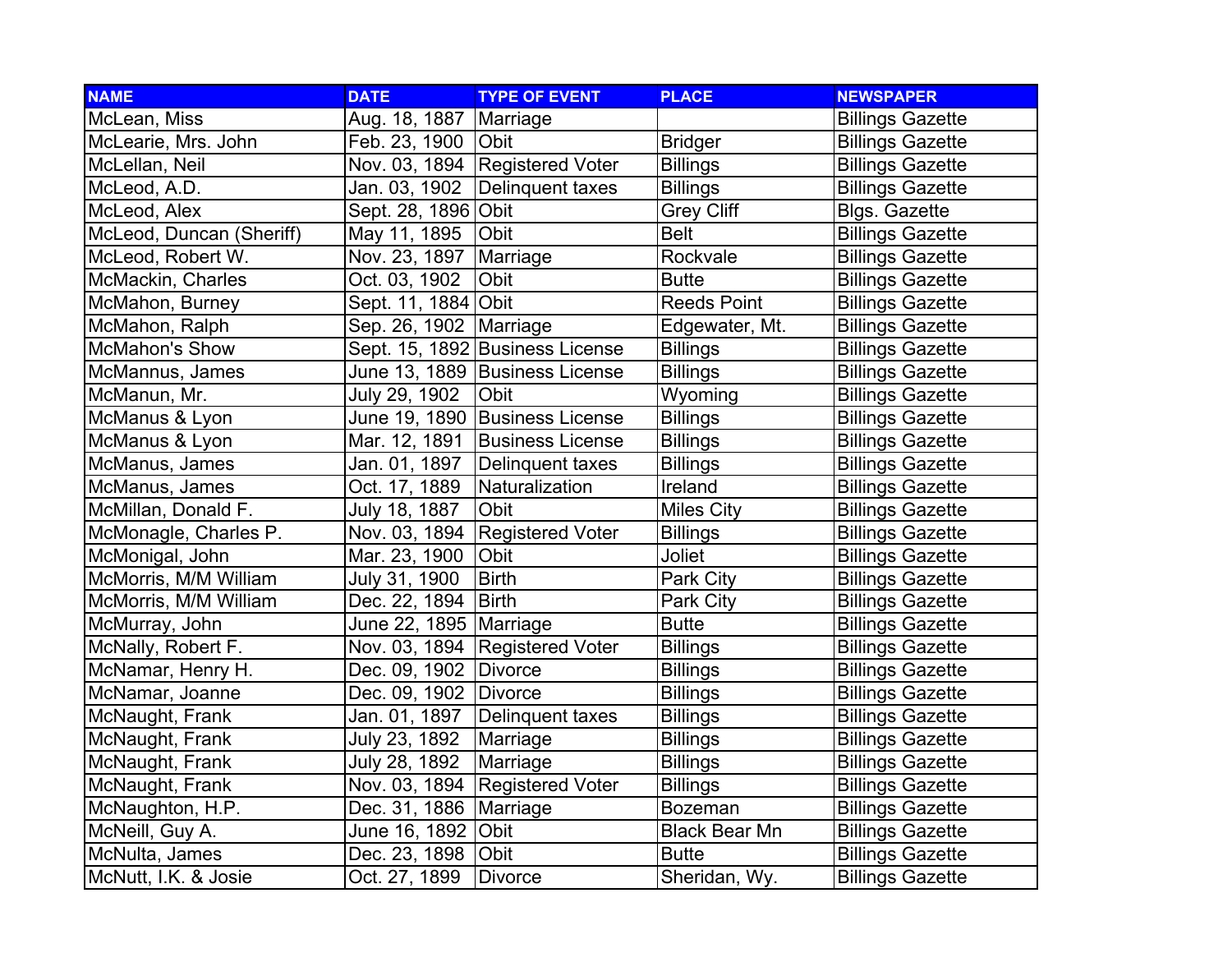| <b>NAME</b>            | <b>DATE</b>              | <b>TYPE OF EVENT</b>    | <b>PLACE</b>       | <b>NEWSPAPER</b>        |
|------------------------|--------------------------|-------------------------|--------------------|-------------------------|
| McNutt, James          | Mar. 02, 1893            | Marriage                | Park City          | <b>Billings Gazette</b> |
| McNutt, L.K.           | Feb. 25, 1896   Marriage |                         | <b>Billings</b>    | <b>Billings Gazette</b> |
| McNutt, W.J.           | May 11, 1895             | Obit                    | <b>Butte</b>       | <b>Billings Gazette</b> |
| McPherson, Harry       | Sept. 16, 1895 Marriage  |                         | Deer Lodge         | <b>Billings Gazette</b> |
| McPherson, Mary        | May 8, 1900              | <b>Student</b>          | <b>Billings</b>    | <b>Billings Gazette</b> |
| McQuaid, Hugh          | May 6, 1902              | Obit                    | Helena             | <b>Billings Gazette</b> |
| McQueary, Effie        | Oct. 05, 1900            | Student                 | <b>Billings</b>    | <b>Billings Gazette</b> |
| McQueary, Grace        | May 8, 1900              | Student                 | <b>Billings</b>    | <b>Billings Gazette</b> |
| McQueary, Grace        | Oct. 05, 1900            | Student                 | <b>Billings</b>    | <b>Billings Gazette</b> |
| McQuory, Clara         | Dec. 16, 1902            | Marriage                | <b>Billings</b>    | <b>Billings Gazette</b> |
| McRae, Farquhar        | Jan. 01, 1897            | Delinquent taxes        | <b>Billings</b>    | <b>Billings Gazette</b> |
| McRea, Farquahar       | Oct. 07, 1898            | Obit                    | Flatwillow         | <b>Billings Gazette</b> |
| McRea, William         | Mar. 05, 1901            | Obit                    | <b>Billings</b>    | <b>Billings Gazette</b> |
| McRea, Roderick        | June 13, 1902            | Marriage                | Rosebud            | <b>Billings Gazette</b> |
| McVanesh, John         | Oct. 19, 1895            | Obit                    | <b>Butte</b>       | <b>Billings Gazette</b> |
| McVay, Eddie           | Aug. 10, 1900            | Obit                    | <b>Crow Agency</b> | <b>Billings Gazette</b> |
| McVay, Ella M.         | May 17, 1901             | Marriage                | Roundup            | <b>Billings Gazette</b> |
| McVay, J.              | Dec. 13, 1901            | <b>Business license</b> | <b>Billings</b>    | <b>Billings Gazette</b> |
| McVay, O.R.            | Dec. 26, 1902            | Delinquent taxes        | <b>Billings</b>    | <b>Billings Gazette</b> |
| McVeagh, Sophia        | May 26, 1892             | Marriage                | Ontario            | <b>Billings Gazette</b> |
| McVeigh, Harry         | Dec. 22, 1894            | Obit                    | Anaconda           | <b>Billings Gazette</b> |
| McVey, M/M John        | July 07, 1896            | <b>Birth</b>            | Lavina             | <b>Blgs. Gazette</b>    |
| McVey, M/M Reese       | Oct. 04, 1901            | Obit                    | Musselshell        | <b>Billings Gazette</b> |
| McVey, Mrs. Alice      | Sept. 28, 1897           | Marriage                | <b>Ft.Custer</b>   | <b>Billings Gazette</b> |
| McWhink, Mrs. S.A.     | Jan. 06, 1899            | Delinquent taxes        | <b>Billings</b>    | <b>Billings Gazette</b> |
| McWhirk, Lizzie        | Jan. 10, 1899            | Student                 | <b>Billings</b>    | <b>Billings Gazette</b> |
| McWhirk, Lydia         | May 16, 1891             | Marriage                | <b>Miles City</b>  | <b>Billings Gazette</b> |
| McWhirk, Mrs. S.A.     | Dec. 30, 1898            | Delinquent taxes        | <b>Billings</b>    | <b>Billings Gazette</b> |
| Mead, Joseph           | Oct. 05, 1895            | Obit                    | Anaconda           | <b>Billings Gazette</b> |
| Mead, M/M C.W. (Emma)  | Nov. 09, 1885            | <b>Birth</b>            | Livingston         | <b>Billings Gazette</b> |
| Mead, Mrs. C.W. (Emma) | Nov. 09, 1885            | Obit                    | Livingston         | <b>Billings Gazette</b> |
| Mead, Ottilie          | Jan. 04, 1901            | Marriage                | Kansas City, MO    | <b>Billings Gazette</b> |
| Meadows, Jessie R.J.   | June 17, 1902 Marriage   |                         | <b>Billings</b>    | <b>Billings Gazette</b> |
| Meagher, M.E.          | Sept. 19, 1889 Marriage  |                         | <b>Billings</b>    | <b>Billings Gazette</b> |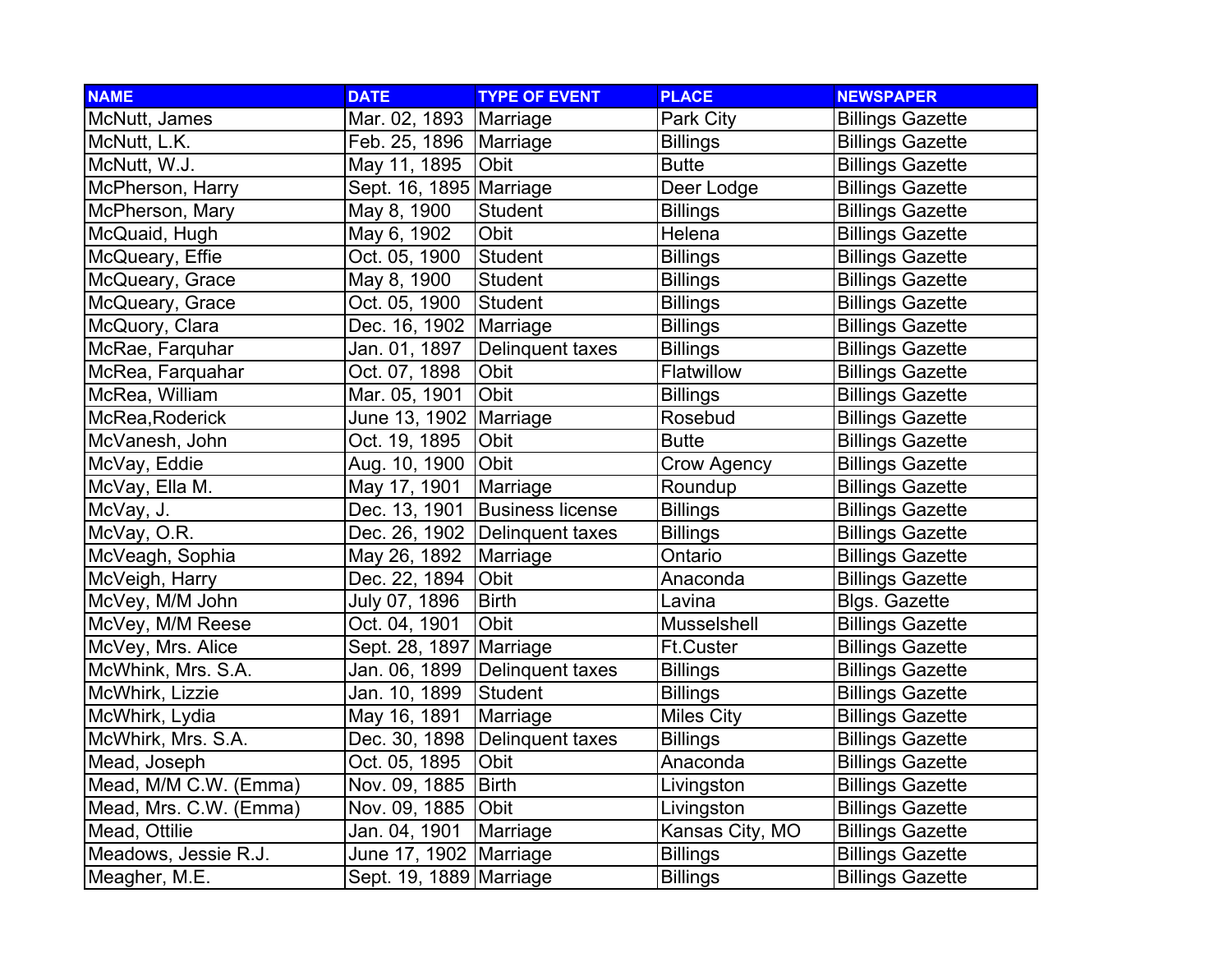| <b>NAME</b>            | <b>DATE</b>    | <b>TYPE OF EVENT</b>    | <b>PLACE</b>        | <b>NEWSPAPER</b>        |
|------------------------|----------------|-------------------------|---------------------|-------------------------|
| Meagher, Mrs. W.E.     | July 06, 1893  | Obit                    | Denver, Colorado    | <b>Billings Gazette</b> |
| Meagher, W.E.          | Mar. 12, 1891  | <b>Business License</b> | <b>Billings</b>     | <b>Billings Gazette</b> |
| Meagher, W.E.          | Mar. 13, 1890  | <b>Business License</b> | <b>Billings</b>     | <b>Billings Gazette</b> |
| Meagher, William E.    | May 23, 1891   | Naturalization          | <b>Billings</b>     | <b>Billings Gazette</b> |
| Mealey, S.J.           | Jan. 05, 1895  | Delinquent Taxes        | <b>Billings</b>     | <b>Billings Gazette</b> |
| Mealey, S.J.           | Jan. 03, 1902  | Delinquent taxes        | Billings            | <b>Billings Gazette</b> |
| Meaves, Laura          | Dec. 12, 1885  | Marriage                | <b>Stevensville</b> | <b>Billings Gazette</b> |
| Medary, Jacob          | Nov. 24, 1885  | Obit                    |                     | <b>Billings Gazette</b> |
| Medhurst, Frank        | June 21, 1886  | Marriage                | Park City           | <b>Billings Gazette</b> |
| Medhurst, Frank G.     | May 28, 1891   | <b>Divorce</b>          | <b>Billings</b>     | <b>Billings Gazette</b> |
| Medhurst, Frank G.     | May 30, 1891   | <b>Divorce</b>          | <b>Billings</b>     | <b>Billings Gazette</b> |
| Medhurst, Nannie M.    | May 28, 1891   | <b>Divorce</b>          | <b>Billings</b>     | <b>Billings Gazette</b> |
| Medhurst, Nannie M.    | May 30, 1891   | <b>Divorce</b>          | <b>Billings</b>     | <b>Billings Gazette</b> |
| Medicine Bear, Jack    | Oct. 06, 1887  | Obit                    | <b>Big Horn</b>     | <b>Billings Gazette</b> |
| Meechan, Mabel M.      | Feb. 02, 1900  | Marriage                | Canada              | <b>Billings Gazette</b> |
| Meek, Kenneth          | Feb. 08, 1901  | Marriage                | Big Horn Basin, WY  | <b>Billings Gazette</b> |
| Melin, P. (child)      | June 26, 1884  | Obit                    | Livingston          | <b>Billings Gazette</b> |
| Melville, M/M Charles  | Aug. 23, 1883  | <b>Birth</b>            | <b>Billings</b>     | <b>Billings Gazette</b> |
| Melzer, Franz Andreas  | July 8, 1902   | Naturalization          | <b>Billings</b>     | <b>Billings Gazette</b> |
| Mendenhall, Albert     | Dec. 08, 1894  | <b>Obit</b>             | Absarokee           | <b>Billings Gazette</b> |
| Mendenhall, Bessie     | Jan. 04, 1898  | Marriage                | Hunter's Hot Sprgs  | <b>Billings Gazette</b> |
| Mendenhall, C.W.       | Jan. 01, 1897  | Delinquent taxes        | <b>Billings</b>     | <b>Billings Gazette</b> |
| Mendenhall, C.W.       | Jan. 03, 1902  | Delinquent taxes        | <b>Billings</b>     | <b>Billings Gazette</b> |
| Mendenhall, Charles    | July 21, 1892  | Homestead               | Lewistown           | <b>Billings Gazette</b> |
| Mendenhall, Charles W. | Nov. 03, 1894  | <b>Registered Voter</b> | <b>Billings</b>     | <b>Billings Gazette</b> |
| Mendenhall, Charles W. | Sept. 30, 1893 | Marriage                | <b>Billings</b>     | <b>Billings Gazette</b> |
| Mendenhall, Glen       | May 8, 1900    | <b>Student</b>          | <b>Billings</b>     | <b>Billings Gazette</b> |
| Mendenhall, J.R.       | Jan. 03, 1902  | Delinquent taxes        | <b>Billings</b>     | <b>Billings Gazette</b> |
| Mendenhall, James W.   | Feb. 25, 1902  | Homestead               | Lewistown           | <b>Billings Gazette</b> |
| Mendenhall, Mary       | Apr. 06, 1893  | Student                 | <b>Billings</b>     | <b>Billings Gazette</b> |
| Mendenhall, May E.     | Oct. 19, 1895  | Marriage                | <b>Billings</b>     | <b>Billings Gazette</b> |
| Mendenhall, Pearl      | Mar. 18, 1902  | Marriage                | Zanesville, Ohio    | <b>Billings Gazette</b> |
| Mendenhall, Stephen H. | Mar. 03, 1892  | Homestead               | Lewistown           | <b>Billings Gazette</b> |
| Mendenhall, Stephen H. | Feb. 14, 1902  | Marriage                | Musselshell         | <b>Billings Gazette</b> |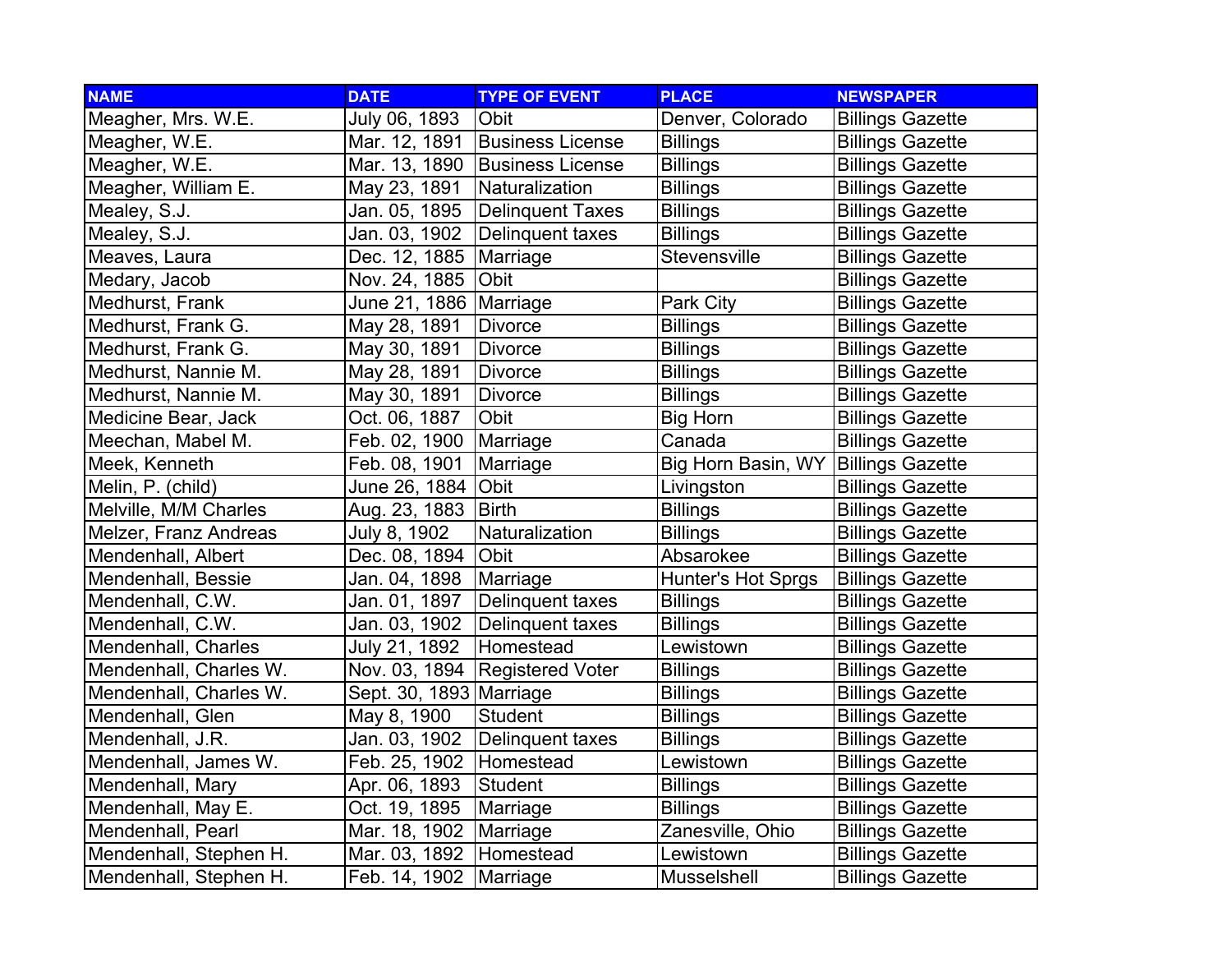| <b>NAME</b>                 | <b>DATE</b>   | <b>TYPE OF EVENT</b>            | <b>PLACE</b>     | <b>NEWSPAPER</b>        |
|-----------------------------|---------------|---------------------------------|------------------|-------------------------|
| Menge, M/M August           | Dec. 04, 1900 | Marriage                        | <b>Billings</b>  | <b>Billings Gazette</b> |
| Mercer, James A.            | Feb. 22, 1901 | Marriage                        | Trinidad, CO     | <b>Billings Gazette</b> |
| Merkert, F.H.               | Jan. 28, 1902 | Obit                            | <b>Billings</b>  | <b>Billings Gazette</b> |
| Merrill, Philip B.          | Apr. 10, 1900 | Marriage                        | Park City        | <b>Billings Gazette</b> |
| Merritt, Charles F.         | Nov. 05, 1901 | Marriage                        | <b>Billings</b>  | <b>Billings Gazette</b> |
| Merritt, H.E.               | Jan. 03, 1902 | Delinquent taxes                | <b>Billings</b>  | <b>Billings Gazette</b> |
| Merryweather, F.J.          | June 4, 1901  | <b>Business license</b>         | <b>Billings</b>  | <b>Billings Gazette</b> |
| Merz, W.O.                  | Jan. 03, 1902 | Delinquent taxes                | <b>Billings</b>  | <b>Billings Gazette</b> |
| Meser, G.E.W.               | Jan. 06, 1899 | Delinquent taxes                | <b>Billings</b>  | <b>Billings Gazette</b> |
| Meson, Plubert              | Nov. 06, 1886 | Obit                            | <b>Dillon</b>    | <b>Billings Gazette</b> |
| Messick, H.E.               | Mar. 16, 1895 | <b>Business License</b>         | <b>Billings</b>  | <b>Billings Gazette</b> |
| Messick, H.E.               | Oct. 06, 1894 | <b>Business License</b>         | <b>Billings</b>  | <b>Billings Gazette</b> |
| <b>Messick, Harry Emmet</b> | Jan. 04, 1901 | Marriage                        | Kansas City, MO  | <b>Billings Gazette</b> |
| Metcalf, Horace C.          | Mar. 30, 1893 | Marriage                        | Laurel           | <b>Billings Gazette</b> |
| Metcalf, Mrs. George        | Oct. 31, 1896 | <b>Divorce</b>                  | <b>Red Lodge</b> | <b>Blgs. Gazette</b>    |
| Metcalfe, Lucy A.           | Nov. 19, 1891 | Marriage                        | lowa             | <b>Billings Gazette</b> |
| Metcalfe, Lucy A.           | Nov. 21, 1891 | Marriage                        | lowa             | <b>Billings Gazette</b> |
| Methven, Nellie             | July 31, 1890 | Marriage                        | <b>Billings</b>  | <b>Billings Gazette</b> |
| Mexican Joe                 | Apr. 24, 1890 | Obit                            | Musselshell      | <b>Billings Gazette</b> |
| Meyer, G.E.W.               | Dec. 30, 1898 | Delinquent taxes                | <b>Billings</b>  | <b>Billings Gazette</b> |
| Meyer, Joe                  | Dec. 18, 1890 | <b>Business License</b>         | <b>Billings</b>  | <b>Billings Gazette</b> |
| Meyer, Joe                  | Mar. 12, 1891 | <b>Business License</b>         | <b>Billings</b>  | <b>Billings Gazette</b> |
| Meyer, Joseph               | Mar. 17, 1892 | <b>Business License</b>         | <b>Billings</b>  | <b>Billings Gazette</b> |
| Meyer, Mrs. C.S.            |               | June 16, 1892 Business License  | <b>Billings</b>  | <b>Billings Gazette</b> |
| Meyer, W.F.                 | Apr. 04, 1889 | Homestead                       | <b>Billings</b>  | <b>Billings Gazette</b> |
| Meyer, W.F.                 | Dec. 24, 1897 | Delinquent taxes                | <b>Billings</b>  | <b>Billings Gazette</b> |
| Meyer, W.F.                 | Jan. 03, 1896 | Delinquent taxes                | <b>Billings</b>  | <b>Billings Gazette</b> |
| Meyer, W.F.                 | Jan. 05, 1895 | <b>Delinquent Taxes</b>         | <b>Billings</b>  | <b>Billings Gazette</b> |
| Meyer, W.F.                 | Mar. 07, 1889 | <b>Business License</b>         | Park City        | <b>Billings Gazette</b> |
| Meyer, W.F.                 | Oct. 19, 1895 | Taxpayer                        | <b>Billings</b>  | <b>Billings Gazette</b> |
| Meyer, W.F.                 |               | Sept. 06, 1888 Business License | Park City        | <b>Billings Gazette</b> |
| Meyers, E.E.                |               | Dec. 28, 1900 Delinquent taxes  | <b>Billings</b>  | <b>Billings Gazette</b> |
| Meyers, E.E.                | Jan. 03, 1902 | Delinquent taxes                | <b>Billings</b>  | <b>Billings Gazette</b> |
| Michael, M/M D.             | Mar. 18, 1898 | Divorce                         | <b>Billings</b>  | <b>Billings Gazette</b> |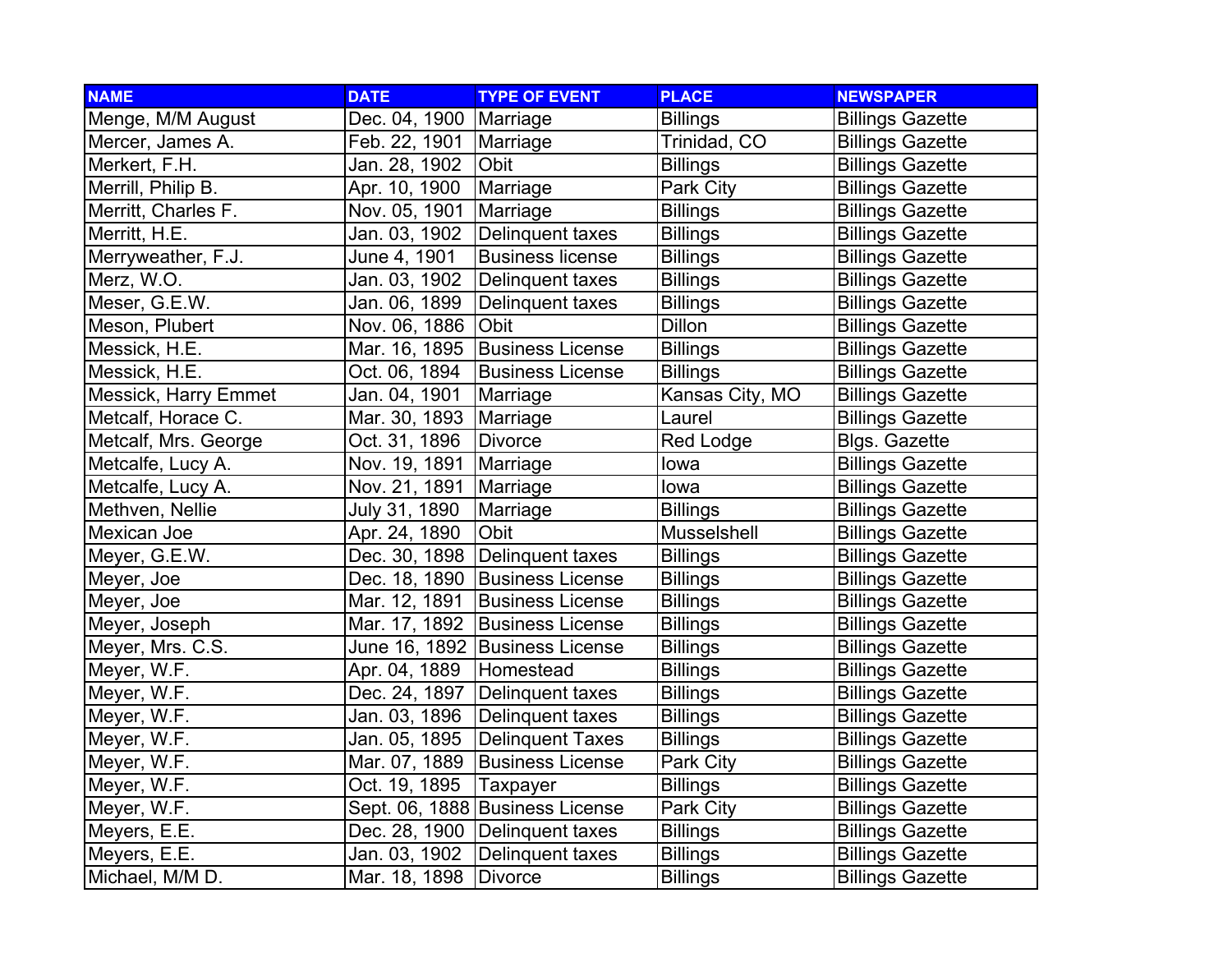| <b>NAME</b>            | <b>DATE</b>            | <b>TYPE OF EVENT</b>    | <b>PLACE</b>      | <b>NEWSPAPER</b>        |
|------------------------|------------------------|-------------------------|-------------------|-------------------------|
| Michalek, Evaline F.   | Nov. 08, 1901          | Marriage                | Forsyth           | <b>Billings Gazette</b> |
| Michener, Louis        | Mar. 02, 1895          | <b>Obit</b>             | <b>Bozeman</b>    | <b>Billings Gazette</b> |
| Mier, Mary             | Feb. 12, 1887          | Marriage                | Maiden            | <b>Billings Gazette</b> |
| Mihelitch, Miha        | May 11, 1895           | Obit                    | East Helena       | <b>Billings Gazette</b> |
| Milburn, Eugene        | May 22, 1900           | Student                 | <b>Billings</b>   | <b>Billings Gazette</b> |
| Milburn, George R.     | Jan. 01, 1897          | Delinquent taxes        | <b>Billings</b>   | <b>Billings Gazette</b> |
| Milburn, M/M           | Mar. 12, 1892          | <b>Birth</b>            | <b>Billings</b>   | <b>Billings Gazette</b> |
| Milburn, M/M George R. | Mar. 17, 1892          | <b>Birth</b>            | <b>Miles City</b> | <b>Billings Gazette</b> |
| Milburn, Mrs. George   | Jan. 11, 1901          | Obit                    | Helena            | <b>Billings Gazette</b> |
| Miles, Amanda          | Dec. 24, 1897          | Delinquent taxes        | <b>Billings</b>   | <b>Billings Gazette</b> |
| Miles, Charles         | Dec. 19, 1889          | <b>Business License</b> | <b>Billings</b>   | <b>Billings Gazette</b> |
| Miles, Charles         | Mar. 13, 1890          | <b>Business License</b> | <b>Billings</b>   | <b>Billings Gazette</b> |
| Miles, Charles         | May 07, 1891           | Obit                    | Laurel            | <b>Billings Gazette</b> |
| Miles, Edgar           | Jan. 03, 1902          | Delinquent taxes        | <b>Billings</b>   | <b>Billings Gazette</b> |
| Miles, Matt            | Mar. 15, 1901          | Obit                    | Ellensberg, WA    | <b>Billings Gazette</b> |
| Miles, Mr.             | Mar. 27, 1890          | Obit                    | Missoula          | <b>Billings Gazette</b> |
| Miles, Mrs. A.J.       | Dec. 15, 1892          | <b>Business License</b> | <b>Billings</b>   | <b>Billings Gazette</b> |
| Miles, Mrs. Amanda     | June 16, 1892          | <b>Business License</b> | <b>Billings</b>   | <b>Billings Gazette</b> |
| Miles, Mrs. Amanda     | Mar. 12, 1891          | <b>Business License</b> | <b>Billings</b>   | <b>Billings Gazette</b> |
| Miles, Mrs. Charles    | Mar. 12, 1891          | <b>Business License</b> | <b>Billings</b>   | <b>Billings Gazette</b> |
| Miles, Mrs. Emeline    | Aug. 24, 1897          | Obit                    | Missoula          | <b>Billings Gazette</b> |
| Miles, Mrs. George M.  | July 13, 1887          | Obit                    | <b>Miles City</b> | <b>Billings Gazette</b> |
| Miles, Mrs. S.H.       | Oct. 08, 1885          | Marriage                | <b>Bozeman</b>    | <b>Billings Gazette</b> |
| Millard, Charles       | June 30, 1892          | Homestead               | <b>Billings</b>   | <b>Billings Gazette</b> |
| Miller, Alexander      | Dec. 30, 1902          | <b>Obit</b>             | <b>Bozeman</b>    | <b>Billings Gazette</b> |
| Miller, Anna D'Gieger  | Oct. 09, 1900          | Marriage                | Missouri          | <b>Billings Gazette</b> |
| Miller, Annie Carolyn  | Aug. 10, 1900          | Marriage                | Merrill, MT       | <b>Billings Gazette</b> |
| Miller, Bert           | Jan. 26, 1893          | Obit                    | Park City         | <b>Billings Gazette</b> |
| Miller, Berton H.      | Feb. 21, 1889          | Obit                    | Park City         | <b>Billings Gazette</b> |
| Miller, Charles        | Apr. 30, 1892          | Obit                    | Wyoming           | <b>Billings Gazette</b> |
| Miller, D. Allen       | Dec. 18, 1885          | Marriage                | Helena            | <b>Billings Gazette</b> |
| Miller, Dan            | Dec. 06, 1888          | Obit                    | Livingston        | <b>Billings Gazette</b> |
| Miller, Ella           | Sept. 09, 1893 Divorce |                         | <b>Billings</b>   | <b>Billings Gazette</b> |
| Miller, Emma           | Aug. 24, 1900          | Marriage                | Billings          | <b>Billings Gazette</b> |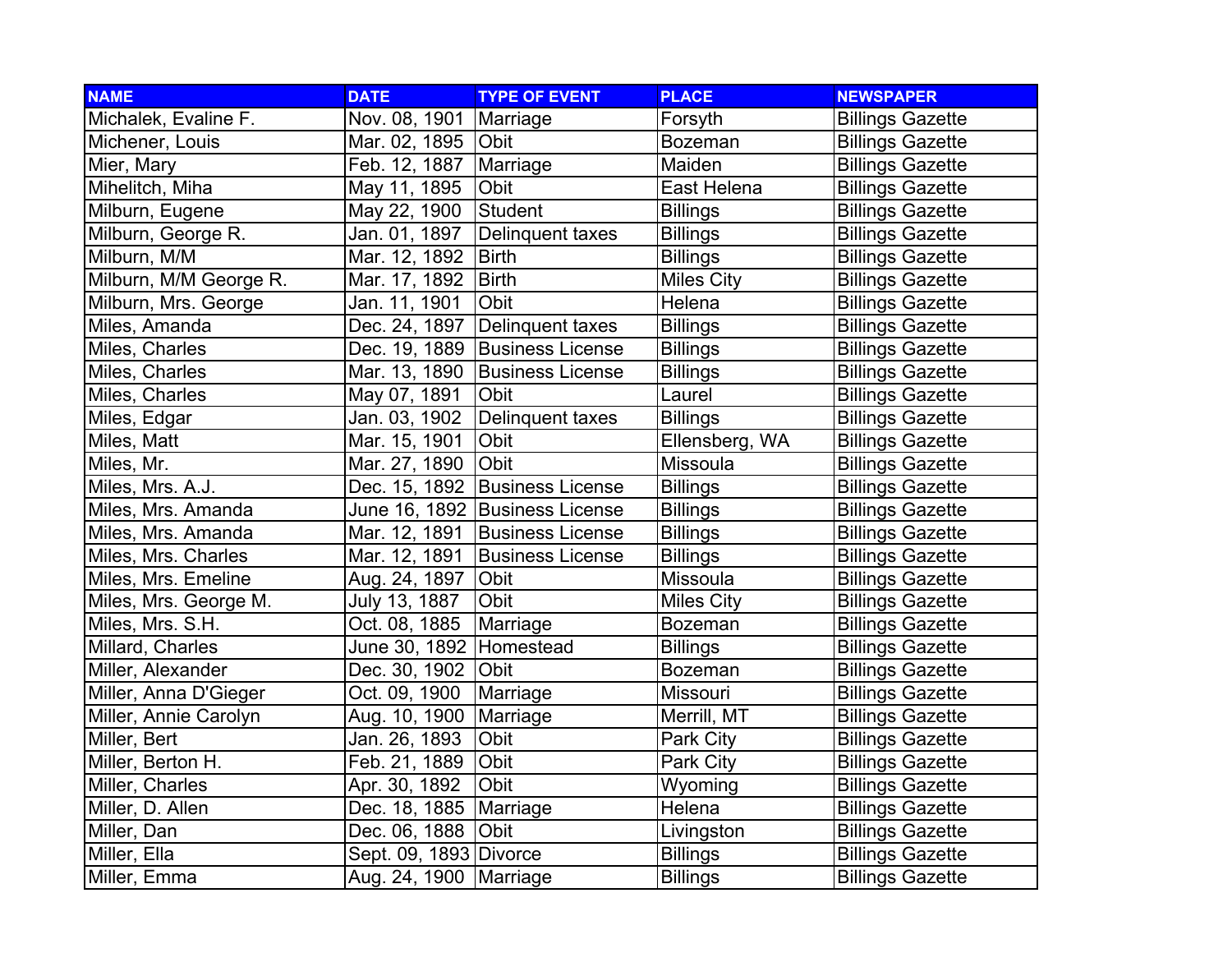| <b>NAME</b>          | <b>DATE</b>              | <b>TYPE OF EVENT</b>                       | <b>PLACE</b>      | <b>NEWSPAPER</b>        |
|----------------------|--------------------------|--------------------------------------------|-------------------|-------------------------|
| Miller, Etta A.      | June 23, 1894 Marriage   |                                            | Park City         | <b>Billings Gazette</b> |
| Miller, Eva J.       | Nov. 24, 1894   Marriage |                                            | <b>Billings</b>   | <b>Billings Gazette</b> |
| Miller, Florence     | Oct. 06, 1896            | Student                                    | <b>Billings</b>   | <b>Blgs. Gazette</b>    |
| Miller, Frank        | Oct. 31, 1896            | Obit                                       | <b>Boulder</b>    | <b>Blgs. Gazette</b>    |
| Miller, Fred         |                          | Dec. 26, 1902 Delinquent taxes             | 2                 | <b>Billings Gazette</b> |
| Miller, Fred         | Jan. 03, 1902            | Delinquent taxes                           | <b>Billings</b>   | <b>Billings Gazette</b> |
| Miller, George A.    |                          | Dec. 28, 1900 Delinquent taxes             | <b>Billings</b>   | <b>Billings Gazette</b> |
| Miller, George A.    | Jan. 01, 1897            | Delinquent taxes                           | <b>Billings</b>   | <b>Billings Gazette</b> |
| Miller, George A.    |                          | Nov. 03, 1894   Registered Voter           | <b>Billings</b>   | <b>Billings Gazette</b> |
| Miller, Henry E.     | Nov. 03, 1894            | <b>Registered Voter</b>                    | <b>Billings</b>   | <b>Billings Gazette</b> |
| Miller, Isaac        | Sept. 09, 1893 Divorce   |                                            | <b>Billings</b>   | <b>Billings Gazette</b> |
| Miller, J.A.         |                          | June 16, 1892 Business License             | <b>Billings</b>   | <b>Billings Gazette</b> |
| Miller, J.A.         |                          | Sept. 17, 1891 Business License            | <b>Billings</b>   | <b>Billings Gazette</b> |
| Miller, John         |                          | Dec. 09, 1893 Citznshp Restore             | <b>Billings</b>   | <b>Billings Gazette</b> |
| Miller, John         |                          | Dec. 19, 1899 Committed to asylum Billings |                   | <b>Billings Gazette</b> |
| Miller, John         |                          | Nov. 03, 1894 Registered Voter             | <b>Billings</b>   | <b>Billings Gazette</b> |
| Miller, John         | Oct. 06, 1896            | Student                                    | <b>Billings</b>   | <b>Blgs. Gazette</b>    |
| Miller, John A.      | Mar. 19, 1896            | Marriage                                   | <b>Billings</b>   | <b>Billings Gazette</b> |
| Miller, John A.      | Nov. 03, 1894            | <b>Registered Voter</b>                    | <b>Billings</b>   | <b>Billings Gazette</b> |
| Miller, John F.      | Apr. 06, 1895            | Marriage                                   | Lavina            | <b>Billings Gazette</b> |
| Miller, Judge Joseph | Oct. 09, 1884            | Obit                                       | <b>Miles City</b> | <b>Billings Gazette</b> |
| Miller, L.Y.         | Dec. 24, 1897            | Delinquent taxes                           | <b>Billings</b>   | <b>Billings Gazette</b> |
| Miller, Lora         | Dec. 25, 1890            | Student                                    | <b>Billings</b>   | <b>Billings Gazette</b> |
| Miller, Lora         | Dec. 29, 1899            | Marriage                                   | <b>Billings</b>   | <b>Billings Gazette</b> |
| Miller, Lora         | Jan. 19, 1893            | Student                                    | <b>Billings</b>   | <b>Billings Gazette</b> |
| Miller, Lora         | Mar. 19, 1891            | Student                                    | <b>Billings</b>   | <b>Billings Gazette</b> |
| Miller, Lottie       | Dec. 15, 1892            | <b>Business License</b>                    | <b>Billings</b>   | <b>Billings Gazette</b> |
| Miller, M.M.         | Oct. 19, 1895            | Marriage                                   | <b>Butte</b>      | <b>Billings Gazette</b> |
| Miller, M/M Carl H.  | Oct. 17, 1899            | <b>Birth</b>                               | <b>Billings</b>   | <b>Billings Gazette</b> |
| Miller, M/M Fred     | Feb. 11, 1896            | <b>Birth</b>                               | Yellowstone Vly.  | <b>Billings Gazette</b> |
| Miller, M/M James    | Oct. 01, 1897            | <b>Birth</b>                               | Huntley           | <b>Billings Gazette</b> |
| Miller, Martin       | Nov. 03, 1894            | <b>Registered Voter</b>                    | Billings          | <b>Billings Gazette</b> |
| Miller, Mary         | Dec. 11, 1884            | Marriage                                   | <b>Billings</b>   | <b>Billings Gazette</b> |
| Miller, Mary         | Mar. 02, 1893            | Marriage                                   | Park City         | <b>Billings Gazette</b> |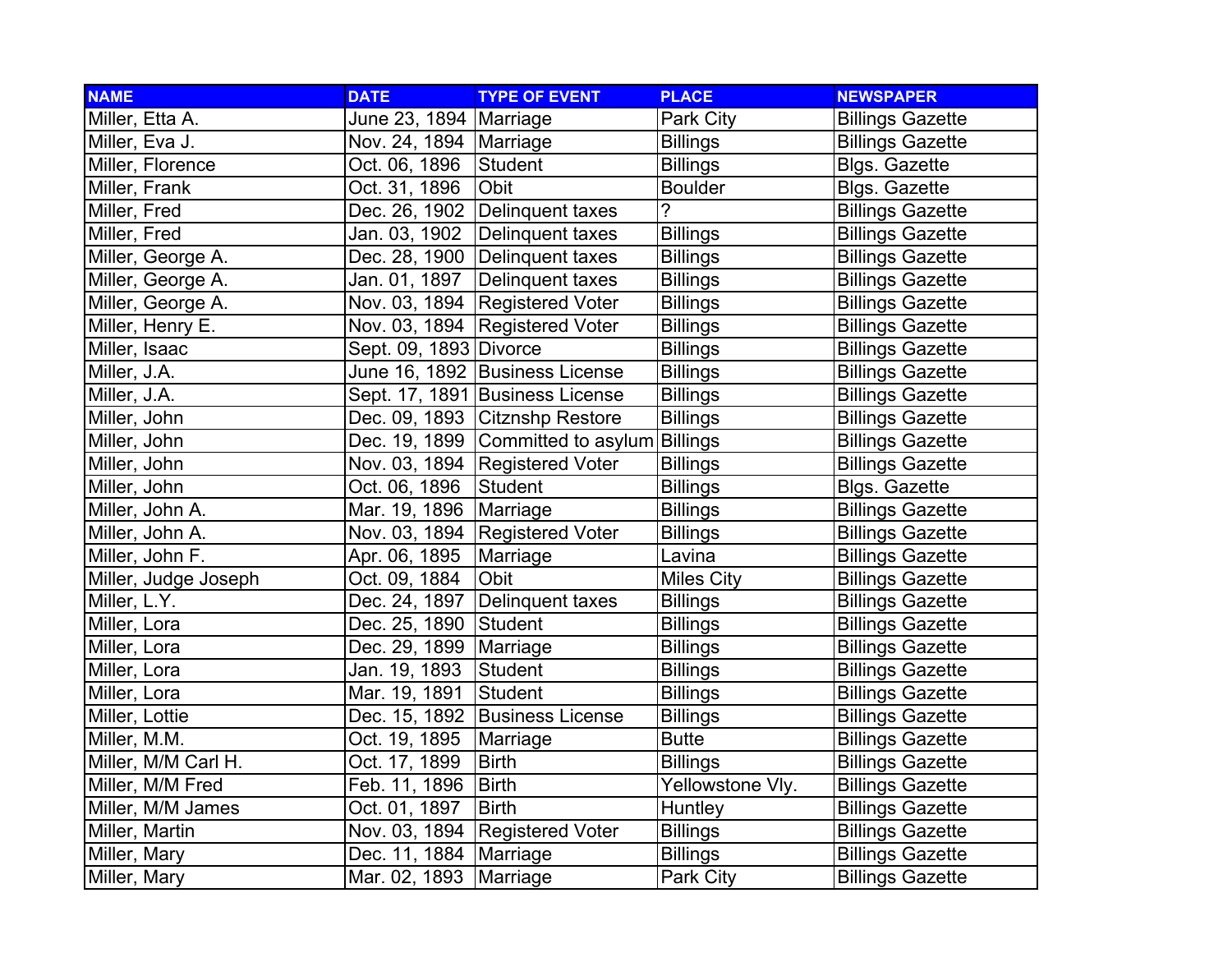| <b>NAME</b>              | <b>DATE</b>            | <b>TYPE OF EVENT</b>            | <b>PLACE</b>      | <b>NEWSPAPER</b>        |
|--------------------------|------------------------|---------------------------------|-------------------|-------------------------|
| Miller, Mary E.          | Feb. 03, 1886          | Marriage                        | Yellowstone Co.   | <b>Billings Gazette</b> |
| Miller, Mr.              | Dec. 16, 1893          | <b>Obit</b>                     | Livingston        | <b>Billings Gazette</b> |
| Miller, Mrs. D.D.        | Oct. 06, 1896          | Committed                       | <b>Billings</b>   | <b>Blgs. Gazette</b>    |
| Miller, Mrs. S R. (Anna) | June 4, 1901           | Obit                            | <b>Billings</b>   | <b>Billings Gazette</b> |
| Miller, Nellie           | Aug. 02, 1901          | Marriage                        | Argenta, Illinois | <b>Billings Gazette</b> |
| Miller, Olive F.         | Jan. 01, 1886          | Marriage                        | Park City         | <b>Billings Gazette</b> |
| Miller, Prudence         | Oct. 08, 1891          | <b>Student</b>                  | <b>Billings</b>   | <b>Billings Gazette</b> |
| Miller, S.R.             | Oct. 19, 1895          | <b>Taxpayer</b>                 | <b>Billings</b>   | <b>Billings Gazette</b> |
| Miller, Sam              | July 17, 1890          | Obit                            | Laurel            | <b>Billings Gazette</b> |
| Miller, Soren R.         | Nov. 03, 1894          | <b>Registered Voter</b>         | <b>Billings</b>   | <b>Billings Gazette</b> |
| Miller, Trudence         | Feb. 05, 1897          | Student                         | <b>Billings</b>   | <b>Billings Gazette</b> |
| Miller, Trudence         | Feb. 18, 1892          | Student                         | <b>Billings</b>   | <b>Billings Gazette</b> |
| Miller, Trudence         | Jan. 05, 1895          | Student                         | <b>Billings</b>   | <b>Billings Gazette</b> |
| Miller, Trudence         | June 4, 1896           | Student                         | <b>Billings</b>   | <b>Blgs. Gazette</b>    |
| Miller, Trudence         | Mar. 03, 1894          | Student                         | <b>Billings</b>   | <b>Billings Gazette</b> |
| Miller, Trudence         | May 6, 1896            | Student                         | <b>Billings</b>   | <b>Billings Gazette</b> |
| Miller, Trudence         | Nov. 11, 1893          | Student                         | <b>Billings</b>   | <b>Billings Gazette</b> |
| Miller, Trudence         | Nov. 16, 1897          | Student                         | <b>Billings</b>   | <b>Billings Gazette</b> |
| Miller, Trudence         | Oct. 06, 1896          | Student                         | <b>Billings</b>   | <b>Blgs. Gazette</b>    |
| Miller, W.H.             | Dec. 28, 1900          | Delinquent taxes                | <b>Billings</b>   | <b>Billings Gazette</b> |
| Miller, W.M.             | Dec. 28, 1900          | Delinquent taxes                | <b>Billings</b>   | <b>Billings Gazette</b> |
| Miller, William          | Nov. 28, 1891          | Obit                            | Park City         | <b>Billings Gazette</b> |
| Miller, William M.       | Sept. 01, 1892 Probate |                                 | <b>Billings</b>   | <b>Billings Gazette</b> |
| Miller, Zachary          | Nov. 03, 1894          | <b>Registered Voter</b>         | <b>Billings</b>   | <b>Billings Gazette</b> |
| Millia, O.E.             |                        | Sept. 06, 1888 Business License | Park City         | <b>Billings Gazette</b> |
| Milligan, Pat            | Nov. 05, 1891          | Obit                            | Anaconda          | <b>Billings Gazette</b> |
| Millis, Eddie            | Jan. 22, 1891          | Student                         | <b>Billings</b>   | <b>Billings Gazette</b> |
| Millis, Ella             | Feb. 19, 1891          | Student                         | <b>Billings</b>   | <b>Billings Gazette</b> |
| Millis, Elsie Myrtle     | Jan. 27, 1899          | Obit                            | <b>Red Lodge</b>  | <b>Billings Gazette</b> |
| Millis, Lee              | Oct. 05, 1900          | <b>Student</b>                  | <b>Billings</b>   | <b>Billings Gazette</b> |
| Millis, O.               |                        | June 17, 1902 Business license  | <b>Billings</b>   | <b>Billings Gazette</b> |
| Millis, O.E.             |                        | June 11, 1891 Business License  | <b>Billings</b>   | <b>Billings Gazette</b> |
| Millis, O.E.             |                        | June 16, 1892 Business License  | <b>Billings</b>   | <b>Billings Gazette</b> |
| Millis, O.E.             |                        | June 19, 1890 Business License  | <b>Billings</b>   | <b>Billings Gazette</b> |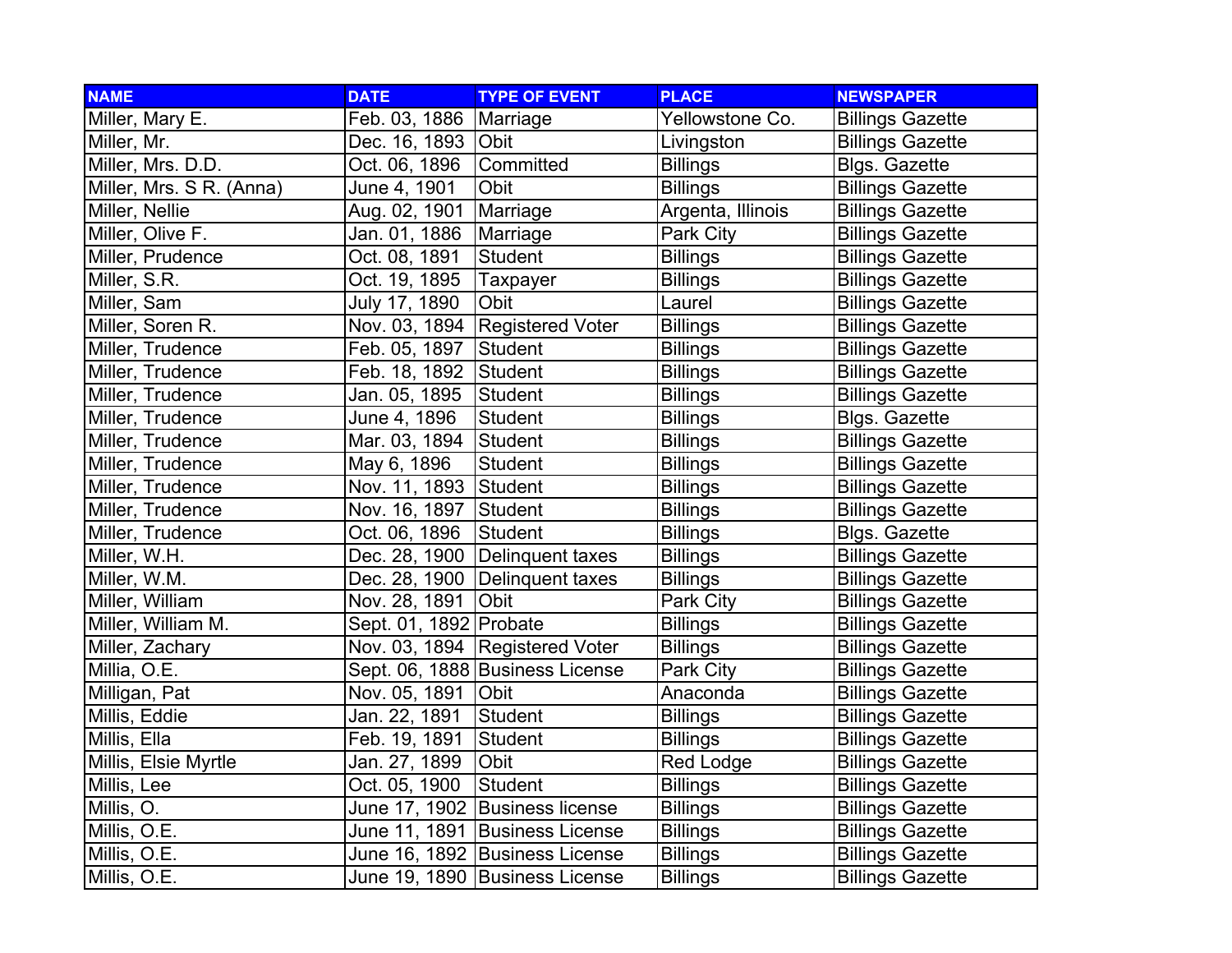| <b>NAME</b>          | <b>DATE</b>   | <b>TYPE OF EVENT</b>             | <b>PLACE</b>              | <b>NEWSPAPER</b>        |
|----------------------|---------------|----------------------------------|---------------------------|-------------------------|
| Millis, O.E.         |               | Mar. 07, 1889 Business License   | Park City                 | <b>Billings Gazette</b> |
| Mills, Bud           |               | Nov. 03, 1894 Registered Voter   | <b>Billings</b>           | <b>Billings Gazette</b> |
| Mills, E.L.          |               | June 17, 1902 Business license   | <b>Billings</b>           | <b>Billings Gazette</b> |
| Mills, E.L.          | Dec. 13, 1901 | Business license                 | <b>Billings</b>           | <b>Billings Gazette</b> |
| Mills, Eddie         | Jan. 22, 1891 | Student                          | <b>Billings</b>           | <b>Billings Gazette</b> |
| Mills, Eddie         | Mar. 03, 1894 | <b>Student</b>                   | <b>Billings</b>           | <b>Billings Gazette</b> |
| Mills, Eddie         | Mar. 30, 1895 | Student                          | <b>Billings</b>           | <b>Billings Gazette</b> |
| Mills, Eddie         | Nov. 11, 1893 | Student                          | <b>Billings</b>           | <b>Billings Gazette</b> |
| Mills, Eddie         | Oct. 06, 1896 | <b>Student</b>                   | <b>Billings</b>           | <b>Blgs. Gazette</b>    |
| Mills, Ella          | Dec. 02, 1893 | <b>Student</b>                   | <b>Billings</b>           | <b>Billings Gazette</b> |
| Mills, Ella          | Feb. 18, 1892 | Student                          | <b>Billings</b>           | <b>Billings Gazette</b> |
| Mills, Ella          | Feb. 19, 1891 | Student                          | <b>Billings</b>           | <b>Billings Gazette</b> |
| Mills, Ella          | Mar. 03, 1894 | <b>Student</b>                   | <b>Billings</b>           | <b>Billings Gazette</b> |
| Mills, Ella E.       | Jan. 03, 1896 | Marriage                         | <b>Billings</b>           | <b>Billings Gazette</b> |
| Mills, F.S.          |               | Dec. 28, 1900   Delinquent taxes | <b>Billings</b>           | <b>Billings Gazette</b> |
| Mills, F.S.          |               | Dec. 26, 1902   Delinquent taxes | $\overline{?}$            | <b>Billings Gazette</b> |
| Mills, F.S.          | Jan. 03, 1902 | Delinquent taxes                 | <b>Billings</b>           | <b>Billings Gazette</b> |
| Mills, Fred S.       | Nov. 03, 1894 | <b>Registered Voter</b>          | <b>Billings</b>           | <b>Billings Gazette</b> |
| Mills, Harlow Oliver | Feb. 10, 1886 | Obit                             | Deer Lodge                | <b>Billings Gazette</b> |
| Mills, Ida A.        | Dec. 28, 1900 | Delinquent taxes                 | <b>Billings</b>           | <b>Billings Gazette</b> |
| Mills, Ida A.        | Dec. 26, 1902 | Delinquent taxes                 | $\overline{?}$            | <b>Billings Gazette</b> |
| Mills, Ida A.        | Jan. 03, 1902 | Delinquent taxes                 | <b>Billings</b>           | <b>Billings Gazette</b> |
| Mills, M/M           | Mar. 24, 1899 | <b>Birth</b>                     | <b>Yellowstone Valley</b> | <b>Billings Gazette</b> |
| Mills, M/M F.S.      | Oct. 12, 1895 | <b>Birth</b>                     |                           | <b>Billings Gazette</b> |
| Mills, Mabel         | Feb. 10, 1894 | Student                          | <b>Billings</b>           | <b>Billings Gazette</b> |
| Mills, Mabel E.      | June 02, 1899 | Marriage                         | <b>Billings</b>           | <b>Billings Gazette</b> |
| Mills, Mable         | Jan. 22, 1891 | Student                          | <b>Billings</b>           | <b>Billings Gazette</b> |
| Mills, Mrs. Ida A.   | Dec. 24, 1897 | Delinquent taxes                 | <b>Billings</b>           | <b>Billings Gazette</b> |
| Mills, Mrs. Ida A.   | Jan. 01, 1897 | Delinquent taxes                 | <b>Billings</b>           | <b>Billings Gazette</b> |
| Mills, Nellie        | May 08, 1900  | Student                          | <b>Billings</b>           | <b>Billings Gazette</b> |
| Mills, Nellie        | Dec. 02, 1893 | Student                          | <b>Billings</b>           | <b>Billings Gazette</b> |
| Mills, Nellie        | June 4, 1896  | Student                          | <b>Billings</b>           | <b>Blgs. Gazette</b>    |
| Mills, Nellie        | Oct. 05, 1900 | Student                          | <b>Billings</b>           | <b>Billings Gazette</b> |
| Mills, Nellie        | Oct. 06, 1896 | Student                          | <b>Billings</b>           | <b>Blgs. Gazette</b>    |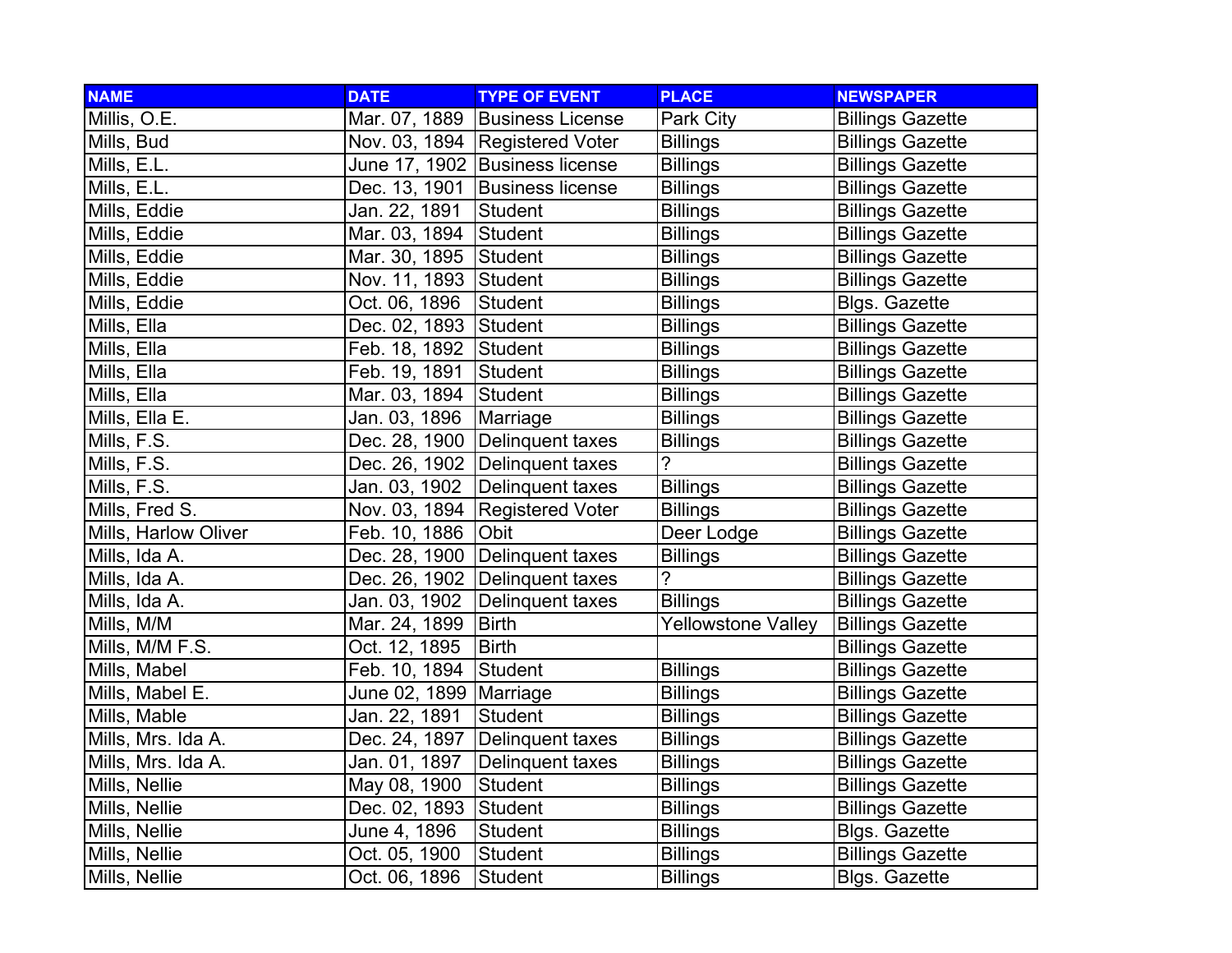| <b>NAME</b>            | <b>DATE</b>              | <b>TYPE OF EVENT</b>           | <b>PLACE</b>                 | <b>NEWSPAPER</b>        |
|------------------------|--------------------------|--------------------------------|------------------------------|-------------------------|
| Mills, Nellie          | Oct. 20, 1894            | Student                        | <b>Billings</b>              | <b>Billings Gazette</b> |
| Mills, Norman E.       | Dec. 19, 1902   Marriage |                                | <b>Billings</b>              | <b>Billings Gazette</b> |
| Mills, O.E.            |                          | June 17, 1902 Business license | <b>Billings</b>              | <b>Billings Gazette</b> |
| Mills, Robbie          | Oct. 06, 1896            | Student                        | <b>Billings</b>              | <b>Blgs. Gazette</b>    |
| Mills, Robert          | July 08, 1898            | Marriage                       | <b>Billings</b>              | <b>Billings Gazette</b> |
| Mills, Ruth            | Dec. 03, 1891            | Student                        | <b>Billings</b>              | <b>Billings Gazette</b> |
| Mills, Ruth            | Feb. 10, 1894            | Student                        | <b>Billings</b>              | <b>Billings Gazette</b> |
| Mills, Ruth            | Nov. 11, 1893 Student    |                                | <b>Billings</b>              | <b>Billings Gazette</b> |
| Mills, Ruth E.         | May 22, 1900             | Marriage                       | <b>Billings</b>              | <b>Billings Gazette</b> |
| Mills, S.              | Dec. 13, 1901            | <b>Business license</b>        | <b>Billings</b>              | <b>Billings Gazette</b> |
| Mills, S.F.            | Jan. 01, 1897            | Delinquent taxes               | <b>Billings</b>              | <b>Billings Gazette</b> |
| Mills, Samuel          | June 08, 1886            | <b>Obit</b>                    | <b>Welcome Gulch</b>         | <b>Billings Gazette</b> |
| Milne, Alex & Margaret | Oct. 20, 1899            | <b>Divorce</b>                 | <b>Billings</b>              | <b>Billings Gazette</b> |
| Milne, Arthur          | Dec. 26, 1902            | Delinquent taxes               | <b>Billings</b>              | <b>Billings Gazette</b> |
| Milne, David N.        | July 27, 1900            | Homestead                      | <b>Billings</b>              | <b>Billings Gazette</b> |
| Milne, David N.        | Jan. 25, 1898            | Marriage                       | Musselshell                  | <b>Billings Gazette</b> |
| Milne, John A.         | Oct. 25, 1901            | Marriage                       | Lavina                       | <b>Billings Gazette</b> |
| Milne, M/M Robert      | Mar. 07, 1902            | <b>Birth</b>                   | <b>Blue Creek (Billings)</b> | <b>Billings Gazette</b> |
| Milne, R.              | Dec. 24, 1897            | Delinquent taxes               | <b>Billings</b>              | <b>Billings Gazette</b> |
| Milne, Robert          | Jan. 15, 1901            | Marriage                       | Sheridan, WY                 | <b>Billings Gazette</b> |
| Milner, James L.       | Jan. 19, 1895            | Homestead                      | Musselshell                  | <b>Billings Gazette</b> |
| Milner, M/M J.L.       | Nov. 16, 1886            | <b>Birth</b>                   | Musselshell                  | <b>Billings Gazette</b> |
| Milner, Mrs. A.T.      | Mar. 12, 1891            | Obit                           | <b>Billings</b>              | <b>Billings Gazette</b> |
| Milner, Mrs. J.L.      | Jan. 03, 1896            | Delinquent taxes               | <b>Billings</b>              | <b>Billings Gazette</b> |
| Milroy, T.S.           | May 10, 1888             | Obit                           | Drummond                     | <b>Billings Gazette</b> |
| Milward, Annie         | Oct. 02, 1885            | Marriage                       | Missoula                     | <b>Billings Gazette</b> |
| Milward, Annie         | Oct. 02, 1895            | Marriage                       | <b>Missoula</b>              | <b>Billings Gazette</b> |
| Minar, W.J.            | Sept. 26, 1887           | Marriage                       | Ft. Benton                   | <b>Billings Gazette</b> |
| Minard, Eva            | Dec. 30, 1902            | Marriage                       | <b>Billings</b>              | <b>Billings Gazette</b> |
| Miner, Hattie E.       | Feb. 25, 1902            | Marriage                       | <b>Bridger</b>               | <b>Billings Gazette</b> |
| Miner, Helen           | Feb. 09, 1895   Marriage |                                | <b>Billings</b>              | <b>Billings Gazette</b> |
| Miner, John            | Oct. 03, 1902            | Homestead                      | <b>Bozeman</b>               | <b>Billings Gazette</b> |
| Miner, M.May           | Sept. 30, 1893 Marriage  |                                | Park City                    | <b>Billings Gazette</b> |
| Miner, Mahaly          | Oct. 06, 1894            | Marriage                       | <b>Billings</b>              | <b>Billings Gazette</b> |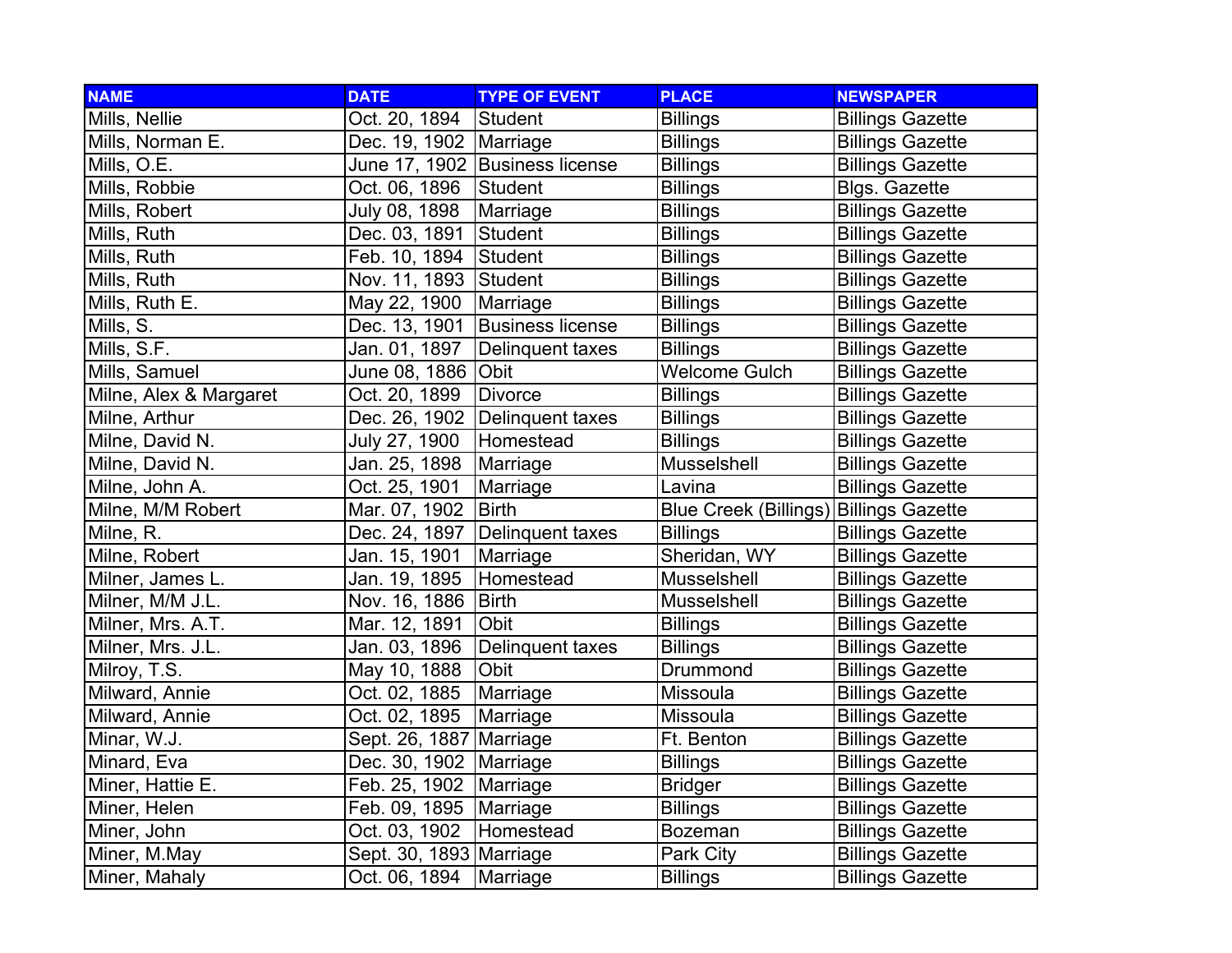| <b>NAME</b>                 | <b>DATE</b>        | <b>TYPE OF EVENT</b>           | <b>PLACE</b>      | <b>NEWSPAPER</b>        |
|-----------------------------|--------------------|--------------------------------|-------------------|-------------------------|
| Ming, John R.               | Dec. 28, 1887      | <b>Obit</b>                    | Helena            | <b>Billings Gazette</b> |
| Ming, Louie                 |                    | Jan. 03, 1902 Delinquent taxes | <b>Billings</b>   | <b>Billings Gazette</b> |
| Ming, Mrs. K.L.             | Jan. 01, 1897      | Delinquent taxes               | <b>Billings</b>   | <b>Billings Gazette</b> |
| Ming, Mrs. K.L.             | Oct. 19, 1895      | Taxpayer                       | <b>Billings</b>   | <b>Billings Gazette</b> |
| Ming, Robert                | Nov. 27, 1900      | Marriage                       | Forsyth           | <b>Billings Gazette</b> |
| Minneapolis Brewing Co.     | June 22, 1895      | <b>Business License</b>        | <b>Billings</b>   | <b>Billings Gazette</b> |
| Mirrielees, James           | July 01, 1886      | Obit                           | <b>Big Timber</b> | <b>Billings Gazette</b> |
| Miskimen, J.L.              | Aug. 08, 1891      | <b>Divorce</b>                 | <b>Billings</b>   | <b>Billings Gazette</b> |
| Miskimen, Mrs. J.L.         | Aug. 08, 1891      | Divorce                        | <b>Billings</b>   | <b>Billings Gazette</b> |
| Miss Jennie                 | Mar. 05, 1891      | Obit                           | <b>Billings</b>   | <b>Billings Gazette</b> |
| Mitchel, Henry              | May 24, 1887       | Marriage                       | <b>Billings</b>   | <b>Billings Gazette</b> |
| Mitchell, Annie             | June 8, 1897       | Marriage                       | <b>Billings</b>   | <b>Billings Gazette</b> |
| Mitchell, Blanche           | Feb. 16, 1887      | Obit                           | Helena            | <b>Billings Gazette</b> |
| Mitchell, Hugh              | Dec. 23, 1893      | <b>Obit</b>                    | Chicago           | <b>Billings Gazette</b> |
| Mitchell, John W.           | Nov. 03, 1894      | <b>Registered Voter</b>        | <b>Billings</b>   | <b>Billings Gazette</b> |
| Mitchell, Laura             | Oct. 06, 1896      | Teacher                        | <b>Billings</b>   | <b>Blgs. Gazette</b>    |
| Mitchell, Lee               | Apr. 27, 1895      | Student                        | <b>Billings</b>   | <b>Billings Gazette</b> |
| Mitchell, M/M James (child) | Aug. 15, 1902 Obit |                                | Stockett, Mt.     | <b>Billings Gazette</b> |
| Mitchell, Mrs. Thomas       | Sept. 28, 1897     | Divorce                        | <b>Billings</b>   | <b>Billings Gazette</b> |
| Mitchell, Richmond          | Dec. 10, 1901      | Bankruptcy                     | Forsyth           | <b>Billings Gazette</b> |
| Mitchell, Samuel F.         | Jan. 24, 1902      | Homestead                      | <b>Bozeman</b>    | <b>Billings Gazette</b> |
| Mitchell, Thomas            | Feb. 13, 1890      | Marriage                       | Musselshell       | <b>Billings Gazette</b> |
| Mitton, R.H.                | Dec. 22, 1894      | <b>Obit</b>                    | Missoula          | <b>Billings Gazette</b> |
| Mo Mo                       | Aug. 24, 1887      | Obit                           | Green River, Wyo  | <b>Billings Gazette</b> |
| Mock, Maggie                | Oct. 17, 1899      | Marriage                       | <b>Billings</b>   | <b>Billings Gazette</b> |
| Modry, Frank                | Dec. 05, 1902      | Marriage                       | <b>Billings</b>   | <b>Billings Gazette</b> |
| Modry, Mrs. Barbara         | Nov. 06, 1890      | Marriage                       | <b>Billings</b>   | <b>Billings Gazette</b> |
| Moffett, L.L.               | June 07, 1898      | Marriage                       | <b>Billings</b>   | <b>Billings Gazette</b> |
| Moffett, M/M L.L.           | Mar. 21, 1899      | <b>Birth</b>                   | <b>Billings</b>   | <b>Billings Gazette</b> |
| Moffett, M/M L.L.           | Nov. 02, 1900      | <b>Birth</b>                   | <b>Billings</b>   | <b>Billings Gazette</b> |
| Moffitt, Mary               | Dec. 12, 1889      | Marriage                       | <b>Illinois</b>   | <b>Billings Gazette</b> |
| Moh, George                 | July 15, 1902      | Obit                           | Musselshell       | <b>Billings Gazette</b> |
| Mohan, James                | June 06, 1889      | Obit                           | <b>Billings</b>   | <b>Billings Gazette</b> |
| Molt, Rudolph               | Aug. 04, 1894      | Marriage                       | <b>Billings</b>   | <b>Billings Gazette</b> |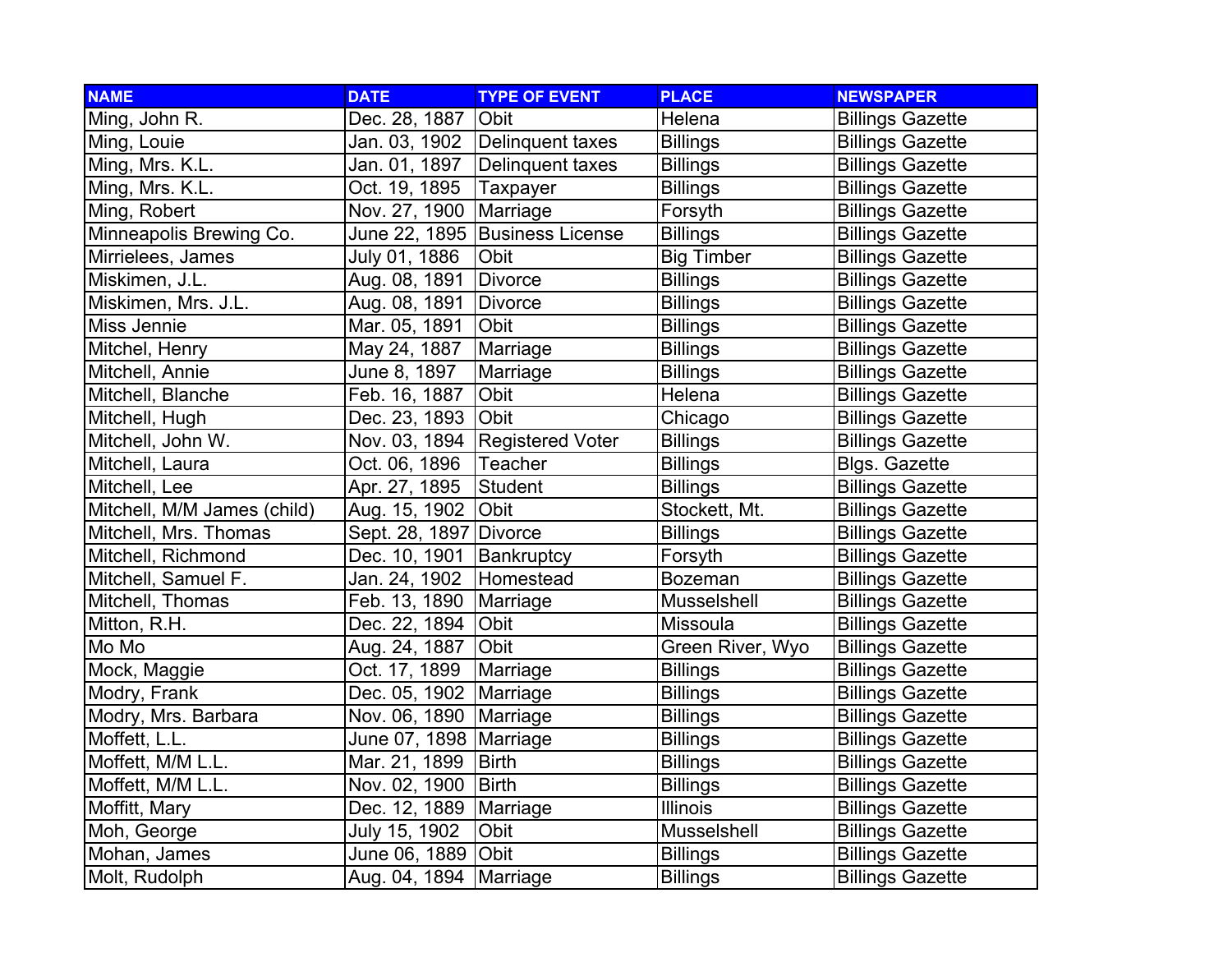| <b>NAME</b>             | <b>DATE</b>             | <b>TYPE OF EVENT</b>           | <b>PLACE</b>      | <b>NEWSPAPER</b>        |
|-------------------------|-------------------------|--------------------------------|-------------------|-------------------------|
| Molt, Rudolph           | Oct. 15, 1892           | Naturalization                 | <b>Billings</b>   | <b>Billings Gazette</b> |
| Momretto, Jacomo        | May 18, 1895            | <b>Obit</b>                    | <b>Butte</b>      | <b>Billings Gazette</b> |
| Monahan, F.I. (child)   | Mar. 23, 1900           | Obit                           | <b>Billings</b>   | <b>Billings Gazette</b> |
| Monahan, F.L.           | Dec. 30, 1898           | Delinquent taxes               | <b>Billings</b>   | <b>Billings Gazette</b> |
| Monahan, F.L.           | Jan. 06, 1899           | Delinquent taxes               | <b>Billings</b>   | <b>Billings Gazette</b> |
| Monahan, F.L.           | Jan. 03, 1902           | Delinquent taxes               | <b>Billings</b>   | <b>Billings Gazette</b> |
| Monahan, John           | Dec. 28, 1886           | Marriage                       | Livingston        | <b>Billings Gazette</b> |
| Monahan, M/M Frank      | Feb. 25, 1898           | <b>Birth</b>                   | <b>Billings</b>   | <b>Billings Gazette</b> |
| Monahan, Pat, Mr.       | Nov. 26, 1891           | Obit                           |                   | <b>Billings Gazette</b> |
| Monohan, F.L.           | Dec. 24, 1897           | Delinquent taxes               | <b>Billings</b>   | <b>Billings Gazette</b> |
| Monroe, Hugh            | July 18, 1889           | Obit                           | <b>Grey Cliff</b> | <b>Billings Gazette</b> |
| Montague, Mr.           | Jan. 06, 1894           | Marriage                       | <b>Miles City</b> | <b>Billings Gazette</b> |
| Montalto, George        | Aug. 22, 1891           | Marriage                       | <b>Billings</b>   | <b>Billings Gazette</b> |
| Montana Stage Co.       | Mar. 17, 1894           | <b>Business License</b>        | <b>Billings</b>   | <b>Billings Gazette</b> |
| Monterey, Father Joseph | May 02, 1891            | Obit                           | St. Ignatius      | <b>Billings Gazette</b> |
| Montgomery, Miss        | Aug. 13, 1887           | Marriage                       | Philbrook         | <b>Billings Gazette</b> |
| Montgomery, R.S.        |                         | Dec. 28, 1900 Delinquent taxes | <b>Billings</b>   | <b>Billings Gazette</b> |
| Montgomery, R.S.        | Jan. 03, 1902           | Delinquent taxes               | <b>Billings</b>   | <b>Billings Gazette</b> |
| Moon, Alice             | Mar. 26, 1901           | Marriage                       | Ft. Custer        | <b>Billings Gazette</b> |
| Mooney, Albert S.       | Sept. 12, 1899 Marriage |                                | <b>Billings</b>   | <b>Billings Gazette</b> |
| Mooney, John            | Nov. 03, 1894           | <b>Registered Voter</b>        | <b>Billings</b>   | <b>Billings Gazette</b> |
| Mooney, M/M Chas.       | Feb. 26, 1901           | <b>Birth</b>                   | <b>Billings</b>   | <b>Billings Gazette</b> |
| Mooney, M/M Wm. (child) | Mar. 28, 1902           | Obit                           | <b>Billings</b>   | <b>Billings Gazette</b> |
| Mooney, Mary Katherine  | June 06, 1899           | Obit                           | Chicago           | <b>Billings Gazette</b> |
| Mooney, Mrs. Mary C.    | Mar. 24, 1894           | Obit                           | Chicago           | <b>Billings Gazette</b> |
| Moore & Bedeaux         | June 22, 1895           | <b>Business License</b>        | <b>Billings</b>   | <b>Billings Gazette</b> |
| Moore, A.T.             | Oct. 18, 1883           | Obit                           | Junction          | <b>Billings Gazette</b> |
| Moore, C.A.             | Jan. 03, 1902           | Delinquent taxes               | <b>Billings</b>   | <b>Billings Gazette</b> |
| Moore, Charles          | Nov. 03, 1894           | <b>Registered Voter</b>        | <b>Billings</b>   | <b>Billings Gazette</b> |
| Moore, Charles          | Mar. 21, 1902           | Obit                           | Canyon Creek      | <b>Billings Gazette</b> |
| Moore, Ed               | Feb. 03, 1894           | Obit                           | <b>Billings</b>   | <b>Billings Gazette</b> |
| Moore, Elvira E.        | Feb. 03, 1886           | Marriage                       | Yellowstone Co.   | <b>Billings Gazette</b> |
| Moore, Gertrude S.      | Dec. 28, 1900           | Marriage                       | <b>Billings</b>   | <b>Billings Gazette</b> |
| Moore, Harvey           | Feb. 03, 1899           | Divorce                        | Missouri          | <b>Billings Gazette</b> |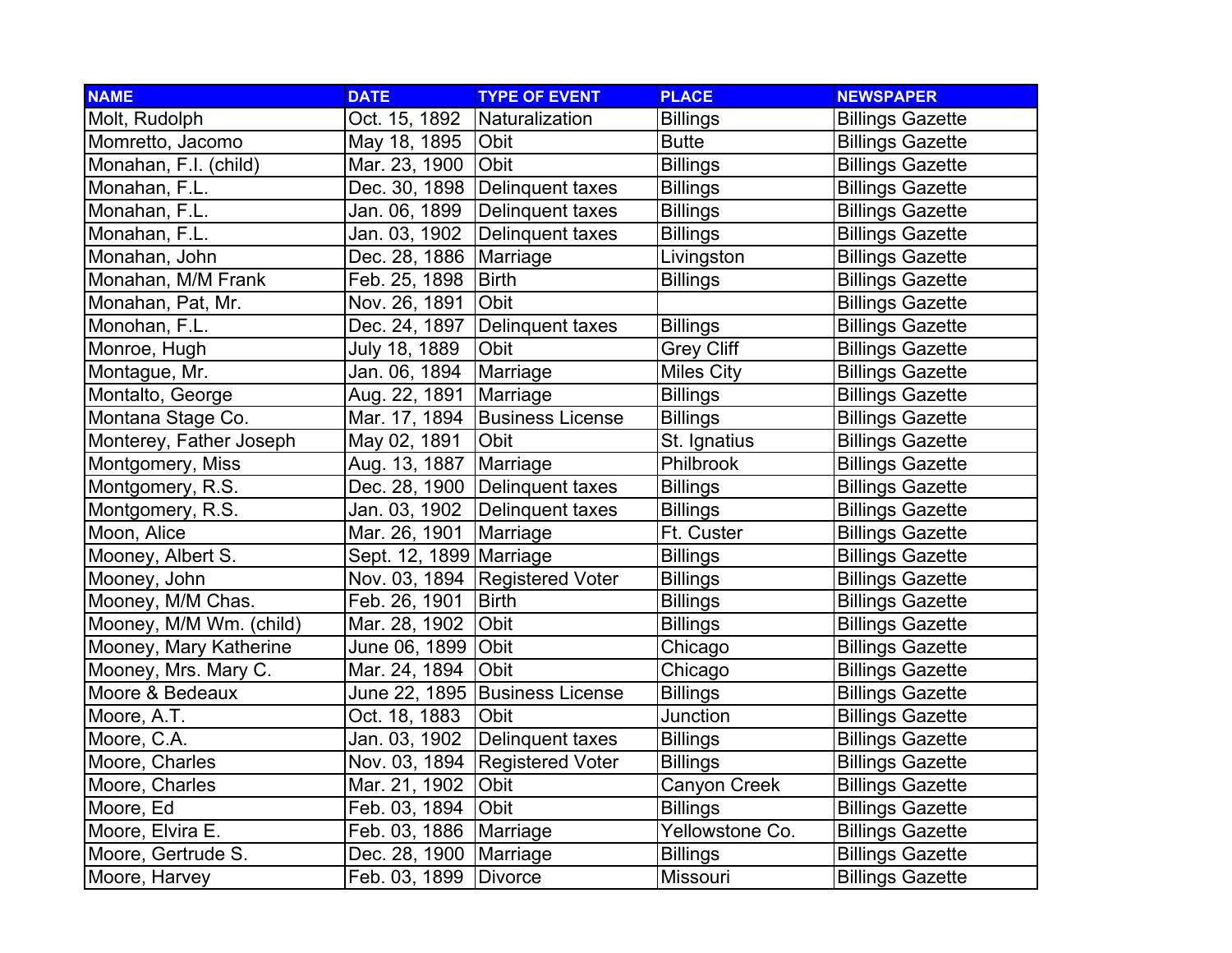| <b>NAME</b>              | <b>DATE</b>                   | <b>TYPE OF EVENT</b>    | <b>PLACE</b>         | <b>NEWSPAPER</b>        |
|--------------------------|-------------------------------|-------------------------|----------------------|-------------------------|
| Moore, Horace            | July 02, 1892                 | Obit                    | Lavina               | <b>Billings Gazette</b> |
| Moore, Horace            | June 30, 1892 Obit            |                         | Lavina               | <b>Billings Gazette</b> |
| Moore, J. Hayes          | Oct. 30, 1885                 | Obit                    | Medora, ND           | <b>Billings Gazette</b> |
| Moore, J.W.              | July 26, 1886                 | Obit                    | <b>Butte</b>         | <b>Billings Gazette</b> |
| Moore, James             | Oct. 06, 1894                 | <b>Business License</b> | Junction             | <b>Billings Gazette</b> |
| Moore, Jno. H.           | Dec. 23, 1893                 | <b>Business License</b> | <b>Stillwater</b>    | <b>Billings Gazette</b> |
| Moore, Jno. H.           | Mar. 17, 1894                 | <b>Business License</b> | Columbus             | <b>Billings Gazette</b> |
| Moore, John H.           | Sept. 29, 1894 Naturalization |                         | <b>Billings</b>      | <b>Billings Gazette</b> |
| Moore, Lt. William H.    | July 26, 1886                 | Obit                    | Ft. Assinaboine      | <b>Billings Gazette</b> |
| Moore, M.M.              | June 16, 1892                 | <b>Business License</b> | <b>Billings</b>      | <b>Billings Gazette</b> |
| Moore, Maud              | Feb. 18, 1892                 | Student                 | <b>Billings</b>      | <b>Billings Gazette</b> |
| Moore, Maude             | Dec. 03, 1891                 | Student                 | <b>Billings</b>      | <b>Billings Gazette</b> |
| Moore, Maude             | Mar. 03, 1894                 | Student                 | <b>Billings</b>      | <b>Billings Gazette</b> |
| Moore, Maude             | Nov. 11, 1893                 | Student                 | <b>Billings</b>      | <b>Billings Gazette</b> |
| Moore, Mrs.              | May 23, 1902                  | Obit                    | <b>Miles City</b>    | <b>Billings Gazette</b> |
| Moore, Mrs. W.W.         | Aug. 10, 1895                 | Obit                    | <b>Billings</b>      | <b>Billings Gazette</b> |
| Moore, Robert B. & Jones | Oct. 06, 1894                 | <b>Business License</b> | <b>Billings</b>      | <b>Billings Gazette</b> |
| Moore, S.L.              | Dec. 24, 1897                 | Delinquent taxes        | <b>Billings</b>      | <b>Billings Gazette</b> |
| Moore, S.L.              | Dec. 30, 1898                 | Delinquent taxes        | <b>Billings</b>      | <b>Billings Gazette</b> |
| Moore, S.L.              | Jan. 01, 1897                 | Delinquent taxes        | <b>Billings</b>      | <b>Billings Gazette</b> |
| Moore, S.L.              | Jan. 06, 1899                 | Delinquent taxes        | <b>Billings</b>      | <b>Billings Gazette</b> |
| Moore, Sanford           | July 19, 1888                 | Marriage                | Musselshell          | <b>Billings Gazette</b> |
| Moore, T.F.              | Dec. 24, 1897                 | Delinquent taxes        | <b>Billings</b>      | <b>Billings Gazette</b> |
| Moore, W.W.              | Mar. 17, 1894                 | <b>Business License</b> | <b>Billings</b>      | <b>Billings Gazette</b> |
| Moore, W.W.              | Sept. 17, 1891                | <b>Business License</b> | <b>Billings</b>      | <b>Billings Gazette</b> |
| Moore, William S. & wife | Mar. 01, 1886                 | Obit                    | Helena               | <b>Billings Gazette</b> |
| Moorehouse, Estelle M.   | Jan. 03, 1902                 | Delinquent taxes        | <b>Billings</b>      | <b>Billings Gazette</b> |
| Moorehouse, M/M H.D.     | June 1, 1900                  | <b>Birth</b>            | <b>Billings</b>      | <b>Billings Gazette</b> |
| Moots, John M.           | Aug. 04, 1892                 | Homestead               | <b>Billings</b>      | <b>Billings Gazette</b> |
| Moots, John M.           | Jan. 01, 1897                 | Delinquent taxes        | <b>Billings</b>      | <b>Billings Gazette</b> |
| Moran, Frank             | Feb. 03, 1886                 | Marriage                | Yellowstone Co.      | <b>Billings Gazette</b> |
| Moran, James             | May 28, 1891                  | Obit                    | <b>Junction City</b> | <b>Billings Gazette</b> |
| Moran, James             | May 30, 1891                  | Obit                    | Conway               | <b>Billings Gazette</b> |
| Moran, Jersey            | Apr. 27, 1893                 | Obit                    | Maiden               | <b>Billings Gazette</b> |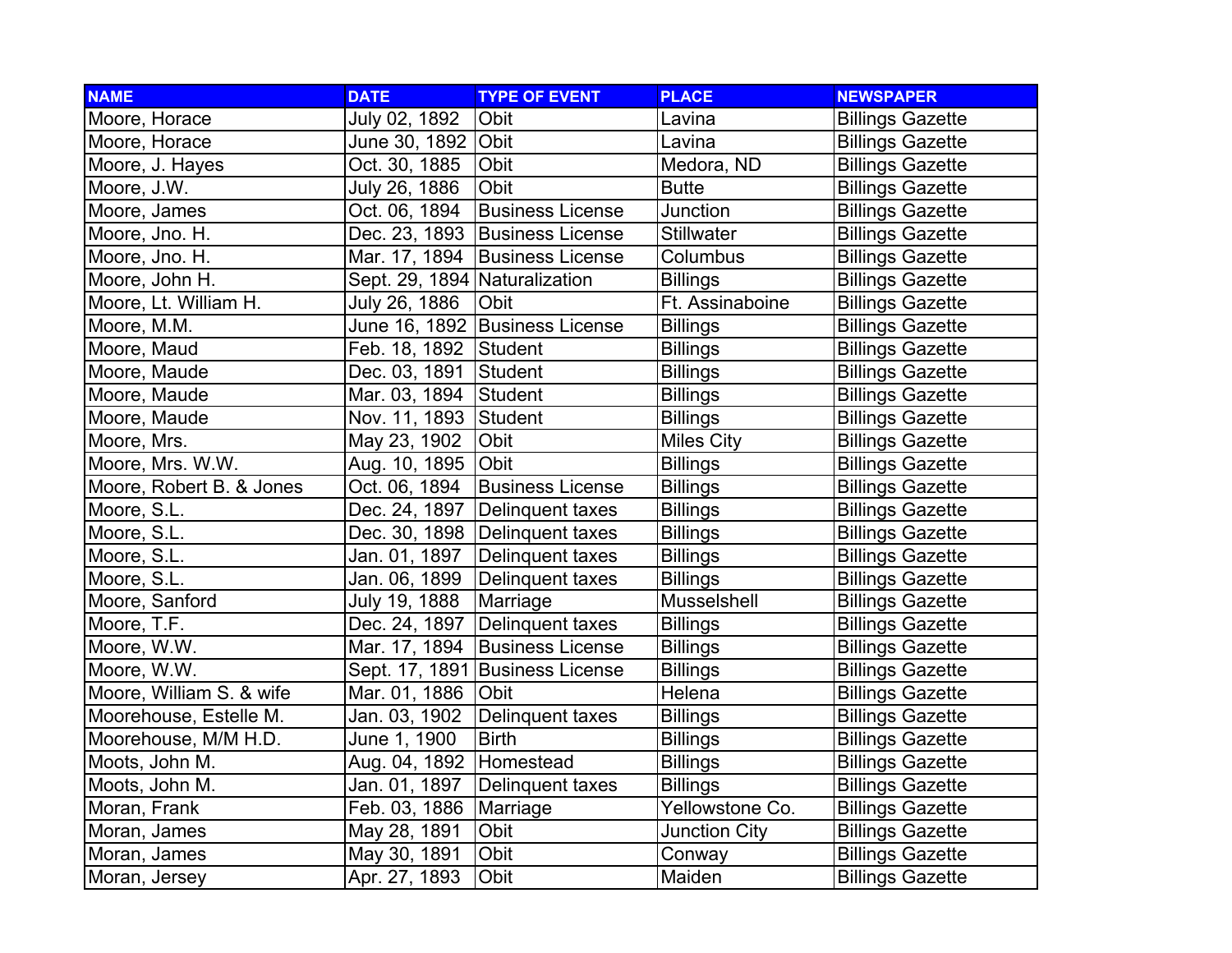| <b>NAME</b>             | <b>DATE</b>          | <b>TYPE OF EVENT</b>         | <b>PLACE</b>          | <b>NEWSPAPER</b>        |
|-------------------------|----------------------|------------------------------|-----------------------|-------------------------|
| Moran, John             | Nov. 03, 1894        | <b>Registered Voter</b>      | <b>Billings</b>       | <b>Billings Gazette</b> |
| Moran, Lilly            | Dec. 27, 1898   Obit |                              | Helena                | <b>Billings Gazette</b> |
| Moran, M/M James        | Oct. 05, 1887        | <b>Birth</b>                 | <b>Billings</b>       | <b>Billings Gazette</b> |
| Moran, Maria            | Nov. 02, 1895        | Marriage                     | Crow Agency           | <b>Billings Gazette</b> |
| Moran, Mrs. Mary        | Jan. 03, 1902        | <b>Delinquent taxes</b>      | <b>Billings</b>       | <b>Billings Gazette</b> |
| Moran, Thomas D.        | Feb. 03, 1886        | Marriage                     | Yellowstone Co.       | <b>Billings Gazette</b> |
| Morehouse, Henry D.     | Dec. 29, 1892        | Marriage                     | <b>Billings</b>       | <b>Billings Gazette</b> |
| Morehouse, Herbert J.   | Nov. 03, 1894        | <b>Registered Voter</b>      | Canyon Creek          | <b>Billings Gazette</b> |
| Morehouse, M/M Bert     | Apr. 04, 1902        | <b>Birth</b>                 | <b>Billings</b>       | <b>Billings Gazette</b> |
| Morehouse, M/M Henry D. | Oct. 17, 1902        | <b>Birth</b>                 | <b>Billings</b>       | <b>Billings Gazette</b> |
| Morehouse, Mrs. M.E.    | Dec. 28, 1900        | Delinquent taxes             | <b>Billings</b>       | <b>Billings Gazette</b> |
| Morehouse, Orin         | Nov. 03, 1894        | <b>Registered Voter</b>      | Canyon Creek          | <b>Billings Gazette</b> |
| Moreland, Frank         | Nov. 03, 1894        | <b>Registered Voter</b>      | <b>Billings</b>       | <b>Billings Gazette</b> |
| Morely, Mr.             | May 13, 1886         | Obit                         | Ft. Benton            | <b>Billings Gazette</b> |
| Morend, Mattias         | Oct. 05, 1886        | Marriage                     | <b>Big Timber</b>     | <b>Billings Gazette</b> |
| Morent, Gilbert         | Jan. 03, 1899        | Marriage                     | Absarokee             | <b>Billings Gazette</b> |
| Moretto, Antonio        | Aug. 15, 1899        | Obit                         | <b>Red Lodge</b>      | <b>Billings Gazette</b> |
| Morford, Pvt.           | Oct. 29, 1897        | Obit                         | Ft. Assinaboine       | <b>Billings Gazette</b> |
| Morgan, A.M.            | Dec. 18, 1885        | Marriage                     | <b>Boulder Valley</b> | <b>Billings Gazette</b> |
| Morgan, Frank           | Jan. 03, 1896        | Delinquent taxes             | <b>Billings</b>       | <b>Billings Gazette</b> |
| Morgan, James           | Apr. 06, 1895        | Obit                         | Gt. Falls             | <b>Billings Gazette</b> |
| Morgan, John A.         | Apr. 09, 1891        | Marriage                     | <b>Billings</b>       | <b>Billings Gazette</b> |
| Morgan, John A.         | Nov. 03, 1894        | <b>Registered Voter</b>      | Canyon Creek          | <b>Billings Gazette</b> |
| Morgan, John Almon      | Apr. 11, 1891        | Marriage                     | Yellowstone Co.       | <b>Billings Gazette</b> |
| Morgan, M/M J.A.        | Dec. 10, 1891        | <b>Birth</b>                 | <b>Billings</b>       | <b>Billings Gazette</b> |
| Morgan, Merton          | Nov. 03, 1894        | <b>Registered Voter</b>      | <b>Billings</b>       | <b>Billings Gazette</b> |
| Morgan, Thomas M.       | Oct. 15, 1892        | Naturalization               | <b>Billings</b>       | <b>Billings Gazette</b> |
| Morgan, William         | June 15, 1895        | Obit                         | Gr. Falls             | <b>Billings Gazette</b> |
| Morhouse, Jessie J.     | Oct. 07, 1885        | Marriage                     | Detroit, Mich.        | <b>Billings Gazette</b> |
| Moriarty, Willie        | Dec. 25, 1890        | Student                      | <b>Billings</b>       | <b>Billings Gazette</b> |
| Morier, Henri           | June 21, 1887        | Obit                         | <b>Dillon</b>         | <b>Billings Gazette</b> |
| Morin, Thomas           | Nov. 23, 1897        | Committed to asylum Billings |                       | <b>Billings Gazette</b> |
| <b>Morning Screamer</b> | Apr. 27, 1895        | Pardon                       | Deer Lodge            | <b>Billings Gazette</b> |
| Morrell, A.E.           | Oct. 06, 1894        | <b>Business License</b>      | <b>Billings</b>       | <b>Billings Gazette</b> |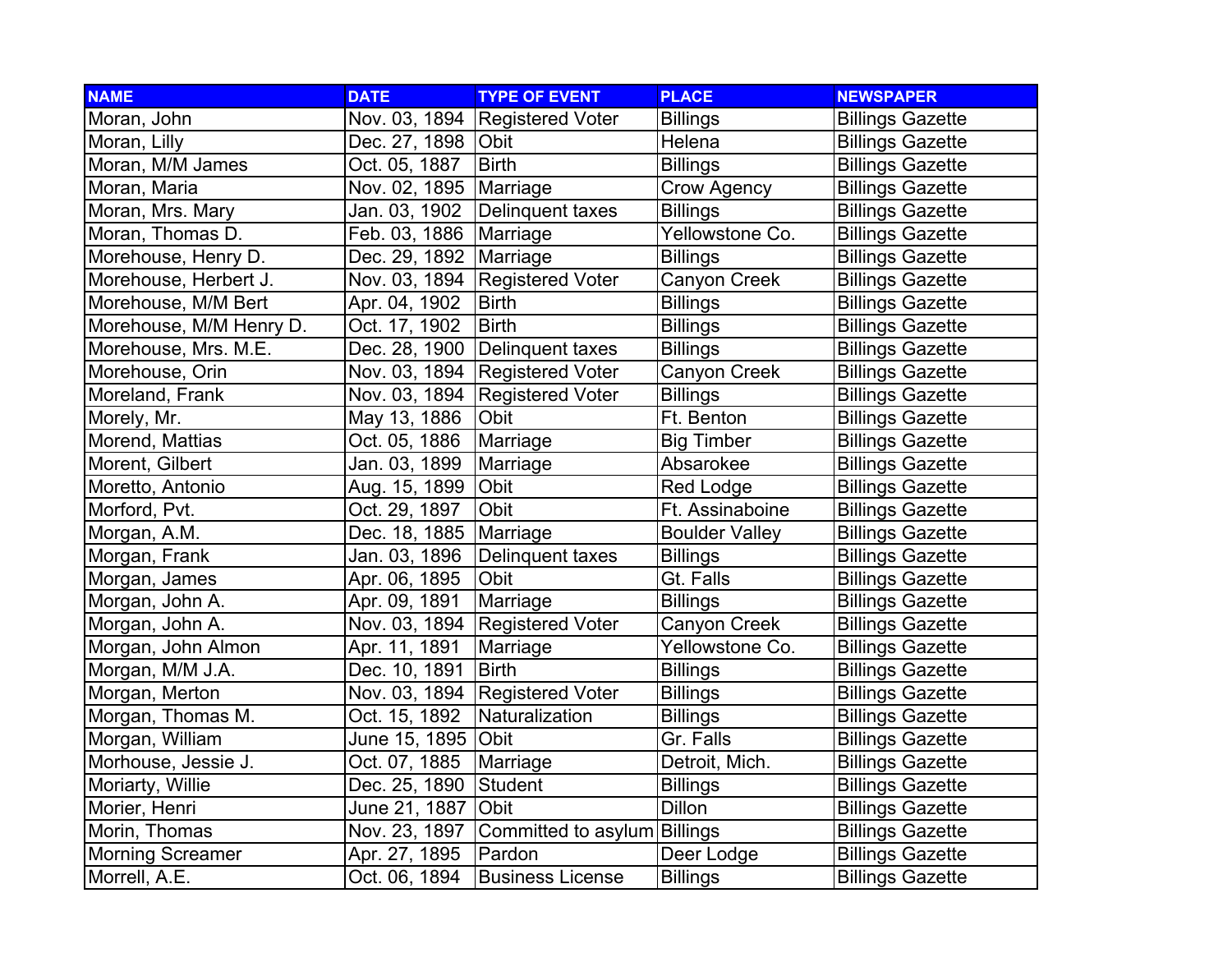| <b>NAME</b>              | <b>DATE</b>         | <b>TYPE OF EVENT</b>             | <b>PLACE</b>            | <b>NEWSPAPER</b>        |
|--------------------------|---------------------|----------------------------------|-------------------------|-------------------------|
| Morrell, A.W.            |                     | Dec. 24, 1897   Delinquent taxes | <b>Billings</b>         | <b>Billings Gazette</b> |
| Morrell, A.W.            |                     | Mar. 16, 1895   Business License | <b>Billings</b>         | <b>Billings Gazette</b> |
| Morrell, Alexander W.    |                     | Nov. 03, 1894 Registered Voter   | <b>Billings</b>         | <b>Billings Gazette</b> |
| Morrell, M/M A.W.        | May 11, 1895        | <b>Birth</b>                     | <b>Billings</b>         | <b>Billings Gazette</b> |
| Morrell, M/M A.W. (baby) | Sept. 29, 1894 Obit |                                  | <b>Billings</b>         | <b>Billings Gazette</b> |
| Morrell, M/M Alex        | Mar. 17, 1899       | <b>Birth</b>                     | <b>Billings</b>         | <b>Billings Gazette</b> |
| Morrill Bros.            |                     | Sept. 15, 1892 Business License  | <b>Billings</b>         | <b>Billings Gazette</b> |
| Morris, A.A.             | Dec. 28, 1900       | Delinquent taxes                 | <b>Billings</b>         | <b>Billings Gazette</b> |
| Morris, A.A.             | Dec. 13, 1901       | <b>Business license</b>          | <b>Billings</b>         | <b>Billings Gazette</b> |
| Morris, A.A.             | Jan. 03, 1902       | Delinquent taxes                 | <b>Billings</b>         | <b>Billings Gazette</b> |
| Morris, M/M              | Oct. 04, 1901       | <b>Birth</b>                     | <b>Billings</b>         | <b>Billings Gazette</b> |
| Morris, Mrs. Ella M.     | Mar. 24, 1886       | Marriage                         | Livingston              | <b>Billings Gazette</b> |
| Morrison, A.M.           | Dec. 11, 1885       | Obit                             | <b>Dillon</b>           | <b>Billings Gazette</b> |
| Morrison, Anna           | Apr. 22, 1902       | Marriage                         | <b>Red Lodge</b>        | <b>Billings Gazette</b> |
| Morrison, Donald M.      | Apr. 26, 1901       | Marriage                         | <b>Butte</b>            | <b>Billings Gazette</b> |
| Morrison, E.W.           | Feb. 03, 1894       | <b>Obit</b>                      | Lewistown               | <b>Billings Gazette</b> |
| Morrison, Lucy           | May 23, 1887        | Marriage                         | <b>Billings</b>         | <b>Billings Gazette</b> |
| Morrison, M/M E.J.       | Jan. 04, 1887       | <b>Birth</b>                     | Philbrook               | <b>Billings Gazette</b> |
| Morrison, M/M M          | Nov. 13, 1885       | <b>Birth</b>                     | Missoula                | <b>Billings Gazette</b> |
| Morrison, Mary           | Aug. 26, 1896       | Marriage                         | St. Xavier              | <b>Blgs. Gazette</b>    |
| Morrison, Mrs.           | June 10, 1886       | Obit                             | <b>Hunters Hot Sprg</b> | <b>Billings Gazette</b> |
| Morrison, Walter H.      | Nov. 03, 1894       | <b>Registered Voter</b>          | Canyon Creek            | <b>Billings Gazette</b> |
| Morrison, William T.     | Mar. 23, 1900       | Marriage                         | Sedan, Mt.              | <b>Billings Gazette</b> |
| Morrow, Malcolm Jr.      | May 24, 1887        | Naturalization                   | Ft. Benton              | <b>Billings Gazette</b> |
| Morrow, Remugs Edgerd    | Feb. 10, 1886       | Obit                             | <b>Butte</b>            | <b>Billings Gazette</b> |
| Morrow, Wm.              | Dec. 24, 1897       | Delinquent taxes                 | <b>Billings</b>         | <b>Billings Gazette</b> |
| Morse, Earl              | Apr. 27, 1895       | Student                          | <b>Billings</b>         | <b>Billings Gazette</b> |
| Morse, Earl              | May 6, 1896         | <b>Student</b>                   | <b>Billings</b>         | <b>Billings Gazette</b> |
| Morse, Earl              | Oct. 12, 1895       | <b>Student</b>                   | <b>Billings</b>         | <b>Billings Gazette</b> |
| Morse, Earl              | Oct. 20, 1894       | <b>Student</b>                   | <b>Billings</b>         | <b>Billings Gazette</b> |
| Morse, Earle             | Dec. 25, 1890       | Student                          | <b>Billings</b>         | <b>Billings Gazette</b> |
| Morse, Earle             | Feb. 18, 1892       | <b>Student</b>                   | <b>Billings</b>         | <b>Billings Gazette</b> |
| Morse, Earle             | Jan. 19, 1893       | Student                          | <b>Billings</b>         | <b>Billings Gazette</b> |
| Morse, Earle             | Mar. 19, 1891       | Student                          | <b>Billings</b>         | <b>Billings Gazette</b> |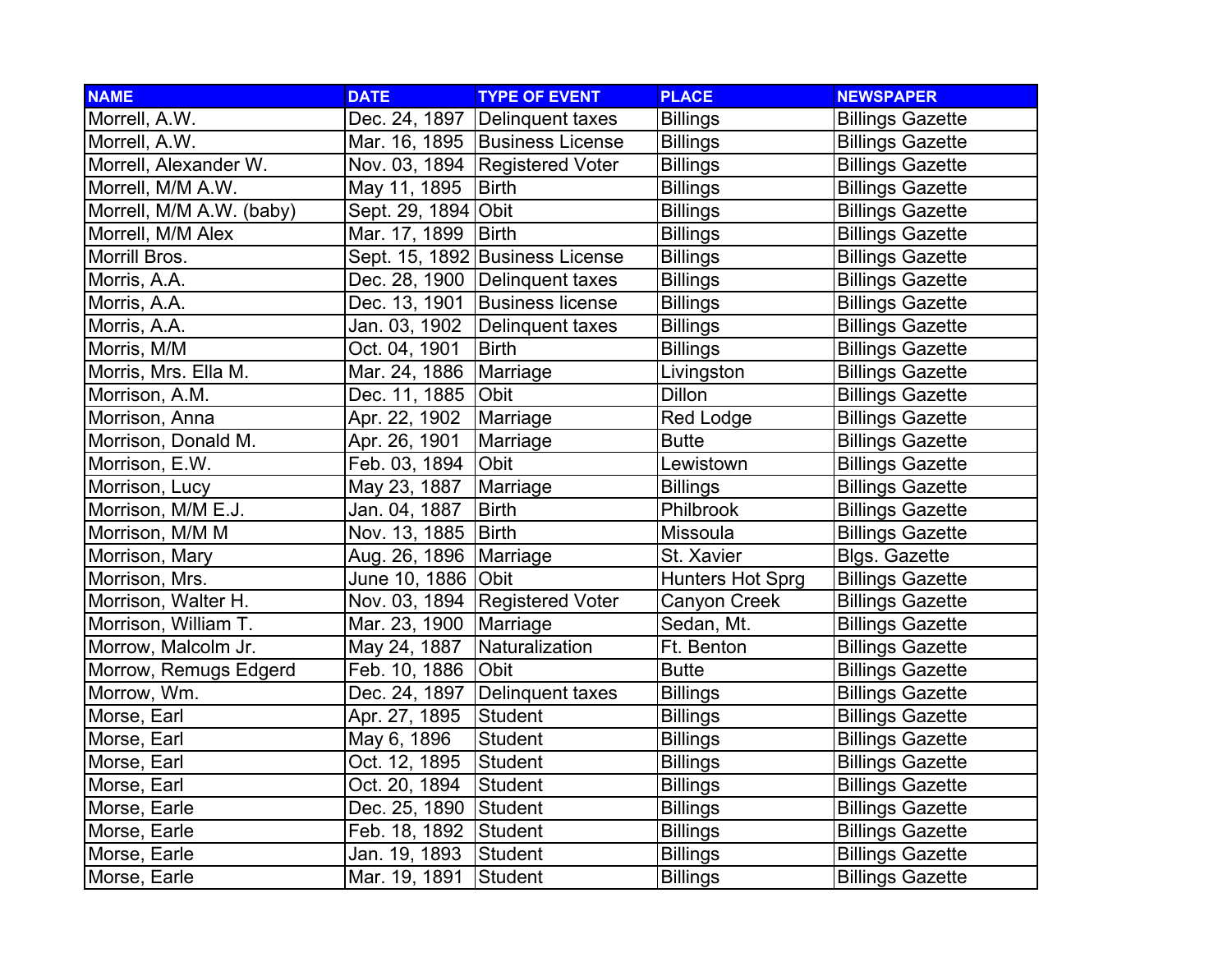| <b>NAME</b>          | <b>DATE</b>             | <b>TYPE OF EVENT</b>    | <b>PLACE</b>      | <b>NEWSPAPER</b>        |
|----------------------|-------------------------|-------------------------|-------------------|-------------------------|
| Morse, Earle         | Oct. 05, 1900           | Student                 | <b>Billings</b>   | <b>Billings Gazette</b> |
| Morse, Earle         | Oct. 06, 1896           | Student                 | <b>Billings</b>   | <b>Blgs. Gazette</b>    |
| Morse, Frank         | Dec. 25, 1890 Student   |                         | <b>Billings</b>   | <b>Billings Gazette</b> |
| Morse, Frank         | Mar. 10, 1892           | Student                 | <b>Billings</b>   | <b>Billings Gazette</b> |
| Morse, Frank         | Mar. 19, 1891           | Student                 | <b>Billings</b>   | <b>Billings Gazette</b> |
| Morse, Frank A.      | Nov. 03, 1894           | <b>Registered Voter</b> | <b>Billings</b>   | <b>Billings Gazette</b> |
| Morse, Frank A.      | Mar. 15, 1901           | Marriage                | <b>Billings</b>   | <b>Billings Gazette</b> |
| Morse, Henry         | Sept. 10, 1897          | Obit                    | Meeteetsee        | <b>Billings Gazette</b> |
| Morse, Maria Isabel  | Aug. 18, 1899           | Marriage                | <b>Billings</b>   | <b>Billings Gazette</b> |
| Morse, Rachel Louise | Feb. 25, 1902           | Marriage                | Missoula          | <b>Billings Gazette</b> |
| Morse, Sidney F.     | Nov. 03, 1894           | <b>Registered Voter</b> | <b>Billings</b>   | <b>Billings Gazette</b> |
| Morse, W.H.          | Oct. 17, 1899           | Marriage                | lowa              | <b>Billings Gazette</b> |
| Morse, William H.    | Nov. 03, 1894           | <b>Registered Voter</b> | <b>Billings</b>   | <b>Billings Gazette</b> |
| Morse, William H.    | Sept. 29, 1899 Marriage |                         | lowa              | <b>Billings Gazette</b> |
| Morses, David        | Jan. 19, 1895           | Obit                    | <b>Butte</b>      | <b>Billings Gazette</b> |
| Mortimer, John       | June 20, 1891           | Obit                    | Livingston        | <b>Billings Gazette</b> |
| Morton, Fred         | Nov. 06, 1890           | Marriage                | Rosebud           | <b>Billings Gazette</b> |
| Morton, John A.      | May 18, 1892            | Marriage                | <b>Stillwater</b> | <b>Billings Gazette</b> |
| Morton, Leonard      | May 09, 1889            | Homestead               | <b>Billings</b>   | <b>Billings Gazette</b> |
| Morton, M/M John     | Feb. 13, 1900           | <b>Birth</b>            | <b>Nye</b>        | <b>Billings Gazette</b> |
| Morton, Marie A.     | Jan. 23, 1900           | Marriage                | Lincoln, NE.      | <b>Billings Gazette</b> |
| Mosby, Millie L.     | Aug. 09, 1901           | Marriage                | Musselshell       | <b>Billings Gazette</b> |
| Mosely, John         | July 29, 1892           | Obit                    | <b>Reed Point</b> | <b>Billings Gazette</b> |
| Moser, Urban         | May 30, 1902            | Pardon                  | Deer Lodge        | <b>Billings Gazette</b> |
| Moses, David         | Apr. 11, 1891           | Obit                    | Red Lodge         | <b>Billings Gazette</b> |
| Mosley, John         | Jan. 06, 1894           | Probate                 | <b>Billings</b>   | <b>Billings Gazette</b> |
| Moss, Kula           | May 8, 1900             | <b>Student</b>          | <b>Billings</b>   | <b>Billings Gazette</b> |
| Moss, M/M P.B.       | Feb. 09, 1900           | <b>Birth</b>            | <b>Billings</b>   | <b>Billings Gazette</b> |
| Moss, M/M P.B.       | Jan. 14, 1898           | <b>Birth</b>            | <b>Billings</b>   | <b>Billings Gazette</b> |
| Moss, M/M P.B.       | Jan. 28, 1896           | <b>Birth</b>            | <b>Billings</b>   | <b>Billings Gazette</b> |
| Moss, Preston B.     | Nov. 03, 1894           | <b>Registered Voter</b> | <b>Billings</b>   | <b>Billings Gazette</b> |
| Moss, Woodson        | May 8, 1900             | <b>Student</b>          | <b>Billings</b>   | <b>Billings Gazette</b> |
| Moss, Woodson        | May 06, 1898            | Student                 | <b>Billings</b>   | <b>Billings Gazette</b> |
| Mosten, Edward       | May 10, 1886            | Obit                    | Custer            | <b>Billings Gazette</b> |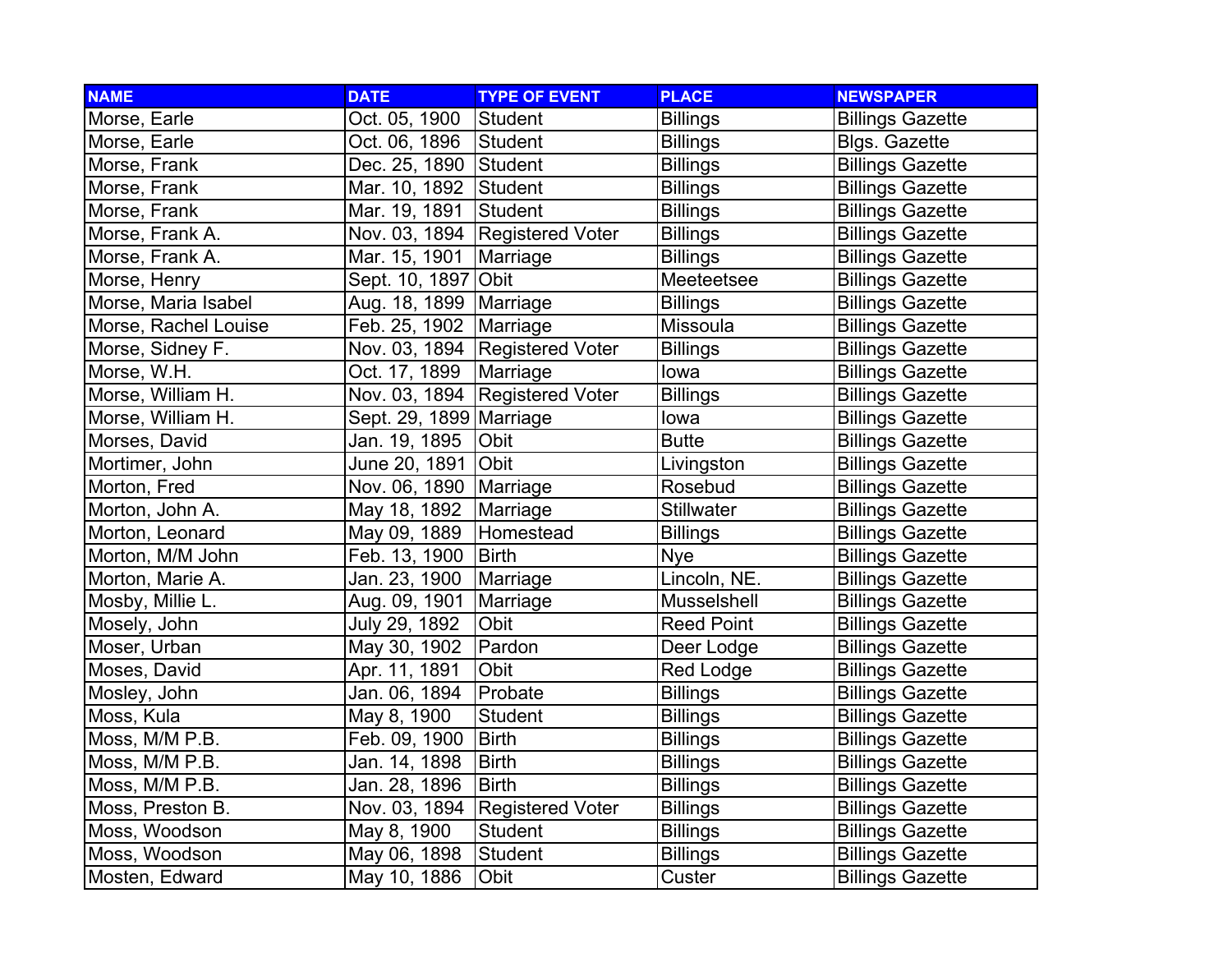| <b>NAME</b>        | <b>DATE</b>              | <b>TYPE OF EVENT</b>             | <b>PLACE</b>       | <b>NEWSPAPER</b>        |
|--------------------|--------------------------|----------------------------------|--------------------|-------------------------|
| Motts, John N.     | Dec. 24, 1897            | Delinquent taxes                 | <b>Billings</b>    | <b>Billings Gazette</b> |
| Mount, Daniel      | Oct. 23, 1900   Marriage |                                  | <b>Billings</b>    | <b>Billings Gazette</b> |
| Mount, Minnie      | Dec. 08, 1892   Marriage |                                  | Junction           | <b>Billings Gazette</b> |
| Mount, Mrs. M.     | Jan. 05, 1895            | Delinquent Taxes                 | Junction           | <b>Billings Gazette</b> |
| Mountjoy, H.L.     |                          | Sept. 16, 1893 Business License  | <b>Billings</b>    | <b>Billings Gazette</b> |
| Mousse, Daher      |                          | Mar. 17, 1892 Business License   | <b>Billings</b>    | <b>Billings Gazette</b> |
| Mowen, J.E.        | Jan. 03, 1902            | Delinquent taxes                 | <b>Billings</b>    | <b>Billings Gazette</b> |
| Mowen, John E.     | Dec. 28, 1900            | Delinquent taxes                 | <b>Billings</b>    | <b>Billings Gazette</b> |
| Mowen, John E.     | Dec. 30, 1898            | Delinquent taxes                 | <b>Billings</b>    | <b>Billings Gazette</b> |
| Mowen, John E.     | Jan. 06, 1899            | Delinquent taxes                 | <b>Billings</b>    | <b>Billings Gazette</b> |
| Mower, Jno. E.     | Jan. 03, 1896            | Delinquent taxes                 | <b>Billings</b>    | <b>Billings Gazette</b> |
| Mowre, W.D.        | Dec. 17, 1891            | <b>Business License</b>          | <b>Billings</b>    | <b>Billings Gazette</b> |
| Mowre, W.D.        | Mar. 17, 1892            | <b>Business License</b>          | <b>Billings</b>    | <b>Billings Gazette</b> |
| Mowrer, Ida C.     | June 03, 1898   Marriage |                                  | Park City          | <b>Billings Gazette</b> |
| Mudgett, D.A.      |                          | Dec. 24, 1897   Delinquent taxes | <b>Billings</b>    | <b>Billings Gazette</b> |
| Mudgett, D.A.      | Jan. 03, 1896            | Delinquent taxes                 | <b>Billings</b>    | <b>Billings Gazette</b> |
| Muggett, D.        |                          | Dec. 28, 1900 Delinquent taxes   | <b>Billings</b>    | <b>Billings Gazette</b> |
| Mulcare, Miss      | Dec. 13, 1901            | <b>Business license</b>          | <b>Billings</b>    | <b>Billings Gazette</b> |
| Mulcehey, William  | Dec. 12, 1885            | Marriage                         | Missoula           | <b>Billings Gazette</b> |
| Muldoon, Mike      | Aug. 23, 1898            | <b>Obit</b>                      | Joliet             | <b>Billings Gazette</b> |
| Mulherin, Ralph H. | June 30, 1894            | Marriage                         | Columbus           | <b>Billings Gazette</b> |
| Mullaney, John     | Jan. 12, 1895            | Obit                             | Idaho              | <b>Billings Gazette</b> |
| Mullen, Anna       | Nov. 30, 1900            | Marriage                         | <b>Reeds Point</b> | <b>Billings Gazette</b> |
| Mullen, Mary       | Oct. 05, 1900            | <b>Student</b>                   | <b>Billings</b>    | <b>Billings Gazette</b> |
| Mullens, Wm.       | Dec. 24, 1897            | Delinquent taxes                 | <b>Billings</b>    | <b>Billings Gazette</b> |
| Mullery, Joseph    | May 14, 1896             | Obit                             | Yellowstone Prk.   | <b>Billings Gazette</b> |
| Mulligan, Owen     | Jan. 05, 1893            | Obit                             | Aviston            | <b>Billings Gazette</b> |
| Mulligan, William  | Nov. 03, 1894            | <b>Registered Voter</b>          | <b>Billings</b>    | <b>Billings Gazette</b> |
| Mullison, F.W.     | Dec. 26, 1902            | Delinquent taxes                 | ?                  | <b>Billings Gazette</b> |
| Mund, H.H.         | Jan. 05, 1895            | <b>Delinquent Taxes</b>          | <b>Billings</b>    | <b>Billings Gazette</b> |
| Mund, Mrs. Elsie   | Oct. 19, 1895            | Taxpayer                         | <b>Billings</b>    | <b>Billings Gazette</b> |
| Murphy, Octavia    | Dec. 18, 1885            | Marriage                         | Helena             | <b>Billings Gazette</b> |
| Murphy, Charles    | May 26, 1899             | Obit                             | <b>Butte</b>       | <b>Billings Gazette</b> |
| Murphy, Clare      | Oct. 05, 1900            | Student                          | <b>Billings</b>    | <b>Billings Gazette</b> |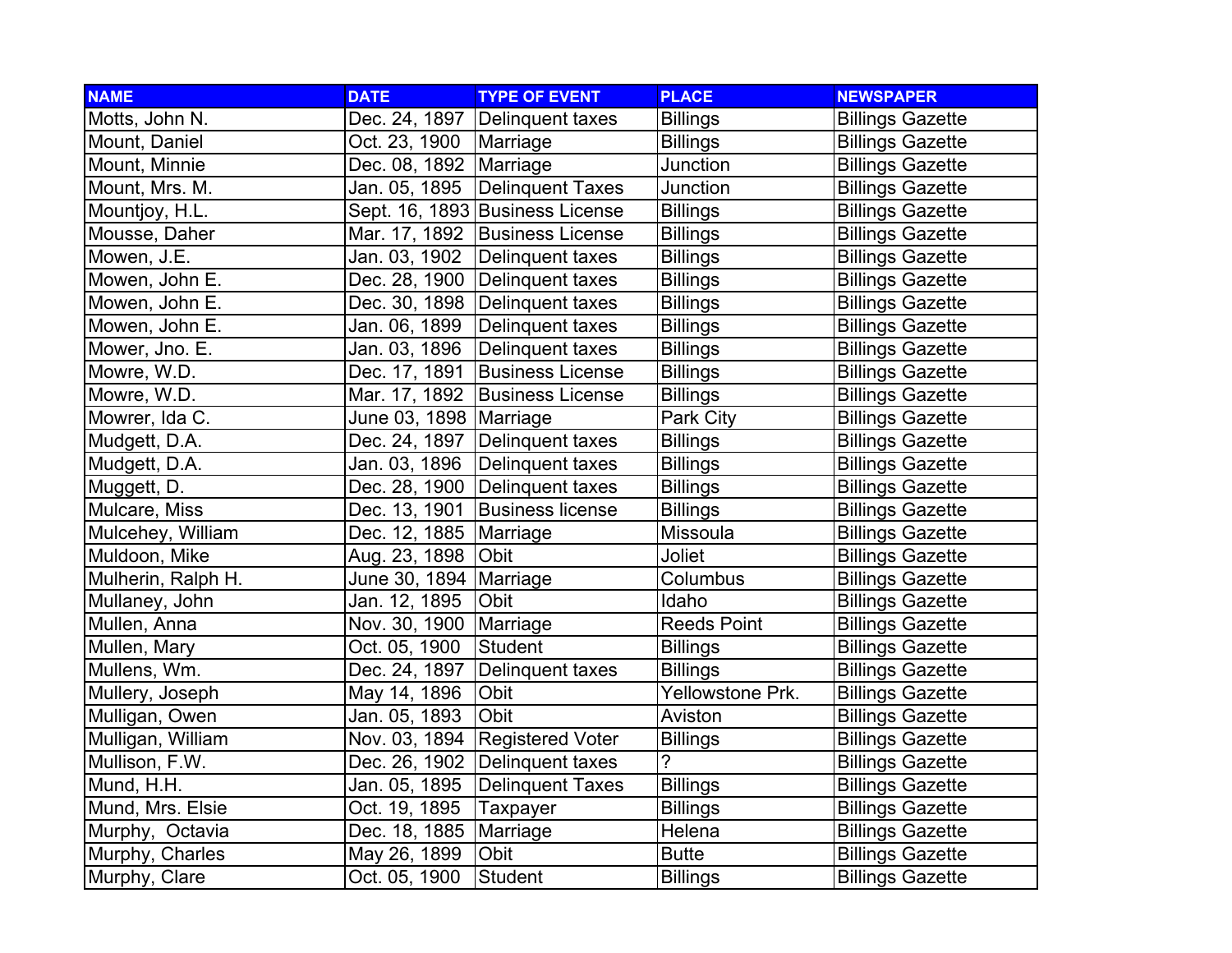| <b>NAME</b>             | <b>DATE</b>    | <b>TYPE OF EVENT</b>    | <b>PLACE</b>       | <b>NEWSPAPER</b>        |
|-------------------------|----------------|-------------------------|--------------------|-------------------------|
| Murphy, Con             | Aug. 25, 1892  | <b>Obit</b>             | Helena             | <b>Billings Gazette</b> |
| Murphy, Francis         | May 22, 1900   | Student                 | <b>Billings</b>    | <b>Billings Gazette</b> |
| Murphy, Fred            | Jan. 05, 1895  | Student                 | <b>Billings</b>    | <b>Billings Gazette</b> |
| Murphy, Gertrude        | May 8, 1900    | Student                 | <b>Billings</b>    | <b>Billings Gazette</b> |
| Murphy, Gertrude        | Apr. 27, 1895  | Student                 | <b>Billings</b>    | <b>Billings Gazette</b> |
| Murphy, Gertrude        | Oct. 06, 1896  | Student                 | <b>Billings</b>    | <b>Blgs. Gazette</b>    |
| Murphy, Gertrude        | Oct. 12, 1895  | Student                 | <b>Billings</b>    | <b>Billings Gazette</b> |
| Murphy, Gertrude        | Oct. 20, 1894  | Student                 | <b>Billings</b>    | <b>Billings Gazette</b> |
| Murphy, James           | Nov. 03, 1894  | <b>Registered Voter</b> | <b>Billings</b>    | <b>Billings Gazette</b> |
| Murphy, Jay             | Mar. 09, 1895  | <b>Student</b>          | <b>Billings</b>    | <b>Billings Gazette</b> |
| Murphy, Jay             | Mar. 31, 1894  | Student                 | <b>Billings</b>    | <b>Billings Gazette</b> |
| Murphy, Katherine       | Oct. 05, 1900  | <b>Student</b>          | <b>Billings</b>    | <b>Billings Gazette</b> |
| Murphy, Lillie P.       | Jan. 01, 1897  | Delinquent taxes        | <b>Billings</b>    | <b>Billings Gazette</b> |
| Murphy, Lottie          | Sept. 21, 1897 | Marriage                | <b>Butte</b>       | <b>Billings Gazette</b> |
| Murphy, M/M             | Jan. 06, 1894  | <b>Birth</b>            | <b>Billings</b>    | <b>Billings Gazette</b> |
| Murphy, M/M M.H.        | July 28, 1894  | <b>Birth</b>            | Minnesota          | <b>Billings Gazette</b> |
| Murphy, M/M P. (infant) | July 14, 1894  | Obit                    | <b>Billings</b>    | <b>Billings Gazette</b> |
| Murphy, M/M Patrick     | Apr. 13, 1895  | <b>Birth</b>            | <b>Billings</b>    | <b>Billings Gazette</b> |
| Murphy, Minnie          | Oct. 12, 1895  | <b>Student</b>          | <b>Billings</b>    | <b>Billings Gazette</b> |
| Murphy, Mr.             | May 11, 1887   | Obit                    | Livingston         | <b>Billings Gazette</b> |
| Murphy, Mr.             | May 29,1884    | Obit                    | Springdale         | <b>Billings Gazette</b> |
| Murphy, Mrs. Emma       | Dec. 24, 1897  | Delinquent taxes        | <b>Billings</b>    | <b>Billings Gazette</b> |
| Murphy, Mrs. John T.    | Aug. 13, 1897  | Obit                    | Helena             | <b>Billings Gazette</b> |
| Murphy, Nora            | Dec. 24, 1897  | Delinquent taxes        | <b>Billings</b>    | <b>Billings Gazette</b> |
| Murphy, Nora            | Jan. 01, 1897  | Delinquent taxes        | <b>Billings</b>    | <b>Billings Gazette</b> |
| Murphy, Pat             | Nov. 28, 1889  | Obit                    | <b>Butte</b>       | <b>Billings Gazette</b> |
| Murphy, Patrick         | Jan. 12, 1895  | Obit                    | <b>Billings</b>    | <b>Billings Gazette</b> |
| Murphy, Patrick         | Nov. 03, 1894  | <b>Registered Voter</b> | <b>Billings</b>    | <b>Billings Gazette</b> |
| Murphy, Peter D.        | Jan. 03, 1896  | Delinquent taxes        | <b>Billings</b>    | <b>Billings Gazette</b> |
| Murphy, T.L.            | Sept. 01, 1894 | <b>Obit</b>             | <b>Crow Agency</b> | <b>Billings Gazette</b> |
| Murphy, Walter          | Feb. 10, 1894  | Student                 | <b>Billings</b>    | <b>Billings Gazette</b> |
| Murphy, Walter          | Jan. 05, 1895  | Student                 | <b>Billings</b>    | <b>Billings Gazette</b> |
| Murphy, Walter          | Jan. 10, 1899  | Student                 | <b>Billings</b>    | <b>Billings Gazette</b> |
| Murphy, Walter          | May 6, 1896    | Student                 | <b>Billings</b>    | <b>Billings Gazette</b> |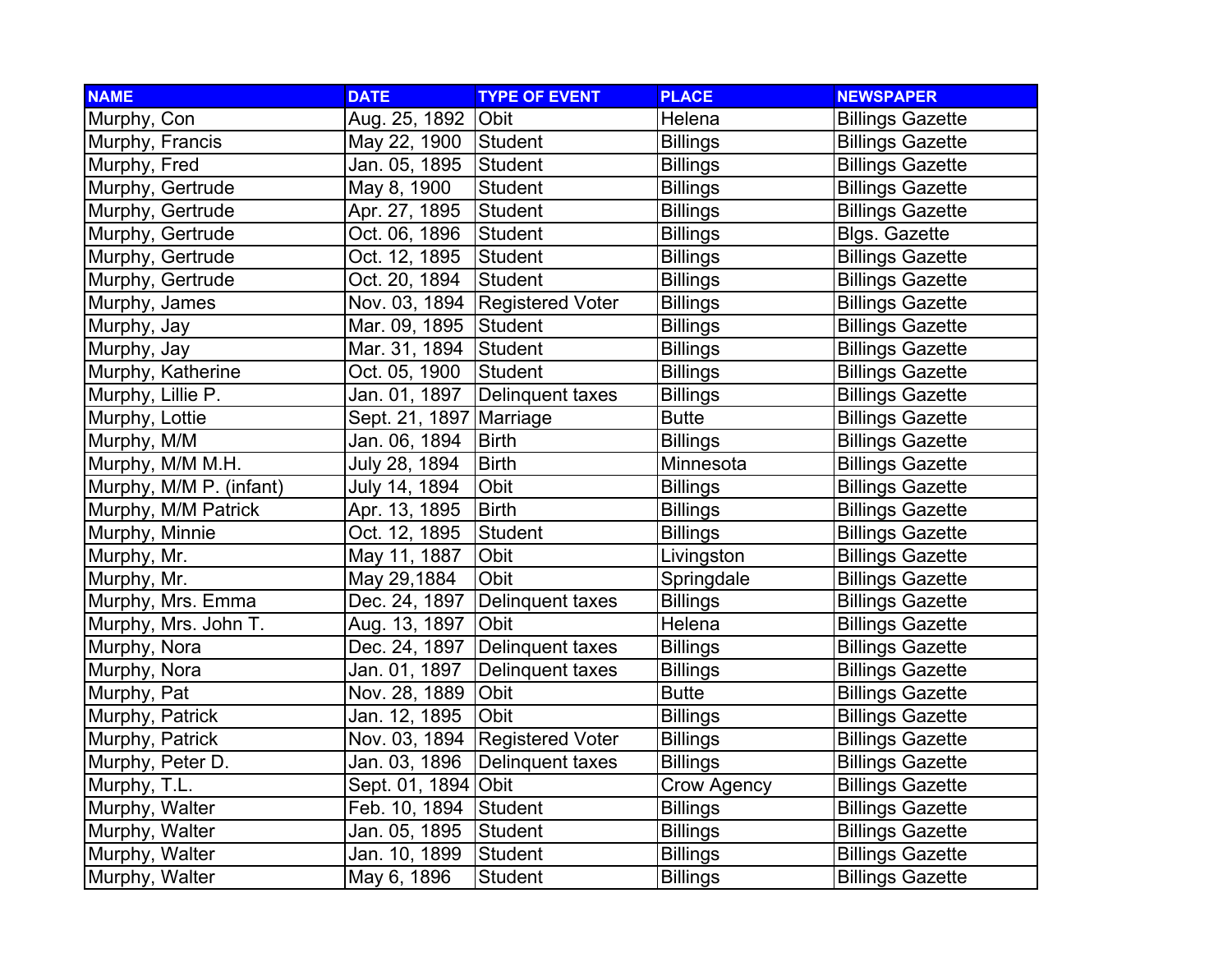| <b>NAME</b>                | <b>DATE</b>           | <b>TYPE OF EVENT</b>             | <b>PLACE</b>           | <b>NEWSPAPER</b>        |
|----------------------------|-----------------------|----------------------------------|------------------------|-------------------------|
| Murphy, Walter             | Oct. 05, 1900         | Student                          | <b>Billings</b>        | <b>Billings Gazette</b> |
| Murphy, Walter             | Oct. 06, 1896         | Student                          | <b>Billings</b>        | <b>Blgs. Gazette</b>    |
| Murphy, Walter             | Oct. 12, 1895         | Student                          | <b>Billings</b>        | <b>Billings Gazette</b> |
| Murphy, William            | July 28, 1894         | Obit                             | <b>Butte</b>           | <b>Billings Gazette</b> |
| Murr, George L.            | June 04, 1891         | Marriage                         | <b>Billings</b>        | <b>Billings Gazette</b> |
| Murr, George L.            | June 06, 1891         | Marriage                         | <b>Billings</b>        | <b>Billings Gazette</b> |
| Murr, M/M George L. (baby) | Mar. 24, 1894         | Obit                             | <b>Billings</b>        | <b>Billings Gazette</b> |
| Murr, Mrs. George          | Sept. 29, 1894        | Obit                             | <b>Billings</b>        | <b>Billings Gazette</b> |
| Murr, William              | Nov. 03, 1894         | <b>Registered Voter</b>          | Canyon Creek           | <b>Billings Gazette</b> |
| Murray, Edward             | May 15, 1884          | <b>Divorce</b>                   | <b>Billings</b>        | <b>Billings Gazette</b> |
| Murray, Edward E.          | Nov. 23, 1900         | Marriage                         | Bozeman                | <b>Billings Gazette</b> |
| Murray, John               | Dec. 08, 1894         | Obit                             | <b>Butte</b>           | <b>Billings Gazette</b> |
| Murray, John               |                       | Dec. 30, 1898   Delinquent taxes | <b>Billings</b>        | <b>Billings Gazette</b> |
| Murray, John               | Jan. 06, 1899         | Delinquent taxes                 | <b>Billings</b>        | <b>Billings Gazette</b> |
| Murray, Josephine          | May 15, 1884          | <b>Divorce</b>                   | <b>Billings</b>        | <b>Billings Gazette</b> |
| Murray, P.H.               | Nov. 29, 1898         | <b>Obit</b>                      | Bonita                 | <b>Billings Gazette</b> |
| Murray, R.                 | Jan. 01, 1897         | Delinquent taxes                 | <b>Billings</b>        | <b>Billings Gazette</b> |
| Myer, Frank                |                       | Nov. 03, 1894 Registered Voter   | <b>Billings</b>        | <b>Billings Gazette</b> |
| Myers, A.                  | June 17, 1902         | <b>Business license</b>          | <b>Billings</b>        | <b>Billings Gazette</b> |
| Myers, A.                  | Dec. 13, 1901         | <b>Business license</b>          | <b>Billings</b>        | <b>Billings Gazette</b> |
| Myers, Charles E.          | Oct. 02, 1885         | Marriage                         | Missoula               | <b>Billings Gazette</b> |
| Myers, Charles E.          | Oct. 02, 1895         | Marriage                         | Missoula               | <b>Billings Gazette</b> |
| Myers, George              | Aug. 06, 1896         | Obit                             | <b>Gallatin Valley</b> | <b>Blgs. Gazette</b>    |
| Myers, Gertrude            | Nov. 16, 1900         | <b>Divorce</b>                   | <b>Billings</b>        | <b>Billings Gazette</b> |
| Myers, James               | Nov. 16, 1900         | Divorce                          | <b>Billings</b>        | <b>Billings Gazette</b> |
| Myers, Lon                 | Jan. 03, 1902         | Delinquent taxes                 | <b>Billings</b>        | <b>Billings Gazette</b> |
| Myers, M/M Alfred          | Aug. 30, 1886         | Obit                             | <b>Billings</b>        | <b>Billings Gazette</b> |
| Myers, M/M Alfred          | Mar. 09, 1886         | <b>Birth</b>                     | <b>Billings</b>        | <b>Billings Gazette</b> |
| Myers, M/M Edward          | Mar. 25, 1902         | <b>Birth</b>                     | <b>Billings</b>        | <b>Billings Gazette</b> |
| Myers, Mr.                 | July 07, 1899         | Obit                             | <b>Billings</b>        | <b>Billings Gazette</b> |
| Nacey, Anna                | June 8, 1900          | <b>Divorce</b>                   | <b>Billings</b>        | <b>Billings Gazette</b> |
| Nacey, Anna Mackey         | Oct. 26, 1900         | <b>Divorce</b>                   | <b>Billings</b>        | <b>Billings Gazette</b> |
| Nacey, William E.          | June 08, 1900 Divorce |                                  | <b>Billings</b>        | <b>Billings Gazette</b> |
| Nacey, William E.          | Oct. 26, 1900         | <b>Divorce</b>                   | <b>Billings</b>        | <b>Billings Gazette</b> |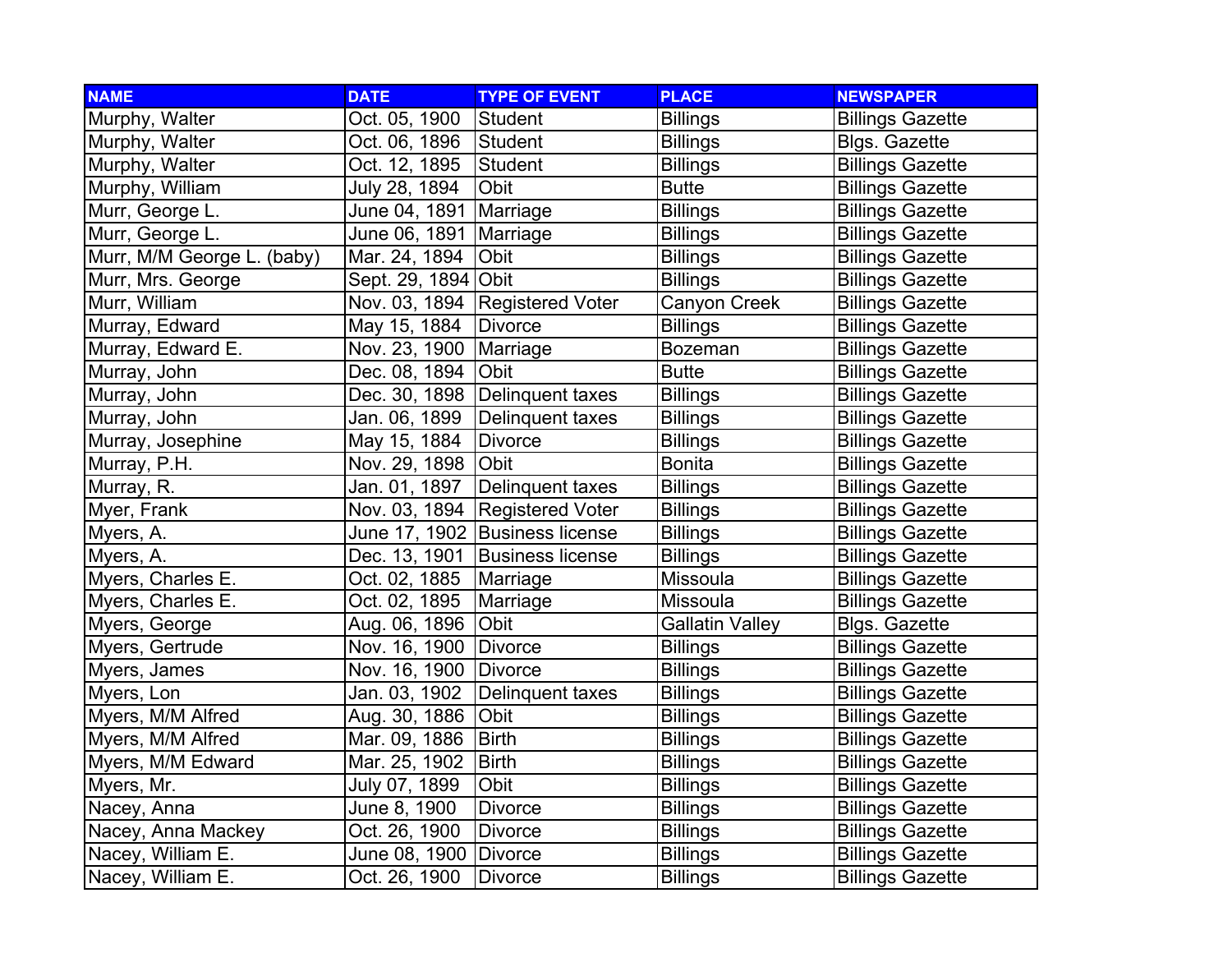| <b>NAME</b>         | <b>DATE</b>                | <b>TYPE OF EVENT</b>           | <b>PLACE</b>      | <b>NEWSPAPER</b>        |
|---------------------|----------------------------|--------------------------------|-------------------|-------------------------|
| Nadean, Paul A.     |                            | Nov. 03, 1894 Registered Voter | <b>Billings</b>   | <b>Billings Gazette</b> |
| Naderman, John C.   | Sept. 15, 1892   Homestead |                                | Lewistown         | <b>Billings Gazette</b> |
| Naderman, John C.   | Oct. 18, 1901              | Obit                           | Elso, Mt.         | <b>Billings Gazette</b> |
| Naderman, M/M John  | April 18, 1899             | <b>Birth</b>                   | Musselshell       | <b>Billings Gazette</b> |
| Nally, E.J.         | Jan. 10, 1889              | Obit                           | Livingston        | <b>Billings Gazette</b> |
| Nally, John         | Dec. 26, 1902              | <b>Delinquent taxes</b>        | <b>Billings</b>   | <b>Billings Gazette</b> |
| <b>NAME</b>         | <b>DATE</b>                | <b>TYPE OF EVENT</b>           | <b>PLACE</b>      | <b>NEWSPAPER</b>        |
| <b>NAMES</b>        | <b>DATE</b>                | <b>EVENT</b>                   | <b>PLACE</b>      | <b>Billings Gazette</b> |
| Nash, Louis         | Dec. 24, 1897              | Delinquent taxes               | <b>Billings</b>   | <b>Billings Gazette</b> |
| Naugle, Ida         | Jan. 26, 1893              | Marriage                       | Pennsylvania      | <b>Billings Gazette</b> |
| Neagle, Mary        | Dec. 28, 1900              | Delinquent taxes               | <b>Billings</b>   | <b>Billings Gazette</b> |
| Neagle, Mrs. Mary   | Jan. 03, 1902              | Delinquent taxes               | <b>Billings</b>   | <b>Billings Gazette</b> |
| Neal, J.C.          | Jan. 03, 1902              | Delinquent taxes               | <b>Billings</b>   | <b>Billings Gazette</b> |
| Neal, James C.      | July 30, 1897              | Marriage                       | Junction          | <b>Billings Gazette</b> |
| Neal, James C.      | Aug. 13, 1901              | Homestead                      | <b>Miles City</b> | <b>Billings Gazette</b> |
| Neal, James C.      | Aug. 20, 1901 Homestead    |                                | <b>Billings</b>   | <b>Billings Gazette</b> |
| Neal, Walter        | Feb. 04, 1892 Marriage     |                                | Junction          | <b>Billings Gazette</b> |
| Neal, Walter        | Feb. 06, 1892              | Marriage                       | Junction          | <b>Billings Gazette</b> |
| Neale, Harry        | Oct. 29, 1897              | Obit                           | Hinsdale          | <b>Billings Gazette</b> |
| Neary, James        | Oct. 24, 1899              | Marriage                       | Sheridan, Wy.     | <b>Billings Gazette</b> |
| Neary, John F.      | Sept. 20, 1898 Obit        |                                | <b>Butte</b>      | <b>Billings Gazette</b> |
| Neary, John J.      | Sept. 20, 1898 Obit        |                                | <b>Butte</b>      | <b>Billings Gazette</b> |
| Nease, M/M Isaac    | Feb. 19, 1901              | <b>Birth</b>                   | Musselshell       | <b>Billings Gazette</b> |
| Nederman, Mrs. J.P. | July 2, 1896               | Obit                           | Musselshell       | <b>Blgs. Gazette</b>    |
| Neel, D.H.          | Dec. 08, 1899              | Marriage                       | Denver            | <b>Billings Gazette</b> |
| Neel, Rebecca       | Sep. 05, 1902              | Marriage                       | <b>Billings</b>   | <b>Billings Gazette</b> |
| Neiber, Bernard J.  | Feb. 12, 1901              | Marriage                       | Thermopolis, WY   | <b>Billings Gazette</b> |
| Neiler, H.J.        | Dec. 28, 1900              | Delinquent taxes               | <b>Billings</b>   | <b>Billings Gazette</b> |
| Neiler, H.J.        | Jan. 01, 1897              | Delinquent taxes               | <b>Billings</b>   | <b>Billings Gazette</b> |
| Neiler, H.J.        | Dec. 26, 1902              | Delinquent taxes               | <b>Billings</b>   | <b>Billings Gazette</b> |
| Neiler, H.J.        | Jan. 03, 1902              | Delinquent taxes               | <b>Billings</b>   | <b>Billings Gazette</b> |
| Neilson, Abe        | June 20, 1891              | Obit                           | Elkhorn           | <b>Billings Gazette</b> |
| Neilson, Arthur     | Oct. 12, 1895              | Student                        | <b>Billings</b>   | <b>Billings Gazette</b> |
| Neilson, M/M Olaf   | July 13, 1897              | <b>Birth</b>                   | <b>Billings</b>   | <b>Billings Gazette</b> |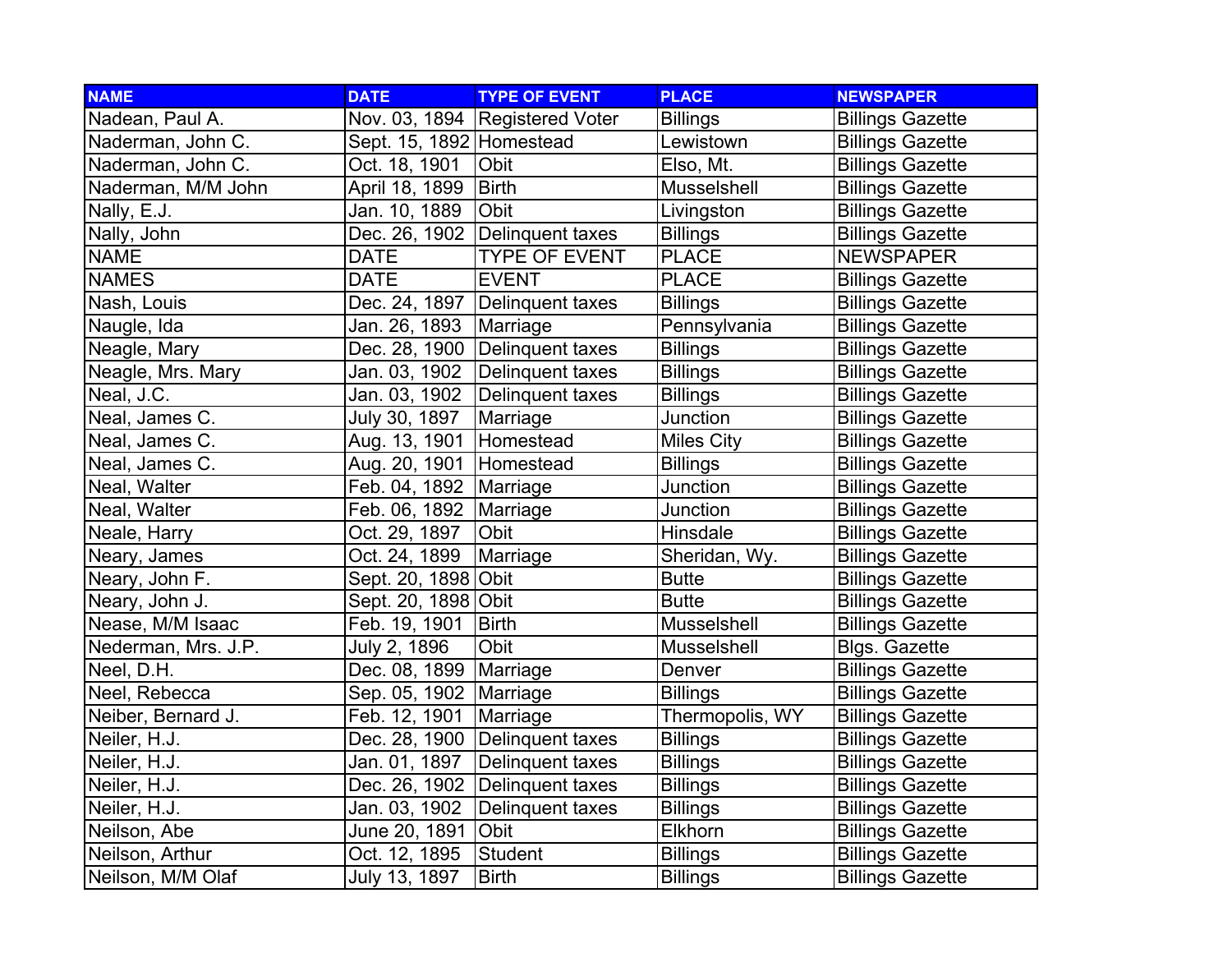| <b>NAME</b>               | <b>DATE</b>               | <b>TYPE OF EVENT</b>    | <b>PLACE</b>        | <b>NEWSPAPER</b>        |
|---------------------------|---------------------------|-------------------------|---------------------|-------------------------|
| Neilson, Peter            | Dec. 27, 1888   Homestead |                         | <b>Billings</b>     | <b>Billings Gazette</b> |
| Neilson, Peter            | Mar. 12, 1897             | Probate                 | <b>Billings</b>     | <b>Billings Gazette</b> |
| Neilson, W.W.             | Oct. 06, 1892             | Marriage                | <b>Red Lodge</b>    | <b>Billings Gazette</b> |
| Nellis, Robert            | Jan. 09, 1886             | Obit                    | Anaconda            | <b>Billings Gazette</b> |
| Nellis, William           | Dec. 28, 1900             | Delinquent taxes        | <b>Billings</b>     | <b>Billings Gazette</b> |
| Nelson, Albert            | Oct. 10, 1889             | Obit                    | Elkhorn             | <b>Billings Gazette</b> |
| Nelson, Alex              | Dec. 26, 1902             | <b>Delinquent taxes</b> | <b>Billings</b>     | <b>Billings Gazette</b> |
| Nelson, Arthur            | May 8, 1900               | Student                 | <b>Billings</b>     | <b>Billings Gazette</b> |
| Nelson, Arthur            | May 6, 1896               | <b>Student</b>          | <b>Billings</b>     | <b>Billings Gazette</b> |
| Nelson, D.J.              | Aug. 09, 1898             | Obit                    | Red Lodge           | <b>Billings Gazette</b> |
| Nelson, David             | Sep. 05, 1902             | Obit                    | <b>Billings</b>     | <b>Billings Gazette</b> |
| Nelson, Enos              | May 06, 1898              | <b>Student</b>          | <b>Billings</b>     | <b>Billings Gazette</b> |
| Nelson, Frederick         | June 24, 1902             | Marriage                | <b>Billings</b>     | <b>Billings Gazette</b> |
| Nelson, Gina              | Jan. 01, 1897             | Delinquent taxes        | <b>Billings</b>     | <b>Billings Gazette</b> |
| Nelson, Goldie            | June 4, 1896              | <b>Student</b>          | Billings            | Blgs. Gazette           |
| Nelson, Goldie            | May 06, 1898              | Student                 | Billings            | <b>Billings Gazette</b> |
| Nelson, Goldie            | Oct. 12, 1895             | Student                 | Billings            | <b>Billings Gazette</b> |
| Nelson, H.P.              | Mar. 12, 1891             | <b>Business License</b> | <b>Billings</b>     | <b>Billings Gazette</b> |
| Nelson, Henry             | Dec. 25, 1890             | Student                 | <b>Billings</b>     | <b>Billings Gazette</b> |
| Nelson, Henry             | June 4, 1896              | <b>Student</b>          | <b>Billings</b>     | <b>Blgs. Gazette</b>    |
| Nelson, Henry             | Oct. 15, 1892             | Naturalization          | <b>Billings</b>     | <b>Billings Gazette</b> |
| Nelson, Johanna           | July 10, 1890             | Marriage                | <b>Billings</b>     | <b>Billings Gazette</b> |
| Nelson, Laura             | May 01, 1890              | Marriage                | <b>Billings</b>     | <b>Billings Gazette</b> |
| Nelson, Leni C.           | Aug. 19, 1902             | Marriage                | Ft. Scott, Kansas   | <b>Billings Gazette</b> |
| Nelson, M/M H.P.          | Jan. 27, 1894             | <b>Birth</b>            | <b>Reed's Point</b> | <b>Billings Gazette</b> |
| Nelson, M/M H.P.          | July 05, 1886             | <b>Birth</b>            | <b>Big Timber</b>   | <b>Billings Gazette</b> |
| Nelson, M/M H.W.          | Aug. 29, 1899             | <b>Birth</b>            | <b>Billings</b>     | <b>Billings Gazette</b> |
| Nelson, M/M Nelse (child) | Apr. 20, 1895             | Obit                    | Merrill             | <b>Billings Gazette</b> |
| Nelson, M/M O.            | Jan. 03, 1899             | <b>Birth</b>            | Yellowstone Valley  | <b>Billings Gazette</b> |
| Nelson, May               | Mar. 08, 1901             | Marriage                | <b>Billings</b>     | <b>Billings Gazette</b> |
| Nelson, Mr.               | Sept. 05, 1891            | Marriage                | Missouri            | <b>Billings Gazette</b> |
| Nelson, Mrs. Gina         | Jan. 03, 1896             | Delinquent taxes        | <b>Billings</b>     | <b>Billings Gazette</b> |
| Nelson, Mrs. Molly        | Jan. 01, 1897             | Delinquent taxes        | <b>Billings</b>     | <b>Billings Gazette</b> |
| Nelson, Norman            | Jan. 10, 1899             | <b>Student</b>          | <b>Billings</b>     | <b>Billings Gazette</b> |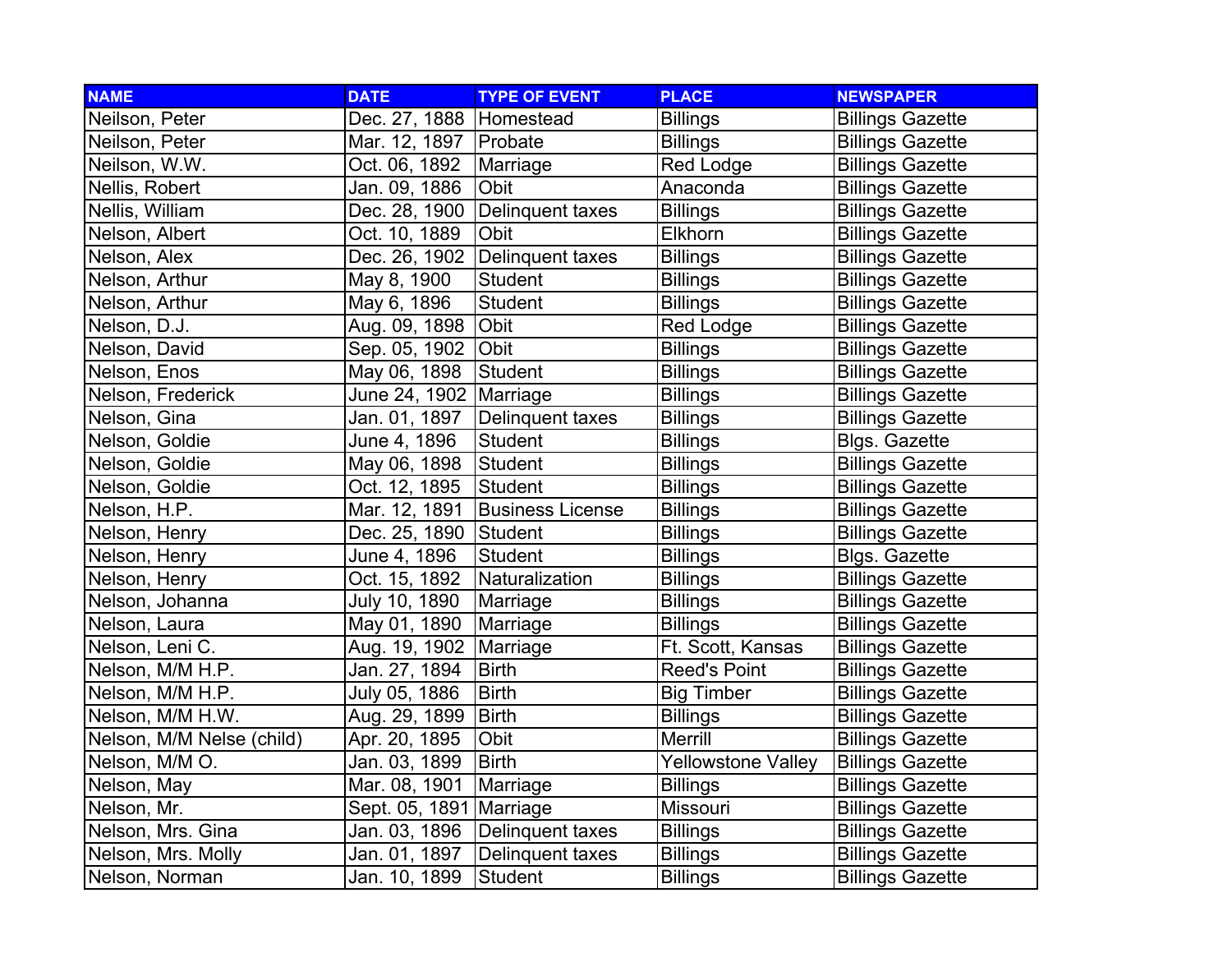| <b>NAME</b>                                 | <b>DATE</b>               | <b>TYPE OF EVENT</b>             | <b>PLACE</b>        | <b>NEWSPAPER</b>        |
|---------------------------------------------|---------------------------|----------------------------------|---------------------|-------------------------|
| Nelson, Orley                               | Oct. 05, 1900             | Student                          | <b>Billings</b>     | <b>Billings Gazette</b> |
| Nelson, Palma                               | Oct. 06, 1896             | Student                          | <b>Billings</b>     | <b>Blgs. Gazette</b>    |
| Nelson, Pearl                               | June 4, 1896              | <b>Student</b>                   | <b>Billings</b>     | <b>Blgs. Gazette</b>    |
| Nelson, Pearl                               | Oct. 12, 1895             | Student                          | <b>Billings</b>     | <b>Billings Gazette</b> |
| Nelson, Peter                               | Jan. 05, 1897             | Obit                             | Canyon Creek        | <b>Billings Gazette</b> |
| Nelson, Peter                               | Nov. 03, 1894             | <b>Registered Voter</b>          | Canyon Creek        | <b>Billings Gazette</b> |
| Nelson, Roy                                 | May 06, 1898              | <b>Student</b>                   | <b>Billings</b>     | <b>Billings Gazette</b> |
| Nelson, Samuel                              | Mar. 09, 1895             | Student                          | <b>Billings</b>     | <b>Billings Gazette</b> |
| Nelson, Sophia                              | Sept. 07, 1897 Marriage   |                                  | <b>Billings</b>     | <b>Billings Gazette</b> |
| Nelson, Tillie                              | June 24, 1902             | Marriage                         | <b>Billings</b>     | <b>Billings Gazette</b> |
| Netter, H.J.                                | Jan. 03, 1896             | Delinquent taxes                 | <b>Billings</b>     | <b>Billings Gazette</b> |
| Nettles, Sgt.                               | Mar. 12, 1891             | <b>Obit</b>                      | <b>Wounded Knee</b> | <b>Billings Gazette</b> |
| Nettles, Sgt.                               | Mar. 12, 1891             | Obit                             | <b>Wounded Knee</b> | <b>Billings Gazette</b> |
| Newbury, Walter                             | Jan. 17, 1902             | <b>Obit</b>                      | California          | <b>Billings Gazette</b> |
| Newell & Roberts                            |                           | Sept. 15, 1892 Business License  | <b>Billings</b>     | <b>Billings Gazette</b> |
| Newell, H.T.                                | Sept. 15, 1892   Marriage |                                  | Junction            | <b>Billings Gazette</b> |
| Newman, A.B. (Pete)                         | Dec. 22, 1899 Obit        |                                  | <b>Bozeman</b>      | <b>Billings Gazette</b> |
| Newman, Abe B.                              |                           | Nov. 03, 1894   Registered Voter | <b>Billings</b>     | <b>Billings Gazette</b> |
| Newman, Albert A.                           |                           | Nov. 03, 1894 Registered Voter   | <b>Billings</b>     | <b>Billings Gazette</b> |
| Newman, Asa D.                              |                           | Nov. 03, 1894 Registered Voter   | <b>Billings</b>     | <b>Billings Gazette</b> |
| Newman, Charles                             | Jan. 14, 1898             | Marriage                         | <b>Billings</b>     | <b>Billings Gazette</b> |
| Newman, Charles H.                          | Nov. 03, 1894             | <b>Registered Voter</b>          | <b>Billings</b>     | <b>Billings Gazette</b> |
| Newman, Dow                                 | Nov. 04, 1902             | Marriage                         | <b>Billings</b>     | <b>Billings Gazette</b> |
| Newman, Edwin M.                            | Aug. 09, 1883 Marriage    |                                  | <b>Billings</b>     | <b>Billings Gazette</b> |
| Newman, Edwin N.                            |                           | Nov. 03, 1894 Registered Voter   | <b>Billings</b>     | <b>Billings Gazette</b> |
| Newman, Herbert G.                          | Apr. 11, 1902             | Marriage                         | Livingston          | <b>Billings Gazette</b> |
| Newman, Jake                                | Dec. 28, 1900             | Delinquent taxes                 | <b>Billings</b>     | <b>Billings Gazette</b> |
| Newman, Mark                                | Mar. 03, 1894             | Student                          | <b>Billings</b>     | <b>Billings Gazette</b> |
| Newman, Mark                                | Nov. 11, 1893 Student     |                                  | <b>Billings</b>     | <b>Billings Gazette</b> |
| Newman, Mrs.                                | Sept. 08, 1886 Obit       |                                  | <b>Billings</b>     | <b>Billings Gazette</b> |
| Newman, Mrs. Jennie                         | Sept. 29, 1894 Divorce    |                                  | <b>Billings</b>     | <b>Billings Gazette</b> |
| Newman, Mrs. O.N. (Elizabeth) Aug. 19, 1886 |                           | <b>Obit</b>                      | <b>Billings</b>     | <b>Billings Gazette</b> |
| Newman, O.N.                                | May 11, 1900              | Marriage                         | Seattle             | <b>Billings Gazette</b> |
| Newman, Orson N.                            |                           | Nov. 03, 1894 Registered Voter   | <b>Billings</b>     | <b>Billings Gazette</b> |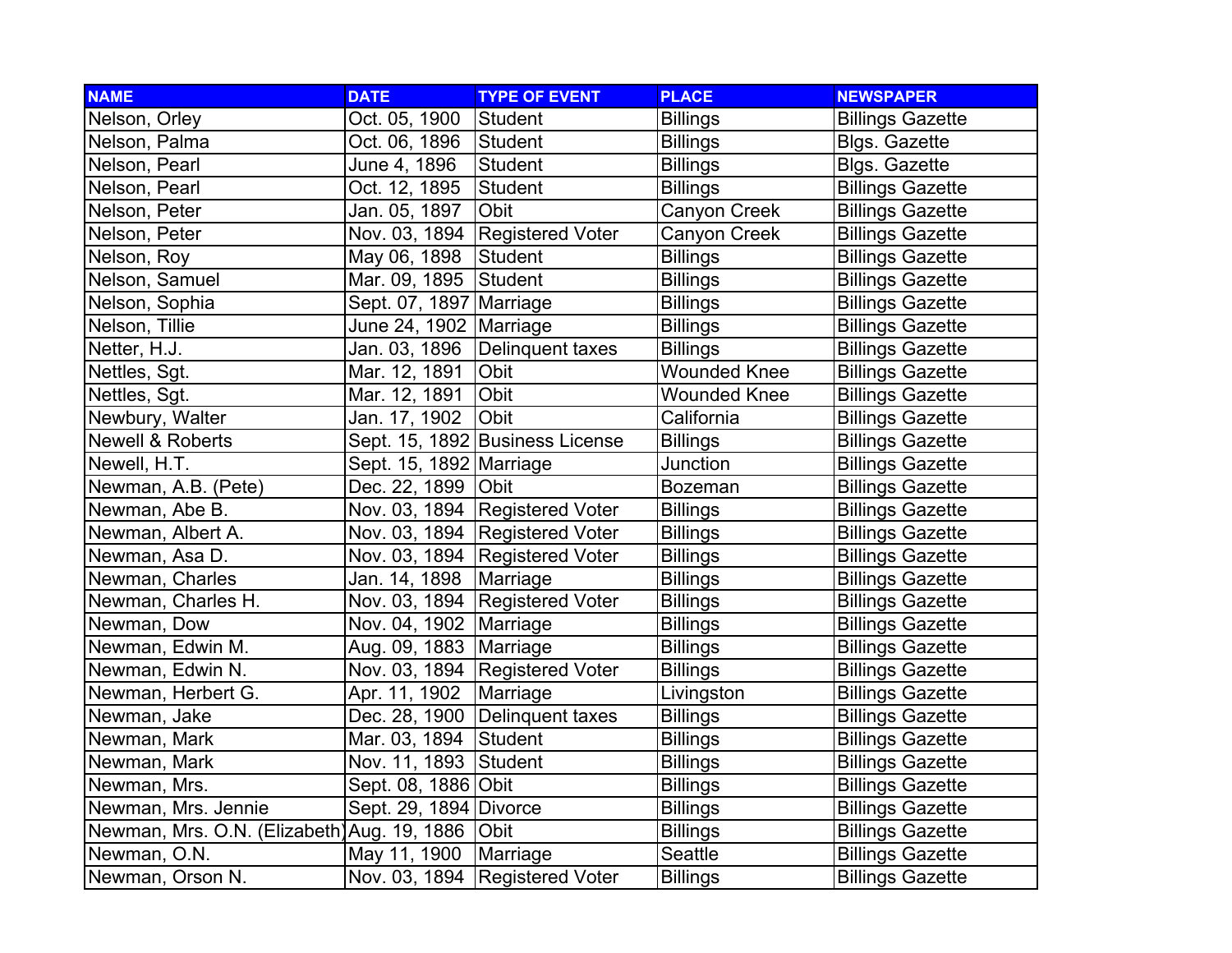| <b>NAME</b>            | <b>DATE</b>             | <b>TYPE OF EVENT</b>           | <b>PLACE</b>       | <b>NEWSPAPER</b>        |
|------------------------|-------------------------|--------------------------------|--------------------|-------------------------|
| Newport, R.M.          | Jan. 05, 1895           | Delinquent Taxes               | <b>Billings</b>    | <b>Billings Gazette</b> |
| Newton, Ethel          | May 8, 1900             | <b>Student</b>                 | <b>Billings</b>    | <b>Billings Gazette</b> |
| Newton, J.W.           | Oct. 19, 1895           | Taxpayer                       | <b>Billings</b>    | <b>Billings Gazette</b> |
| Newton, John W.        | Aug. 30, 1901           | Homestead                      | <b>Billings</b>    | <b>Billings Gazette</b> |
| Newton, M/M E. (child) | Mar. 16, 1895           | Obit                           | Rockvale           | <b>Billings Gazette</b> |
| Newton, M/M Thomas     | Oct. 13, 1892           | <b>Birth</b>                   | Laurel             | <b>Billings Gazette</b> |
| Newton, Mabel Marie    | Nov. 11, 1902           | Marriage                       | <b>Billings</b>    | <b>Billings Gazette</b> |
| Newton, Thomas P.      | Oct. 30, 1890           | Marriage                       | <b>Billings</b>    | <b>Billings Gazette</b> |
| Niblock, George        | Apr. 01, 1886           | Marriage                       | New Jersey         | <b>Billings Gazette</b> |
| Nice, Dan              | Jan. 13, 1894           | Marriage                       | <b>Stillwater</b>  | <b>Billings Gazette</b> |
| Nichols, Josiah        | Dec. 30, 1893           | Obit                           | Pease Bottom       | <b>Billings Gazette</b> |
| Nichols, M/M John      | Nov. 13, 1890           | <b>Birth</b>                   | <b>Billings</b>    | <b>Billings Gazette</b> |
| Nichols, Robert        | Jan. 12, 1895           | Obit                           | Idaho              | <b>Billings Gazette</b> |
| Nicholsen, A.C.        | Dec. 28, 1900           | Delinquent taxes               | <b>Billings</b>    | <b>Billings Gazette</b> |
| Nicholson, Mr.         | Dec. 03, 1891           | Obit                           | Springdale         | <b>Billings Gazette</b> |
| Nickel, Willie         | Jan. 14, 1902           | Obit                           | Iron Mountain, Wy. | <b>Billings Gazette</b> |
| Nickell, William H.    | Nov. 03, 1894           | <b>Registered Voter</b>        | <b>Billings</b>    | <b>Billings Gazette</b> |
| Nickerson, Si          | June 26, 1884   Obit    |                                | Lavina             | <b>Billings Gazette</b> |
| Nickey & Matheson      | Mar. 17, 1894           | <b>Business License</b>        | <b>Billings</b>    | <b>Billings Gazette</b> |
| Nickey, Beulah         | Feb. 18, 1892           | Student                        | <b>Billings</b>    | <b>Billings Gazette</b> |
| Nickey, Beulah         | Mar. 19, 1891           | Student                        | <b>Billings</b>    | <b>Billings Gazette</b> |
| Nickey, Beulah         | Mar. 31, 1894           | Student                        | <b>Billings</b>    | <b>Billings Gazette</b> |
| Nickey, Beulah         | Nov. 11, 1893 Student   |                                | <b>Billings</b>    | <b>Billings Gazette</b> |
| Nickey, Beulah         | Sept. 27, 1898 Marriage |                                | <b>Big Timber</b>  | <b>Billings Gazette</b> |
| Nickey, Blanche        | Apr. 06, 1893           | Student                        | <b>Billings</b>    | <b>Billings Gazette</b> |
| Nickey, Blanche        | Feb. 05, 1897           | Student                        | <b>Billings</b>    | <b>Billings Gazette</b> |
| Nickey, Blanche        | Feb. 18, 1892           | Student                        | <b>Billings</b>    | <b>Billings Gazette</b> |
| Nickey, Blanche        | Mar. 03, 1894           | Student                        | <b>Billings</b>    | <b>Billings Gazette</b> |
| Nickey, Blanche        | Mar. 19, 1891           | Student                        | <b>Billings</b>    | <b>Billings Gazette</b> |
| Nickey, Blanche        | Oct. 06, 1896           | <b>Student</b>                 | <b>Billings</b>    | <b>Blgs. Gazette</b>    |
| Nickey, Frank H.       | Nov. 03, 1894           | <b>Registered Voter</b>        | <b>Billings</b>    | <b>Billings Gazette</b> |
| Nickey, J.J.           |                         | June 13, 1889 Business License | <b>Billings</b>    | <b>Billings Gazette</b> |
| Nickey, J.J.           | Mar. 12, 1891           | <b>Business License</b>        | <b>Billings</b>    | <b>Billings Gazette</b> |
| Nickey, J.J.           | Mar. 13, 1890           | <b>Business License</b>        | <b>Billings</b>    | <b>Billings Gazette</b> |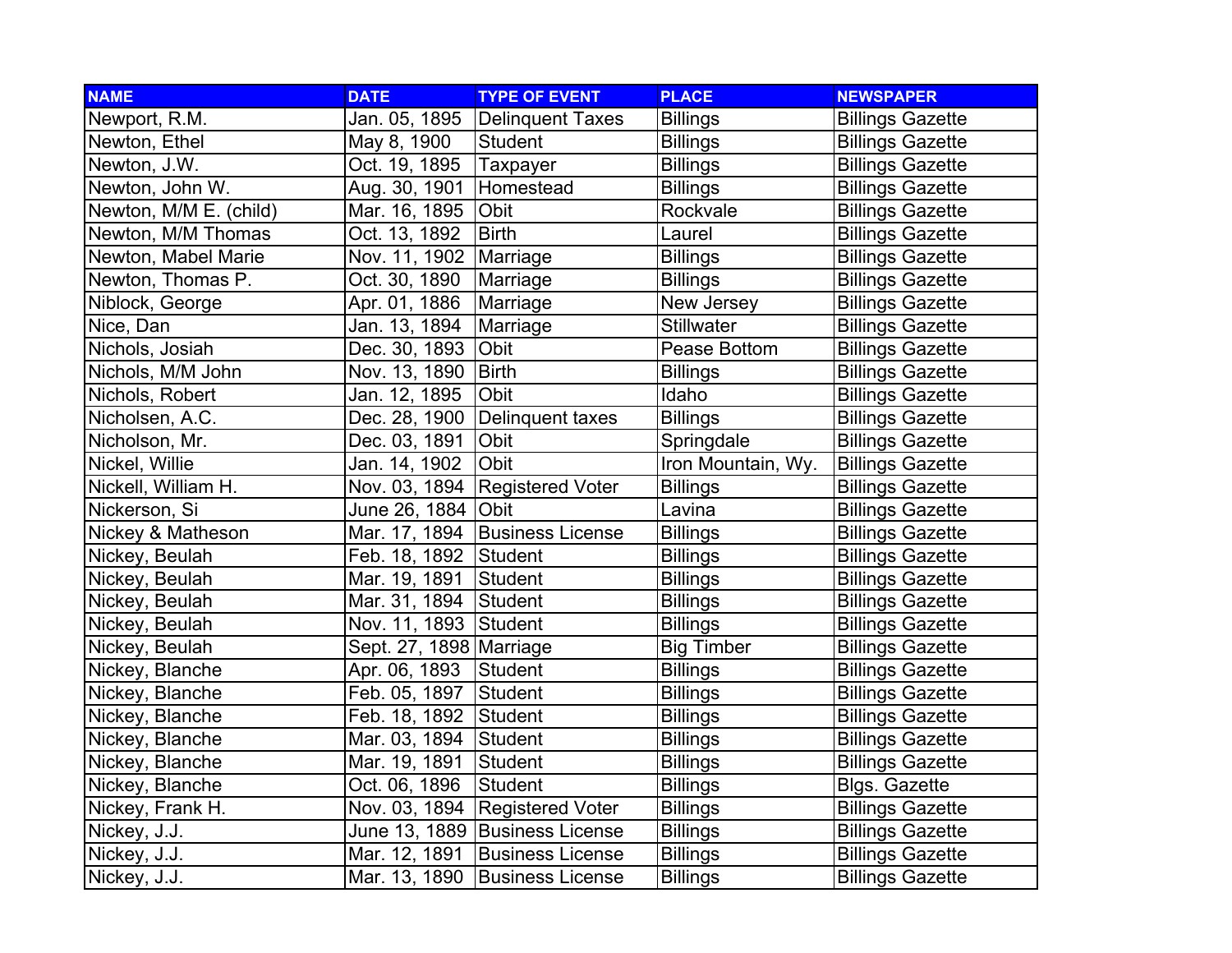| <b>NAME</b>             | <b>DATE</b>                     | <b>TYPE OF EVENT</b>             | <b>PLACE</b>          | <b>NEWSPAPER</b>        |
|-------------------------|---------------------------------|----------------------------------|-----------------------|-------------------------|
| Nickey, J.J.            |                                 | Mar. 16, 1893 Business License   | <b>Billings</b>       | <b>Billings Gazette</b> |
| Nickey, J.J.            | Oct. 19, 1895   Taxpayer        |                                  | <b>Billings</b>       | <b>Billings Gazette</b> |
| Nickey, Jerome J.       |                                 | Nov. 03, 1894 Registered Voter   | <b>Billings</b>       | <b>Billings Gazette</b> |
| Nickey, M/M F.H.        | July 23, 1897                   | Divorce                          | <b>Red Lodge</b>      | <b>Billings Gazette</b> |
| Nickey, Mrs. Marguarite | Mar. 28, 1902                   | Marriage                         | <b>Billings</b>       | <b>Billings Gazette</b> |
| Nickey, Orren           | Mar. 19, 1891                   | Student                          | <b>Billings</b>       | <b>Billings Gazette</b> |
| Nickey, Orrey           | Mar. 10, 1892                   | Student                          | <b>Billings</b>       | <b>Billings Gazette</b> |
| Nicky, Beulah           | Dec. 25, 1890                   | Student                          | <b>Billings</b>       | <b>Billings Gazette</b> |
| Nicky, Blanch           | Dec. 25, 1890                   | Student                          | <b>Billings</b>       | <b>Billings Gazette</b> |
| Nicky, Orren            | Dec. 25, 1890                   | <b>Student</b>                   | <b>Billings</b>       | <b>Billings Gazette</b> |
| Nicol, Jessie           | Apr. 10, 1890                   | Marriage                         | Wyoming               | <b>Billings Gazette</b> |
| Niedenhofen, H.A.       | Jan. 05, 1897                   | Obit                             | <b>Salt Lake City</b> | <b>Billings Gazette</b> |
| Nilson, Cora            | June 27, 1889                   | Obit                             | <b>Billings</b>       | <b>Billings Gazette</b> |
| Nilson, Erick           | Oct. 02, 1896                   | Naturalization                   | <b>Billings</b>       | <b>Blgs. Gazette</b>    |
| Nilson, M/M H.P.        | Jan. 10, 1889                   | <b>Birth</b>                     | <b>Billings</b>       | <b>Billings Gazette</b> |
| Nilson, M/M O.          | Apr. 09, 1901                   | <b>Birth</b>                     | <b>Billings</b>       | <b>Billings Gazette</b> |
| Nilson, Mrs. Georgina   |                                 | Dec. 26, 1902 Delinquent taxes   | <b>Billings</b>       | <b>Billings Gazette</b> |
| Nilson, Olaf            | Sept. 23, 1893   Naturalization |                                  | <b>Billings</b>       | <b>Billings Gazette</b> |
| Nilson, Olaus           | May 04, 1893                    | Marriage                         | <b>Billings</b>       | <b>Billings Gazette</b> |
| Nilson, Olaus           | Nov. 03, 1894                   | <b>Registered Voter</b>          | <b>Billings</b>       | <b>Billings Gazette</b> |
| Nine Pipes, Benway      | July 18, 1889                   | Obit                             | Arlee                 | <b>Billings Gazette</b> |
| Nissala, Charles        | Oct. 15, 1892                   | Naturalization                   | <b>Billings</b>       | <b>Billings Gazette</b> |
| Nissen, M/M             | Oct. 02, 1895                   | <b>Birth</b>                     | <b>Bozeman</b>        | <b>Billings Gazette</b> |
| Nitsche, B.P.           | Dec. 30, 1898                   | Delinquent taxes                 | <b>Billings</b>       | <b>Billings Gazette</b> |
| Nitsche, B.P.           | Jan. 06, 1899                   | Delinquent taxes                 | <b>Billings</b>       | <b>Billings Gazette</b> |
| Nivens, William         | Apr. 06, 1895                   | Obit                             | Anaconda              | <b>Billings Gazette</b> |
| Niver, Nellie           | Dec. 30, 1893                   | Marriage                         | Wyoming               | <b>Billings Gazette</b> |
| Niver, Sophia           | Feb. 25, 1896                   | Marriage                         | <b>Billings</b>       | <b>Billings Gazette</b> |
| Nix, R.L.               | Dec. 28, 1900                   | Delinquent taxes                 | <b>Billings</b>       | <b>Billings Gazette</b> |
| Nix, R.L.               | June 4, 1901                    | <b>Business license</b>          | <b>Billings</b>       | <b>Billings Gazette</b> |
| Nix, R.L.               |                                 | June 17, 1902 Business license   | <b>Billings</b>       | <b>Billings Gazette</b> |
| Nix, R.L.               |                                 | Dec. 13, 1901   Business license | <b>Billings</b>       | <b>Billings Gazette</b> |
| Nix, William J.         | June 02, 1899 Marriage          |                                  | <b>Billings</b>       | <b>Billings Gazette</b> |
| Nixon, Owen R.          | Oct. 08, 1901                   | Marriage                         | <b>Billings</b>       | <b>Billings Gazette</b> |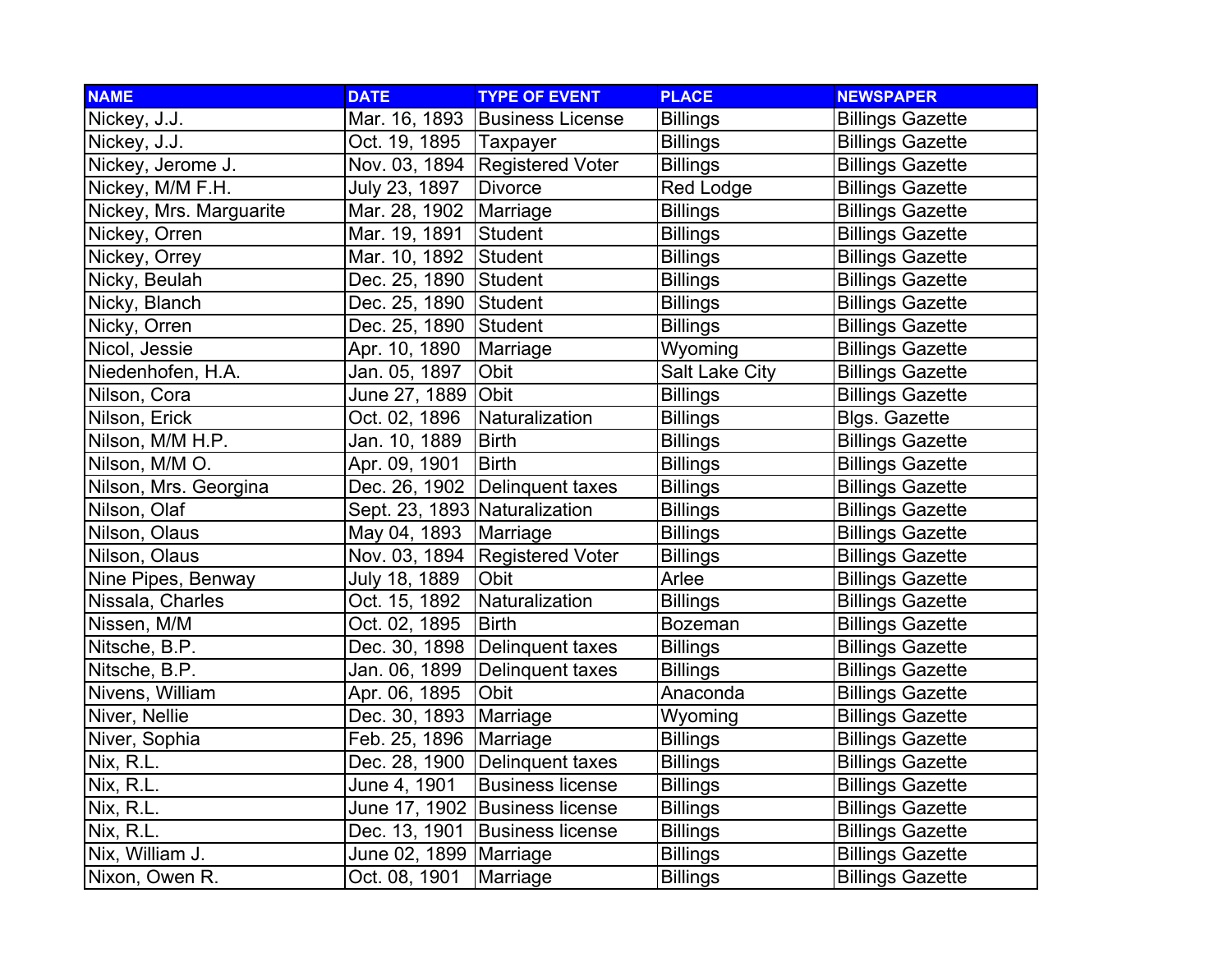| <b>NAME</b>         | <b>DATE</b>   | <b>TYPE OF EVENT</b>            | <b>PLACE</b>          | <b>NEWSPAPER</b>        |
|---------------------|---------------|---------------------------------|-----------------------|-------------------------|
| Noble, Dr/Mrs. A.G. | Oct. 16, 1885 | <b>Birth</b>                    | <b>Twin Bridges</b>   | <b>Billings Gazette</b> |
| Noble, Dr/Mrs. A.G. | Oct. 16, 1885 | Obit                            | <b>Twin Bridges</b>   | <b>Billings Gazette</b> |
| Noble, Mr.          | Apr. 28, 1886 | Obit                            | Phillipsburg          | <b>Billings Gazette</b> |
| Nolan, John         | May 15, 1900  | Obit                            | <b>Choteau County</b> | <b>Billings Gazette</b> |
| Nolan, John         | Dec. 13, 1898 | Obit                            | Yellowstone Valley    | <b>Billings Gazette</b> |
| Nolan, John C.      | Jan. 26, 1897 | Obit                            | <b>Butte</b>          | <b>Billings Gazette</b> |
| Nolan, Pete         | Jan. 19, 1895 | Obit                            | <b>Butte</b>          | <b>Billings Gazette</b> |
| Noland, E.          |               | Sept. 16, 1893 Business License | <b>Billings</b>       | <b>Billings Gazette</b> |
| Noland, Fred        | Dec. 26, 1902 | Delinquent taxes                | <b>Billings</b>       | <b>Billings Gazette</b> |
| Noonan, Miss        | Mar. 12, 1886 | Marriage                        | Helena                | <b>Billings Gazette</b> |
| Nord, Alice         | Nov. 16, 1897 | Student                         | <b>Billings</b>       | <b>Billings Gazette</b> |
| Nore, M/M R.O.      | July 22, 1898 | <b>Birth</b>                    | Laurel                | <b>Billings Gazette</b> |
| Nore, M/M R.O.      | Mar. 03, 1894 | <b>Birth</b>                    | Laurel                | <b>Billings Gazette</b> |
| Nore, R.O.          | June 4, 1901  | <b>Business license</b>         | <b>Billings</b>       | <b>Billings Gazette</b> |
| Nore, R.O.          |               | June 17, 1902 Business license  | <b>Billings</b>       | <b>Billings Gazette</b> |
| Nore, R.O.          | Dec. 13, 1901 | <b>Business license</b>         | <b>Billings</b>       | <b>Billings Gazette</b> |
| Norell, Emil B.     | Jan. 04, 1898 | Pardon                          | Deer Lodge            | <b>Billings Gazette</b> |
| Nores, Mr. (child)  | Feb. 26, 1897 | Obit                            | Laurel                | <b>Billings Gazette</b> |
| Norman, Ole         |               | Dec. 26, 1902 Delinquent taxes  | <b>Billings</b>       | <b>Billings Gazette</b> |
| Norris, Anna May    | Oct. 10, 1902 | Marriage                        | Janesville, Wisc.     | <b>Billings Gazette</b> |
| Norris, c.          |               | Sept. 06, 1888 Business License | <b>Billings</b>       | <b>Billings Gazette</b> |
| Norris, Fred        | Nov. 02, 1900 | Obit                            | Lake City, IA         | <b>Billings Gazette</b> |
| Norsand, Anton H.   | Feb. 28, 1896 | Obit                            | Homestake Pass        | <b>Billings Gazette</b> |
| North, Austin       | Jan. 01, 1897 | Delinquent taxes                | <b>Billings</b>       | <b>Billings Gazette</b> |
| North, Austin       |               | June 15, 1893 Business License  | <b>Billings</b>       | <b>Billings Gazette</b> |
| North, Austin       | Mar. 16, 1895 | <b>Business License</b>         | <b>Billings</b>       | <b>Billings Gazette</b> |
| North, Austin       | Mar. 17, 1894 | <b>Business License</b>         | <b>Billings</b>       | <b>Billings Gazette</b> |
| North, Austin       | Nov. 03, 1894 | <b>Registered Voter</b>         | <b>Billings</b>       | <b>Billings Gazette</b> |
| North, Austin       | Nov. 24, 1894 | Marriage                        | <b>Billings</b>       | <b>Billings Gazette</b> |
| North, Austin       | Oct. 19, 1895 | Taxpayer                        | <b>Billings</b>       | <b>Billings Gazette</b> |
| North, Austin       |               | June 17, 1902 Business license  | <b>Billings</b>       | <b>Billings Gazette</b> |
| North, Austin       | Dec. 13, 1901 | <b>Business license</b>         | <b>Billings</b>       | <b>Billings Gazette</b> |
| North, Austin       |               | Dec. 26, 1902 Delinquent taxes  | <b>Billings</b>       | <b>Billings Gazette</b> |
| North, Austin & Co. |               | Dec. 15, 1892 Business License  | <b>Billings</b>       | <b>Billings Gazette</b> |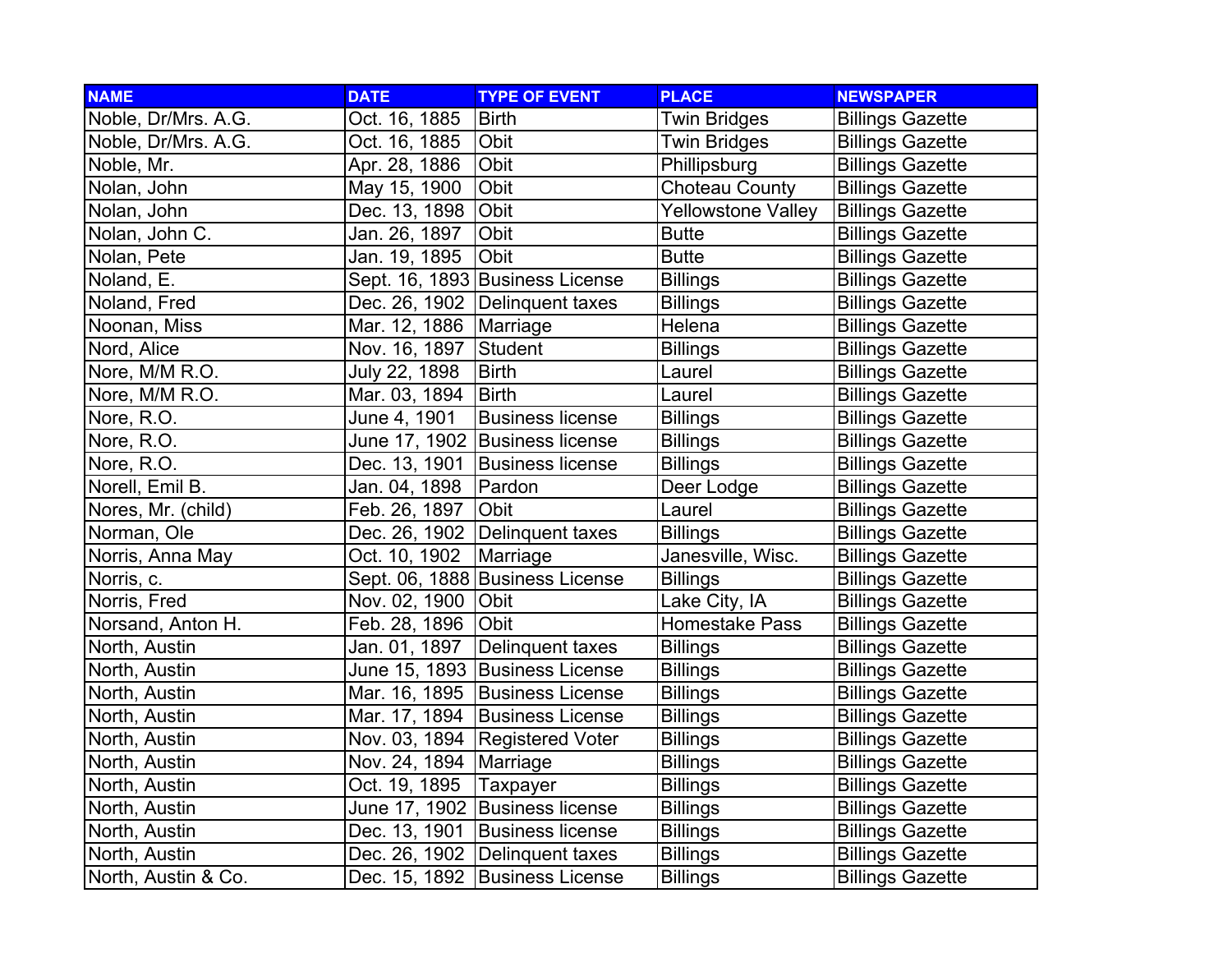| <b>NAME</b>              | <b>DATE</b>             | <b>TYPE OF EVENT</b>            | <b>PLACE</b>      | <b>NEWSPAPER</b>        |
|--------------------------|-------------------------|---------------------------------|-------------------|-------------------------|
| Norton, C.H. (child)     | Aug. 21, 1900           | <b>Obit</b>                     | <b>Bridger</b>    | <b>Billings Gazette</b> |
| Norton, Christian        | Mar. 30, 1893   Divorce |                                 | <b>Billings</b>   | <b>Billings Gazette</b> |
| Norton, George D.        | Aug. 29, 1902 Obit      |                                 | Kemmerer, Wy.     | <b>Billings Gazette</b> |
| Norton, Inez             | Mar. 30, 1893   Divorce |                                 | <b>Billings</b>   | <b>Billings Gazette</b> |
| Norton, Inez Maude       | Sept. 30, 1893 Marriage |                                 | <b>Billings</b>   | <b>Billings Gazette</b> |
| Norton, M/M W.M. (child) | Aug. 15, 1902           | <b>Obit</b>                     | <b>Billings</b>   | <b>Billings Gazette</b> |
| Norton, W.H.             |                         | June 13, 1889 Business License  | <b>Billings</b>   | <b>Billings Gazette</b> |
| Norton, W.H.             |                         | June 19, 1890 Business License  | <b>Billings</b>   | <b>Billings Gazette</b> |
| Norton, W.H.             | Mar. 12, 1891           | <b>Business License</b>         | <b>Billings</b>   | <b>Billings Gazette</b> |
| Norton, W.H.             | Mar. 16, 1893           | <b>Business License</b>         | <b>Stillwater</b> | <b>Billings Gazette</b> |
| Norton, W.H.             | Mar. 17, 1892           | <b>Business License</b>         | <b>Billings</b>   | <b>Billings Gazette</b> |
| Norton, W.H.             | Oct. 19, 1895           | Taxpayer                        | <b>Billings</b>   | <b>Billings Gazette</b> |
| No-Shin-Bone, Leroy      | Feb. 03, 1894           | Obit                            | Crow Agency       | <b>Billings Gazette</b> |
| Nottage, M/M Charles     | July 29, 1898           | <b>Birth</b>                    | <b>Billings</b>   | <b>Billings Gazette</b> |
| Noyes, H.A.              |                         | June 15, 1893 Business License  | Stillwater        | <b>Billings Gazette</b> |
| Noyes, H.A.              |                         | Mar. 16, 1895 Business License  | Columbus          | <b>Billings Gazette</b> |
| Noyes, H.A.              | Mar. 17, 1894           | <b>Business License</b>         | Columbus          | <b>Billings Gazette</b> |
| Noyes, H.A.              |                         | June 17, 1902  Business license | <b>Billings</b>   | <b>Billings Gazette</b> |
| Nuckolls, William        | Jul. 23, 1901           | Obit                            | Cheyenne, Wy.     | <b>Billings Gazette</b> |
| Null, J.P.               | Dec. 26, 1902           | Delinquent taxes                | <b>Billings</b>   | <b>Billings Gazette</b> |
| Nuslein, George          | Jan. 01, 1897           | Delinquent taxes                | <b>Billings</b>   | <b>Billings Gazette</b> |
| Nuslein, M/M G.          | Aug. 28, 1896           | <b>Birth</b>                    | <b>Billings</b>   | <b>Blgs. Gazette</b>    |
| Nutt, Henry S.           | Apr. 23, 1901           | Marriage                        | <b>Billings</b>   | <b>Billings Gazette</b> |
| Nutting, L.A.            | Oct. 19, 1895           | Taxpayer                        | <b>Billings</b>   | <b>Billings Gazette</b> |
| Nutting, Lucius          | Aug. 01, 1889 Homestead |                                 | <b>Billings</b>   | <b>Billings Gazette</b> |
| Nutting, Lucius A.       | Oct. 08, 1891           | Marriage                        | Laurel            | <b>Billings Gazette</b> |
| Nutting, Lucius A.       | Oct. 10, 1891           | Marriage                        |                   | <b>Billings Gazette</b> |
| Nutting, M/M L.A.        | Apr. 06, 1895           | <b>Birth</b>                    | Laurel            | <b>Billings Gazette</b> |
| Nutting, M/M L.A.        | Jan 12, 1893            | <b>Birth</b>                    | Laurel            | <b>Billings Gazette</b> |
| Nutting, M/M Ray H.      | Sept. 02, 1893          | Birth                           | <b>Billings</b>   | <b>Billings Gazette</b> |
| Nutting, William         | Apr. 13, 1887           | Marriage                        | Laurel            | <b>Billings Gazette</b> |
| Nutting, William B.      | Jan. 10, 1889           | Homestead                       | <b>Billings</b>   | <b>Billings Gazette</b> |
| Nuttings, Mrs. Elizabeth | Oct. 15, 1901           | Obit                            | Bozeman           | <b>Billings Gazette</b> |
| Nybo, Mike               | Dec. 24, 1897           | Delinquent taxes                | <b>Billings</b>   | <b>Billings Gazette</b> |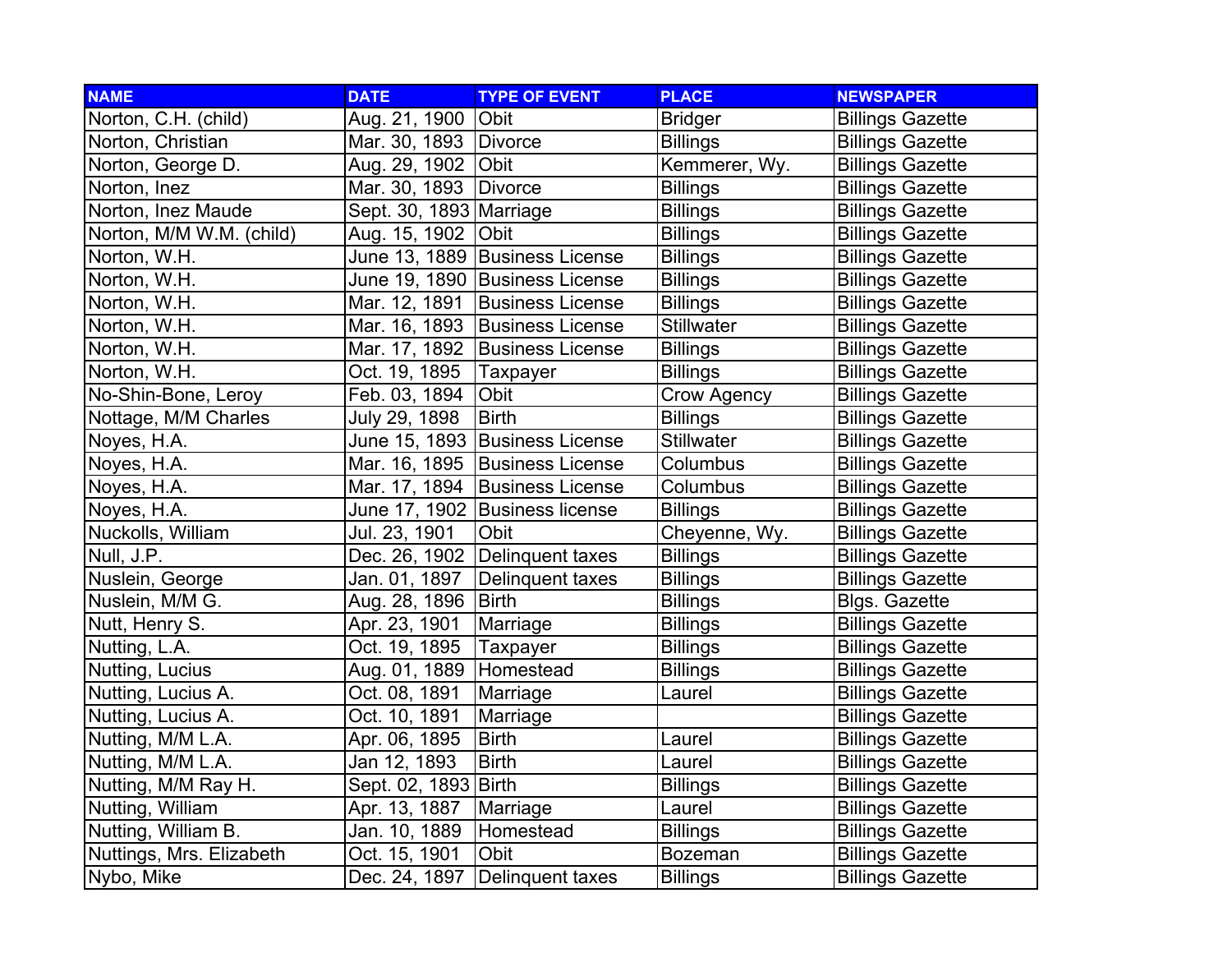| <b>NAME</b>         | <b>DATE</b>                    | <b>TYPE OF EVENT</b>             | <b>PLACE</b>    | <b>NEWSPAPER</b>        |
|---------------------|--------------------------------|----------------------------------|-----------------|-------------------------|
| Nye, J.V.           | Apr. 25, 1891                  | Marriage                         |                 | <b>Billings Gazette</b> |
| O.K. Restaurant     | Mar. 16, 1893                  | <b>Business License</b>          | <b>Billings</b> | <b>Billings Gazette</b> |
| Oak, Amanda         | May 8, 1900                    | Student                          | <b>Billings</b> | <b>Billings Gazette</b> |
| Oak, Amanda         | Oct. 05, 1900                  | <b>Student</b>                   | <b>Billings</b> | <b>Billings Gazette</b> |
| Oak, Emma           | May 8, 1900                    | <b>Student</b>                   | <b>Billings</b> | <b>Billings Gazette</b> |
| Oak, J.A.           | Jan. 03, 1902                  | Delinquent taxes                 | <b>Billings</b> | <b>Billings Gazette</b> |
| Oberbauer, Anthony  | Sep. 09, 1902   Naturalization |                                  | <b>Billings</b> | <b>Billings Gazette</b> |
| Oberg, Pete         | Dec. 12, 1887                  | <b>Obit</b>                      | Marysville      | <b>Billings Gazette</b> |
| O'Brien, Bedelia    | Oct. 08, 1885                  | Marriage                         | Helena          | <b>Billings Gazette</b> |
| O'Brien, Daniel     | Nov. 02, 1887                  | Obit                             | <b>Butte</b>    | <b>Billings Gazette</b> |
| O'Brien, David      | Dec. 31, 1886                  | Obit                             | Missoula        | <b>Billings Gazette</b> |
| O'Brien, Dennis     | Sept. 19, 1887                 | Obit                             | Maiden          | <b>Billings Gazette</b> |
| O'Brien, Laura M.   | Sept. 12, 1899 Marriage        |                                  | Anaconda        | <b>Billings Gazette</b> |
| O'Brien, M/M P.J.   | Aug. 29, 1896                  | <b>Birth</b>                     | <b>Billings</b> | <b>Blgs. Gazette</b>    |
| O'Brien, Michael L. | Sept. 21, 1897 Marriage        |                                  | <b>Billings</b> | <b>Billings Gazette</b> |
| O'Brien, P.J.       |                                | Dec. 30, 1898   Delinquent taxes | <b>Billings</b> | <b>Billings Gazette</b> |
| O'Brien, P.J.       | Jan. 06, 1899                  | Delinquent taxes                 | <b>Billings</b> | <b>Billings Gazette</b> |
| O'Connell & Hans    | Oct. 06, 1894                  | <b>Business License</b>          | <b>Billings</b> | <b>Billings Gazette</b> |
| O'Connell, C.J.     | Mar. 16, 1895                  | <b>Business License</b>          | <b>Billings</b> | <b>Billings Gazette</b> |
| O'Connell, Daniel   | Feb. 21, 1896                  | <b>Obit</b>                      | Livingston      | <b>Billings Gazette</b> |
| O'Connell, James    | Jan. 05, 1895                  | Student                          | <b>Billings</b> | <b>Billings Gazette</b> |
| O'Connell, James    | Jan. 12, 1897                  | Obit                             | Meaderville     | <b>Billings Gazette</b> |
| O'Connell, M.       | Mar. 12, 1891                  | <b>Business License</b>          | <b>Billings</b> | <b>Billings Gazette</b> |
| O'Connell, M.       | Mar. 16, 1893                  | <b>Business License</b>          | <b>Billings</b> | <b>Billings Gazette</b> |
| O'Connell, M.       |                                | Mar. 16, 1895 Business License   | <b>Billings</b> | <b>Billings Gazette</b> |
| O'Connell, M.       | Mar. 17, 1892                  | <b>Business License</b>          | <b>Billings</b> | <b>Billings Gazette</b> |
| O'Connell, M.       | Mar. 17, 1894                  | <b>Business License</b>          | <b>Billings</b> | <b>Billings Gazette</b> |
| O'Connell, M.       | Dec. 13, 1901                  | <b>Business license</b>          | <b>Billings</b> | <b>Billings Gazette</b> |
| O'Connell, M.O.     | June 4, 1901                   | <b>Business license</b>          | <b>Billings</b> | <b>Billings Gazette</b> |
| O'Connell, May      | Apr. 27, 1895                  | Student                          | <b>Billings</b> | <b>Billings Gazette</b> |
| O'Connell, Michael  | Nov. 03, 1894                  | <b>Registered Voter</b>          | <b>Billings</b> | <b>Billings Gazette</b> |
| O'Conner, James     | Jan. 03, 1902                  | Delinquent taxes                 | <b>Billings</b> | <b>Billings Gazette</b> |
| O'Connor, Eugene F. | April 11, 1899                 | Obit                             | Glendive        | <b>Billings Gazette</b> |
| O'Connor, J.B.      | Mar. 16, 1895                  | <b>Business License</b>          | Columbus        | <b>Billings Gazette</b> |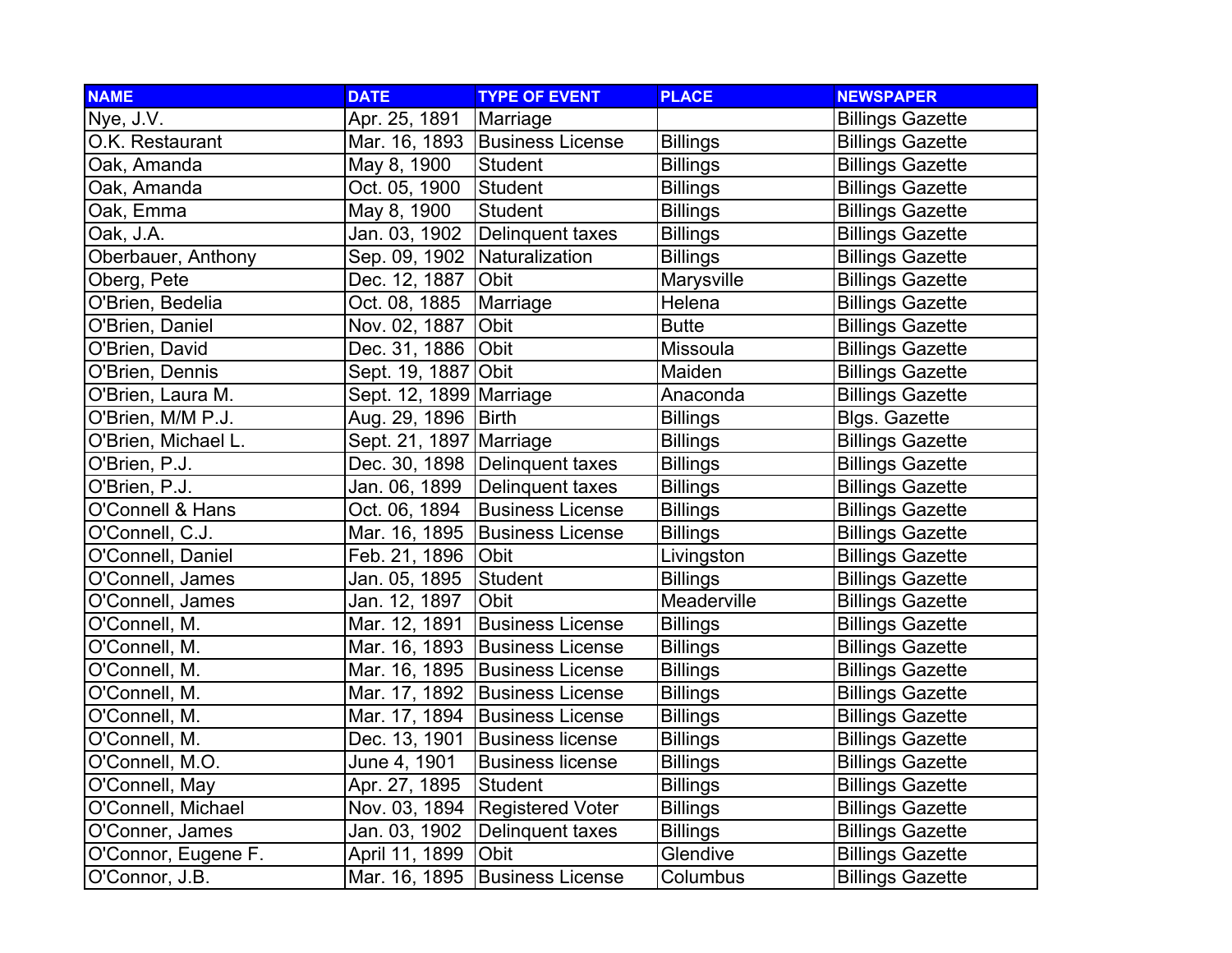| <b>NAME</b>            | <b>DATE</b>         | <b>TYPE OF EVENT</b>    | <b>PLACE</b>    | <b>NEWSPAPER</b>        |
|------------------------|---------------------|-------------------------|-----------------|-------------------------|
| O'Connor, John B.      | Nov. 03, 1894       | <b>Registered Voter</b> | Canyon Creek    | <b>Billings Gazette</b> |
| O'Connor, Martin       | Jan. 14, 1898       | <b>Obit</b>             | <b>Butte</b>    | <b>Billings Gazette</b> |
| O'Connor, T.J.         | Mar. 16, 1895       | <b>Business License</b> | Columbus        | <b>Billings Gazette</b> |
| O'Connor, William      | Sept. 13, 1898 Obit |                         | Red Lodge       | <b>Billings Gazette</b> |
| O'Dell, A.S.           | Dec. 26, 1902       | Delinquent taxes        | <b>Billings</b> | <b>Billings Gazette</b> |
| O'Dell, H.W., Jr.      | Jan. 06, 1886       | Marriage                | Corvallis, Mt.  | <b>Billings Gazette</b> |
| O'Donnell, Charles     | Nov. 26, 1897       | Marriage                | Canyon Creek    | <b>Billings Gazette</b> |
| O'Donnell, Charles A.  | May 3, 1901         | Homestead               | <b>Bozeman</b>  | <b>Billings Gazette</b> |
| O'Donnell, Dave        | Nov. 05, 1891       | Obit                    | Anaconda        | <b>Billings Gazette</b> |
| O'Donnell, Ed          | Jan. 01, 1897       | Delinquent taxes        | <b>Billings</b> | <b>Billings Gazette</b> |
| O'Donnell, Ed          | May 21, 1891        | Marriage                | <b>Billings</b> | <b>Billings Gazette</b> |
| O'Donnell, Ed          | May 23, 1891        | Marriage                | <b>Billings</b> | <b>Billings Gazette</b> |
| O'Donnell, Ed.         | May 21, 1891        | Marriage                | <b>Billings</b> | <b>Billings Gazette</b> |
| O'Donnell, Edward      | May 8, 1900         | <b>Student</b>          | <b>Billings</b> | <b>Billings Gazette</b> |
| O'Donnell, Edward      | Nov. 03, 1894       | <b>Registered Voter</b> | <b>Billings</b> | <b>Billings Gazette</b> |
| O'Donnell, Edward      | Oct. 17, 1889       | Naturalization          | Canada          | <b>Billings Gazette</b> |
| O'Donnell, Frank J.    | Nov. 03, 1894       | <b>Registered Voter</b> | Canyon Creek    | <b>Billings Gazette</b> |
| O'Donnell, Helena      | May 06, 1898        | Student                 | <b>Billings</b> | <b>Billings Gazette</b> |
| O'Donnell, Helene      | Oct. 06, 1896       | Student                 | <b>Billings</b> | <b>Blgs. Gazette</b>    |
| O'Donnell, Ignatius D. | Nov. 03, 1894       | <b>Registered Voter</b> | <b>Billings</b> | <b>Billings Gazette</b> |
| O'Donnell, Louise      | May 08, 1900        | Student                 | <b>Billings</b> | <b>Billings Gazette</b> |
| O'Donnell, Louise      | Jan. 10, 1899       | <b>Student</b>          | <b>Billings</b> | <b>Billings Gazette</b> |
| O'Donnell, M/M Ed      | Aug. 31, 1896       | <b>Birth</b>            | <b>Billings</b> | <b>Blgs. Gazette</b>    |
| O'Donnell, M/M Ed      | Feb. 09, 1895       | <b>Birth</b>            | <b>Billings</b> | <b>Billings Gazette</b> |
| O'Donnell, M/M Ed      | Feb. 17, 1894       | <b>Birth</b>            | <b>Billings</b> | <b>Billings Gazette</b> |
| O'Donnell, M/M Ed      | Jan. 05, 1893       | <b>Birth</b>            | <b>Billings</b> | <b>Billings Gazette</b> |
| O'Donnell, M/M Ed      | Oct. 12, 1900       | <b>Birth</b>            | <b>Billings</b> | <b>Billings Gazette</b> |
| O'Donnell, M/M Ed      | Nov. 05, 1901       | <b>Birth</b>            | <b>Billings</b> | <b>Billings Gazette</b> |
| O'Donnell, M/M Frank   | Apr. 14, 1896       | <b>Birth</b>            | <b>Billings</b> | <b>Billings Gazette</b> |
| O'Donnell, M/M Frank   | Aug. 30, 1898       | <b>Birth</b>            | <b>Billings</b> | <b>Billings Gazette</b> |
| O'Donnell, M/M I.D.    | Nov. 16, 1897       | <b>Birth</b>            | <b>Billings</b> | <b>Billings Gazette</b> |
| O'Donnell, M/M I.D.    | Sept. 14, 1891      | <b>Birth</b>            | <b>Billings</b> | <b>Billings Gazette</b> |
| O'Donnell, M/M I.D.    | Sept. 26, 1891      | Birth                   | <b>Billings</b> | <b>Billings Gazette</b> |
| O'Donnell, M/M I.D.    | Apr. 02, 1901       | <b>Birth</b>            | <b>Billings</b> | <b>Billings Gazette</b> |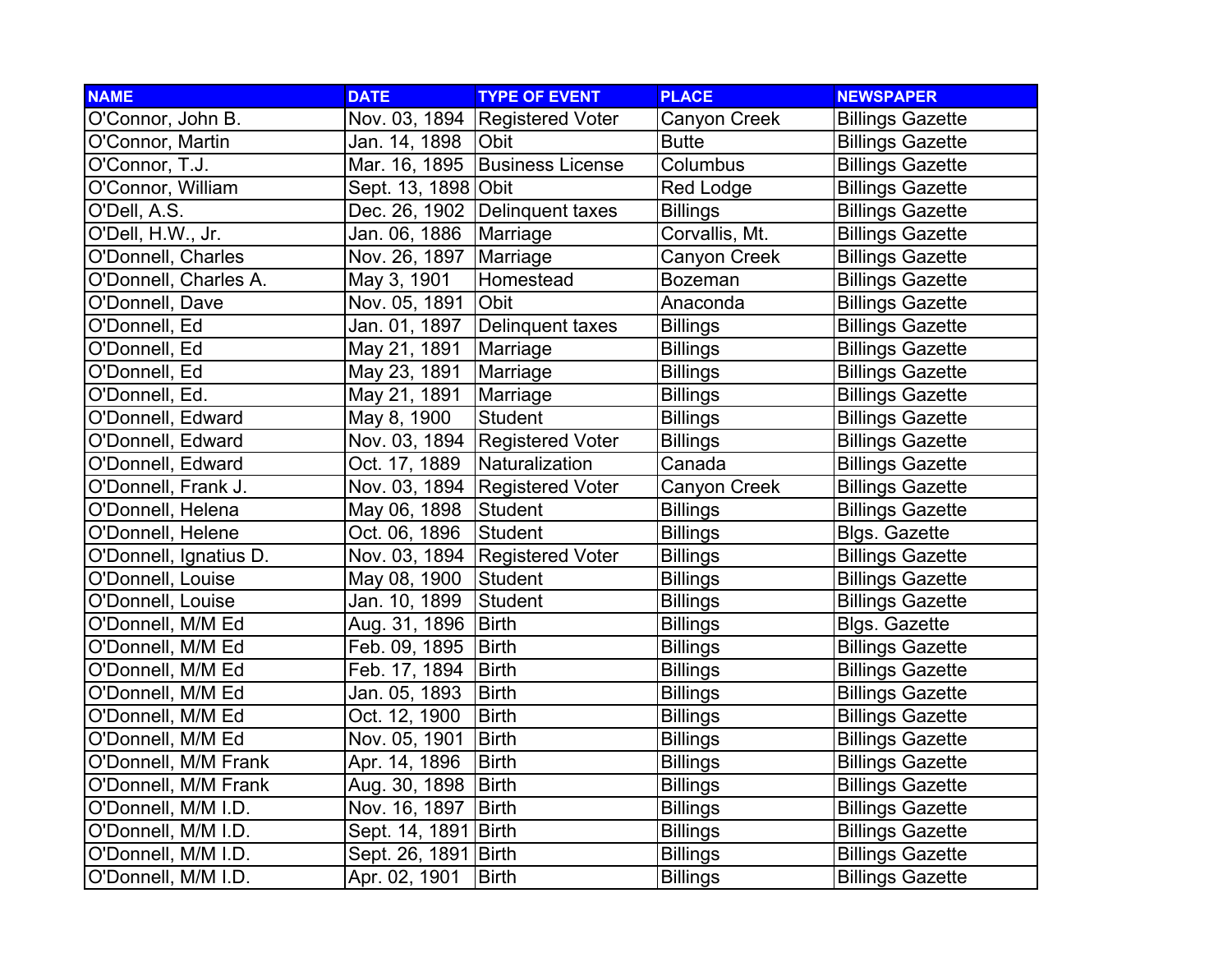| <b>NAME</b>                 | <b>DATE</b>            | <b>TYPE OF EVENT</b>           | <b>PLACE</b>    | <b>NEWSPAPER</b>        |
|-----------------------------|------------------------|--------------------------------|-----------------|-------------------------|
| O'Donnell, Margaret (child) | Jul. 19, 1901          | Obit                           | <b>Billings</b> | <b>Billings Gazette</b> |
| O'Donnell, Mrs. Charles     | Nov. 17, 1885          | Obit                           | Walkerville     | <b>Billings Gazette</b> |
| O'Donnell, Pat              | May 15, 1900           | <b>Obit</b>                    | <b>Billings</b> | <b>Billings Gazette</b> |
| Oelker & Richardson         | Dec. 15, 1892          | <b>Business License</b>        | <b>Billings</b> | <b>Billings Gazette</b> |
| Oelrich, August             | Aug. 06, 1901          | Marriage                       | <b>Billings</b> | <b>Billings Gazette</b> |
| O'Fallon, Mr.               | July 17, 1884          | Obit                           | Lewistown       | <b>Billings Gazette</b> |
| Ogden, Lida H.              | Feb. 06, 1892          | Marriage                       | <b>Billings</b> | <b>Billings Gazette</b> |
| Ogle, W.H.                  | Apr. 28, 1894          | Obit                           | <b>Belgrade</b> | <b>Billings Gazette</b> |
| Oglesby, B.E.               | Jan. 03, 1902          | Delinquent taxes               | <b>Billings</b> | <b>Billings Gazette</b> |
| O'Grady, G.                 | June 17, 1902          | <b>Business license</b>        | <b>Billings</b> | <b>Billings Gazette</b> |
| O'Grady, G.                 | Dec. 13, 1901          | <b>Business license</b>        | <b>Billings</b> | <b>Billings Gazette</b> |
| O'Hern, John                | Nov. 03, 1894          | <b>Registered Voter</b>        | <b>Billings</b> | <b>Billings Gazette</b> |
| O'Hern, Peter               | Mar. 14, 1887          | Obit                           | Livingston      | <b>Billings Gazette</b> |
| O'Hern, William             | Dec. 10, 1891          | Obit                           | <b>Billings</b> | <b>Billings Gazette</b> |
| O'Hern, William             | Dec. 12, 1891          | Obit                           | <b>Billings</b> | <b>Billings Gazette</b> |
| Ohland & Mann               |                        | June 16, 1892 Business License | <b>Billings</b> | <b>Billings Gazette</b> |
| Ohland, Annie               | Dec. 02, 1893 Marriage |                                | <b>Billings</b> | <b>Billings Gazette</b> |
| Ohland, Emma                | Jan. 05, 1895          | Student                        | <b>Billings</b> | <b>Billings Gazette</b> |
| Ohland, Emma                | Jan. 22, 1891          | <b>Student</b>                 | <b>Billings</b> | <b>Billings Gazette</b> |
| Ohland, Emma                | Mar. 03, 1894          | Student                        | <b>Billings</b> | <b>Billings Gazette</b> |
| Ohland, Emma                | May 6, 1896            | Student                        | <b>Billings</b> | <b>Billings Gazette</b> |
| Ohland, Emma                | Nov. 11, 1893          | Student                        | <b>Billings</b> | <b>Billings Gazette</b> |
| Ohland, Emma                | Oct. 06, 1896          | Student                        | <b>Billings</b> | <b>Blgs. Gazette</b>    |
| Ohland, Emma                | Oct. 12, 1895          | Student                        | <b>Billings</b> | <b>Billings Gazette</b> |
| Ohland, Emma                | Oct. 20, 1892          | Student                        | <b>Billings</b> | <b>Billings Gazette</b> |
| Ohland, Emma                | Dec. 27, 1901          | Marriage                       | Aldridge, Mt.   | <b>Billings Gazette</b> |
| Ohland, Henry               | Feb. 10, 1894          | Student                        | <b>Billings</b> | <b>Billings Gazette</b> |
| Ohland, Henry               | Feb. 18, 1892          | Student                        | <b>Billings</b> | <b>Billings Gazette</b> |
| Ohland, Henry               | Jan. 19, 1893          | Student                        | <b>Billings</b> | <b>Billings Gazette</b> |
| Ohland, Henry               | Jan. 22, 1891          | <b>Student</b>                 | <b>Billings</b> | <b>Billings Gazette</b> |
| Ohland, Lena                | May 8, 1900            | Student                        | <b>Billings</b> | <b>Billings Gazette</b> |
| Ohland, Lena                | Feb. 10, 1894          | Student                        | <b>Billings</b> | <b>Billings Gazette</b> |
| Ohland, Lena                | Jan. 05, 1895          | Student                        | <b>Billings</b> | <b>Billings Gazette</b> |
| Ohland, Lena                | Jan. 22, 1891          | Student                        | <b>Billings</b> | <b>Billings Gazette</b> |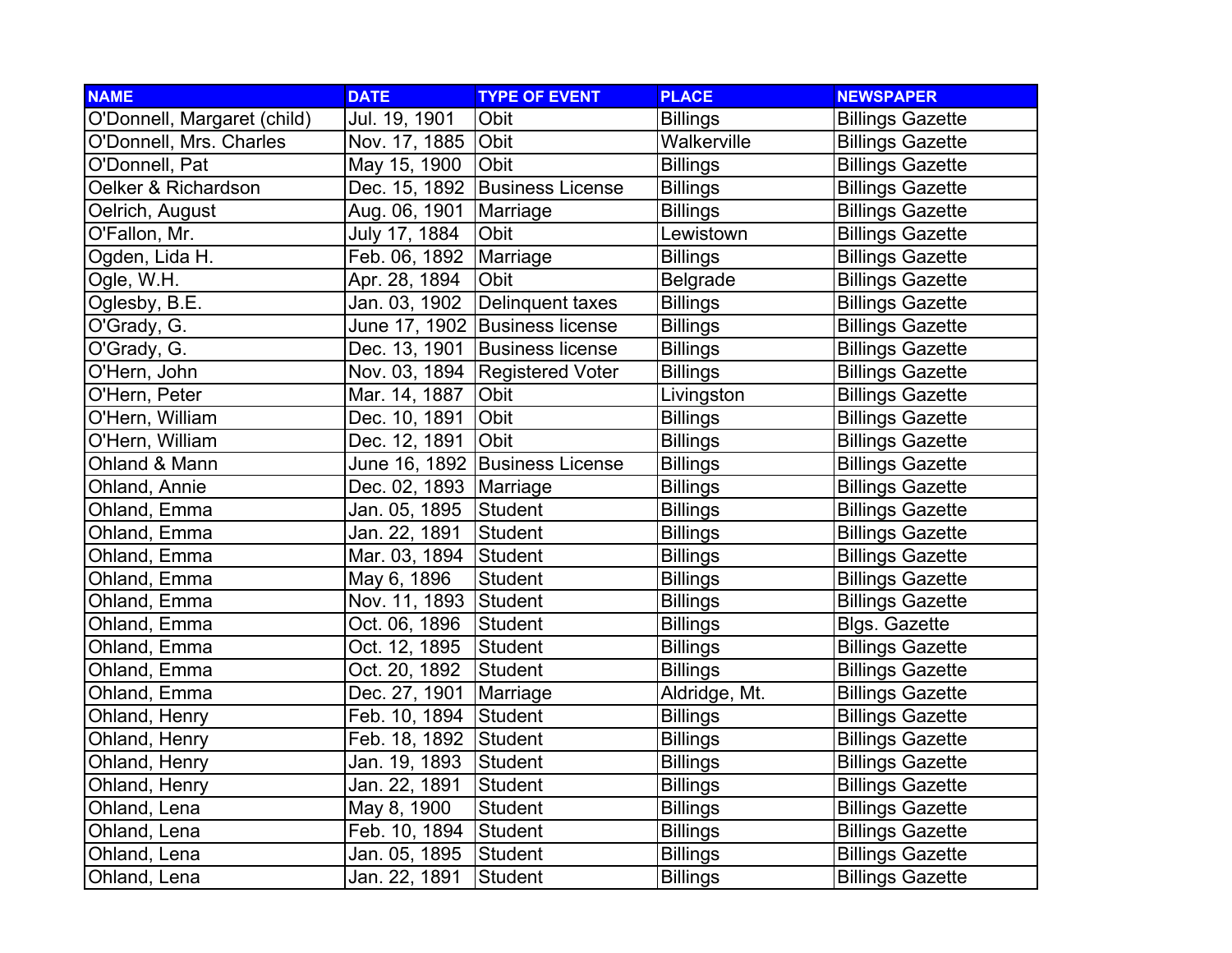| <b>NAME</b>            | <b>DATE</b>           | <b>TYPE OF EVENT</b>            | <b>PLACE</b>         | <b>NEWSPAPER</b>        |
|------------------------|-----------------------|---------------------------------|----------------------|-------------------------|
| Ohland, Lena           | May 6, 1896           | <b>Student</b>                  | <b>Billings</b>      | <b>Billings Gazette</b> |
| Ohland, Lena           | Nov. 11, 1893 Student |                                 | <b>Billings</b>      | <b>Billings Gazette</b> |
| Ohland, Lena           | Oct. 05, 1900         | Student                         | <b>Billings</b>      | <b>Billings Gazette</b> |
| Ohland, Lena           | Oct. 06, 1896         | Student                         | <b>Billings</b>      | <b>Blgs. Gazette</b>    |
| Ohland, Lena           | Oct. 12, 1895         | Student                         | <b>Billings</b>      | <b>Billings Gazette</b> |
| Ohland, Lena           | Oct. 20, 1892         | <b>Student</b>                  | <b>Billings</b>      | <b>Billings Gazette</b> |
| Ohland, Mary           | Oct. 31, 1889         | Marriage                        | <b>Billings</b>      | <b>Billings Gazette</b> |
| Ohland, Sophia         | Dec. 25, 1890         | Student                         | <b>Billings</b>      | <b>Billings Gazette</b> |
| Ohlendorf, M/M Frank   | Nov. 20, 1900         | <b>Birth</b>                    | <b>Billings</b>      | <b>Billings Gazette</b> |
| O'Kelley, J.H.         | Dec. 12, 1902         | Obit                            | Livingston           | <b>Billings Gazette</b> |
| Old Dog                | July 30, 1891         | Obit                            |                      | <b>Billings Gazette</b> |
| Olden, Joe             | Oct. 20, 1887         | Obit                            | <b>Bundy's Ferry</b> | <b>Billings Gazette</b> |
| Olden, Joe             | Oct. 21, 1887         | Obit                            | <b>Billings</b>      | <b>Billings Gazette</b> |
| Oldess, Jersey         | Feb. 15, 1887         | Obit                            | Wyoming              | <b>Billings Gazette</b> |
| O'Leary, Humphrey      | Nov. 03, 1894         | <b>Registered Voter</b>         | <b>Billings</b>      | <b>Billings Gazette</b> |
| Oleson, Alec           | Jan. 03, 1902         | Delinquent taxes                | <b>Billings</b>      | <b>Billings Gazette</b> |
| Oleson, Fred           | July 29, 1902         | Marriage                        | <b>Big Timber</b>    | <b>Billings Gazette</b> |
| Oleson, Olaves         | Nov. 27, 1885         | Marriage                        |                      | <b>Billings Gazette</b> |
| Oleson, Peter          | Aug. 31, 1895         | Obit                            | <b>Wickes</b>        | <b>Billings Gazette</b> |
| <b>Oliver Musicale</b> |                       | Sept. 16, 1893 Business License | <b>Billings</b>      | <b>Billings Gazette</b> |
| Oliver, Mr.            | Aug. 01, 1889         | Obit                            | <b>Stillwater</b>    | <b>Billings Gazette</b> |
| Olmstead, John         | Oct. 06, 1896         | Student                         | <b>Billings</b>      | <b>Blgs. Gazette</b>    |
| Olmstead, John         | Oct. 12, 1895         | <b>Student</b>                  | <b>Billings</b>      | <b>Billings Gazette</b> |
| Olsen, Ingeborg        | Jan. 13, 1899         | Marriage                        | Oakdale, N.D.        | <b>Billings Gazette</b> |
| Olson, Andrew          | June 24, 1898         | Marriage                        | <b>Billings</b>      | <b>Billings Gazette</b> |
| Olson, Axel            | Dec. 24, 1897         | Delinquent taxes                | <b>Billings</b>      | <b>Billings Gazette</b> |
| Olson, Nelson          | May 26, 1899          | Obit                            | <b>Billings</b>      | <b>Billings Gazette</b> |
| Olson, Sydney G.       | Dec. 09, 1898         | Obit                            | Livingston           | <b>Billings Gazette</b> |
| O'Malley, Dick         | Nov. 25, 1893         | Obit                            | Wilsey               | <b>Billings Gazette</b> |
| O'Mara, Frank          | Apr. 12, 1901         | Obit                            | <b>Billings</b>      | <b>Billings Gazette</b> |
| O'Mara, J.F.           | Apr. 19, 1901         | Marriage                        | Sheridan, WY         | <b>Billings Gazette</b> |
| O'Mara, James          | Apr. 16, 1901         | Marriage                        | Sheridan, WY         | <b>Billings Gazette</b> |
| Omstead, Lulie E.      | Jan. 01, 1897         | Delinquent taxes                | <b>Billings</b>      | <b>Billings Gazette</b> |
| O'Neal, Charles        | Dec. 28, 1900         | Delinquent taxes                | <b>Billings</b>      | <b>Billings Gazette</b> |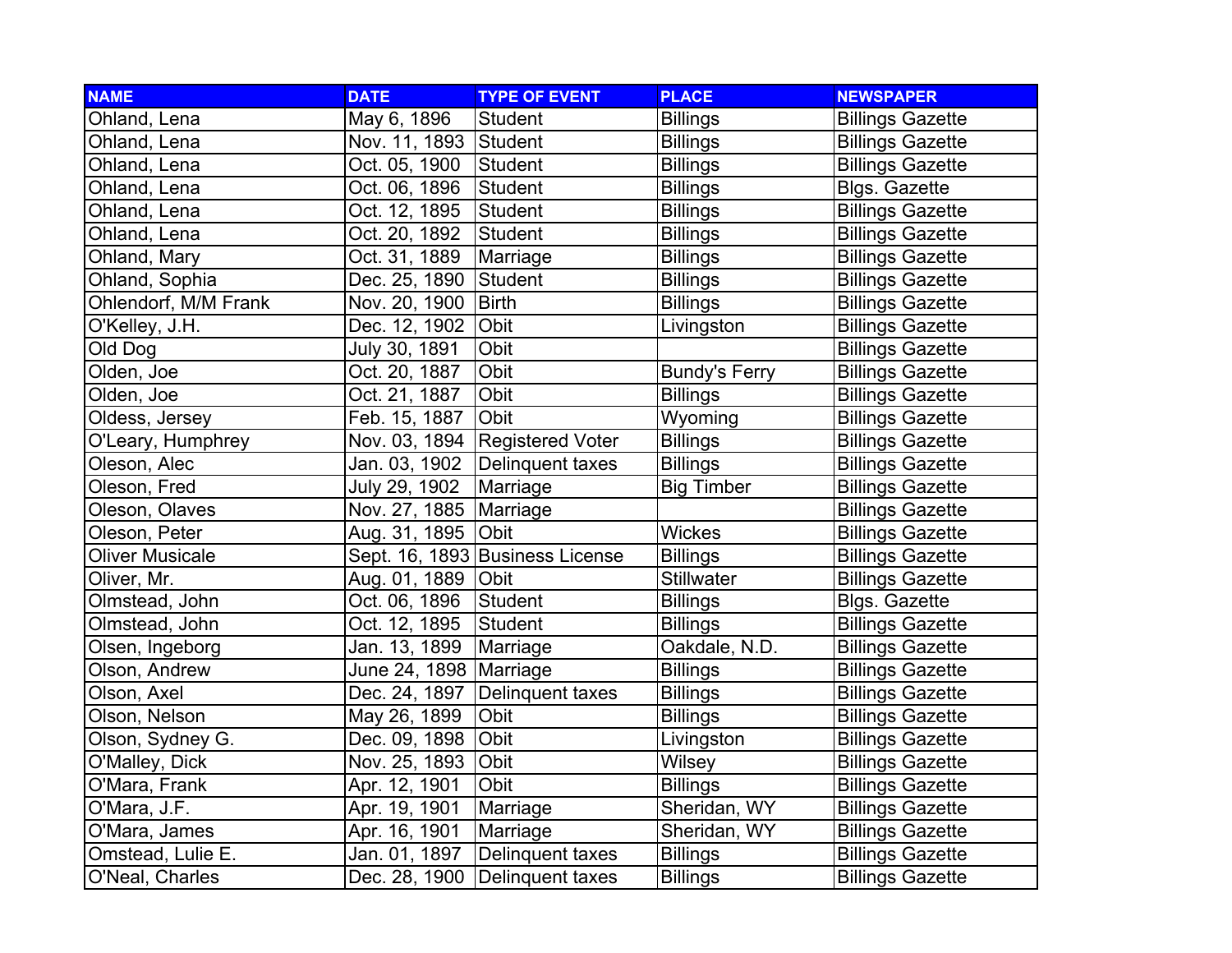| <b>NAME</b>          | <b>DATE</b>            | <b>TYPE OF EVENT</b>           | <b>PLACE</b>       | <b>NEWSPAPER</b>        |
|----------------------|------------------------|--------------------------------|--------------------|-------------------------|
| O'Neal, Charles      | Jan. 03, 1902          | Delinquent taxes               | <b>Billings</b>    | <b>Billings Gazette</b> |
| O'Neal, Ida          | Feb. 18, 1892 Student  |                                | <b>Billings</b>    | <b>Billings Gazette</b> |
| O'Neal, John         |                        | Dec. 28, 1900 Delinquent taxes | <b>Billings</b>    | <b>Billings Gazette</b> |
| O'Neal, M/M Charles  | July 14, 1894          | Marriage                       | <b>Huntley</b>     | <b>Billings Gazette</b> |
| O'Neal, Mrs. Nellie  | Mar. 08, 1901          | Obit                           | Toluca             | <b>Billings Gazette</b> |
| O'Neill, Charles     | Dec. 30, 1898          | Delinquent taxes               | <b>Billings</b>    | <b>Billings Gazette</b> |
| O'Neill, Charles     | Jan. 06, 1899          | <b>Delinquent taxes</b>        | <b>Billings</b>    | <b>Billings Gazette</b> |
| O'Neill, Henry       | June 16, 1885          | <b>Obit</b>                    | New London, Ct.    | <b>Billings Gazette</b> |
| O'Neill, Ida         | Oct. 08, 1891          | Student                        | <b>Billings</b>    | <b>Billings Gazette</b> |
| O'Neill, Jack        | Dec. 21, 1895          | <b>Obit</b>                    | <b>Billings</b>    | <b>Billings Gazette</b> |
| O'Neill, James       | Nov. 03, 1894          | <b>Registered Voter</b>        | <b>Billings</b>    | <b>Billings Gazette</b> |
| O'Neill, James       | Oct. 24, 1894          | Naturalization                 | <b>Billings</b>    | <b>Billings Gazette</b> |
| O'Neill, Lizzie      | Nov. 16, 1895          | Marriage                       | Helena             | <b>Billings Gazette</b> |
| O'Neill, M/M Charles | June 06, 1889          | <b>Birth</b>                   | Huntley            | <b>Billings Gazette</b> |
| O'Neill, Mr.         | Dec. 26, 1889          | Obit                           | <b>Butte</b>       | <b>Billings Gazette</b> |
| Onstatt, James       |                        | Dec. 15, 1892 Business License | <b>Billings</b>    | <b>Billings Gazette</b> |
| Onstatt, James       | Mar. 17, 1894          | <b>Business License</b>        | Park City          | <b>Billings Gazette</b> |
| Onstott, James       | Mar. 16, 1893          | <b>Business License</b>        | Park City          | <b>Billings Gazette</b> |
| Onstott, James       | Mar. 16, 1895          | <b>Business License</b>        | Park City          | <b>Billings Gazette</b> |
| Opheim, Mr.          | Apr. 12, 1898          | <b>Obit</b>                    | <b>Great Falls</b> | <b>Billings Gazette</b> |
| Orcutt, Charles H.   | Dec. 20, 1901          | Marriage                       | <b>Billings</b>    | <b>Billings Gazette</b> |
| Orcutt, Charles H.   | Dec. 28, 1900          | Delinquent taxes               | <b>Billings</b>    | <b>Billings Gazette</b> |
| Ordway, William      | Nov. 20, 1900          | Marriage                       | Leavenworth, KS    | <b>Billings Gazette</b> |
| O'Rourke, Ellen      | June 24, 1902 Marriage |                                | <b>Red Lodge</b>   | <b>Billings Gazette</b> |
| O'Rourke, Margaret   | Jun. 21, 1901          | Marriage                       | <b>Billings</b>    | <b>Billings Gazette</b> |
| O'Rourke, T.J.       | June 4, 1901           | <b>Business license</b>        | <b>Billings</b>    | <b>Billings Gazette</b> |
| Orr, John            | Aug. 12, 1893          | Marriage                       | Glendive           | <b>Billings Gazette</b> |
| Orr, Newton          | Nov. 16, 1885          | Marriage                       | Beaverhead Vly.    | <b>Billings Gazette</b> |
| Orr, William         | Jan. 19, 1895          | Obit                           | <b>Butte</b>       | <b>Billings Gazette</b> |
| Orrick, J.C.         | Jan. 03, 1902          | Delinquent taxes               | <b>Billings</b>    | <b>Billings Gazette</b> |
| Orrick, Nella L.     | Nov. 24, 1899          | Marriage                       | Omaha              | <b>Billings Gazette</b> |
| Orschel, Isaac       | Mar. 02                | Marriage                       |                    | <b>Billings Gazette</b> |
| Orso, Michael        | Sept. 21, 1897 Divorce |                                | <b>Billings</b>    | <b>Billings Gazette</b> |
| Orton, John          | May 11, 1900           | Obit                           | Columbus           | <b>Billings Gazette</b> |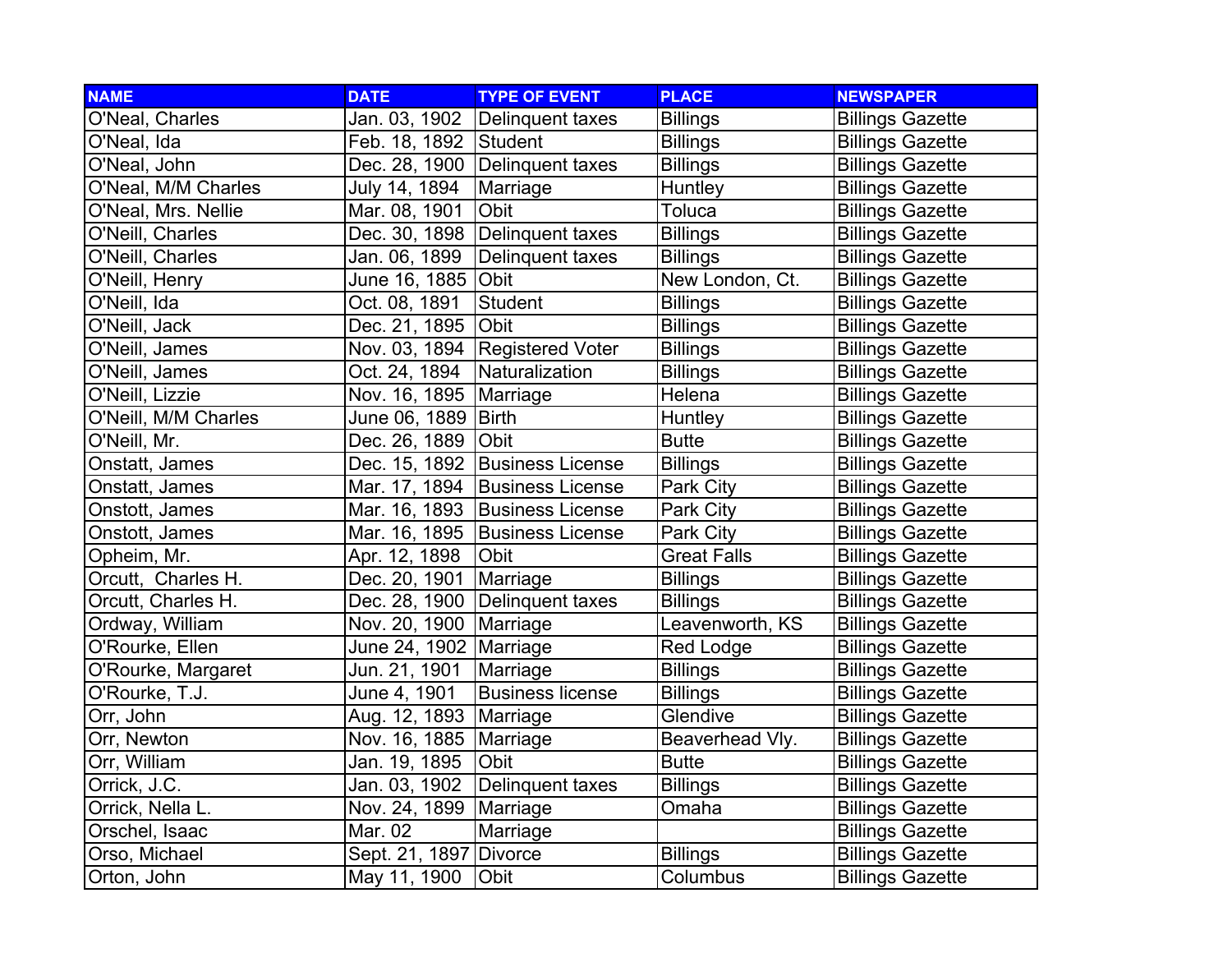| <b>NAME</b>                 | <b>DATE</b>                   | <b>TYPE OF EVENT</b>             | <b>PLACE</b>     | <b>NEWSPAPER</b>        |
|-----------------------------|-------------------------------|----------------------------------|------------------|-------------------------|
| Osborne, Grace              | Nov. 10, 1894                 | Student                          | <b>Billings</b>  | <b>Billings Gazette</b> |
| Osher, Nelson               | Oct. 19, 1900                 | Marriage                         | Lovell, Wy.      | <b>Billings Gazette</b> |
| Osmers, Henry               | Oct. 15, 1892                 | Naturalization                   | <b>Billings</b>  | <b>Billings Gazette</b> |
| Osmers, Henry               | Sept. 01, 1892 Homestead      |                                  | Lewistown        | <b>Billings Gazette</b> |
| Osmers, Henry               | Sept. 29, 1892 Naturalization |                                  | <b>Billings</b>  | <b>Billings Gazette</b> |
| Osmun, Dr. W.F.H.           | Mar. 16, 1893                 | <b>Business License</b>          | <b>Billings</b>  | <b>Billings Gazette</b> |
| Ostrander, Alonzo           |                               | Dec. 30, 1898   Delinquent taxes | <b>Billings</b>  | <b>Billings Gazette</b> |
| Ostrander, Alonzo           | Jan. 06, 1899                 | Delinquent taxes                 | <b>Billings</b>  | <b>Billings Gazette</b> |
| Ostrander, Alonzo           | July 17, 1890                 | Marriage                         | White Sulphur Sp | <b>Billings Gazette</b> |
| Ostrander, Alonzo           | Nov. 16, 1900                 | <b>Divorce</b>                   | <b>Billings</b>  | <b>Billings Gazette</b> |
| Ostrander, Alonzo           | Oct. 26, 1900                 | <b>Divorce</b>                   | <b>Billings</b>  | <b>Billings Gazette</b> |
| Ostrander, Alonzo           | Jan. 03, 1902                 | Delinquent taxes                 | <b>Billings</b>  | <b>Billings Gazette</b> |
| Ostrander, Elizabeth        | Jan. 01, 1897                 | Delinquent taxes                 | <b>Billings</b>  | <b>Billings Gazette</b> |
| Ostrander, Elizabeth        | Nov. 16, 1900                 | <b>Divorce</b>                   | <b>Billings</b>  | <b>Billings Gazette</b> |
| Ostrander, Elizabeth        | Oct. 26, 1900                 | Divorce                          | <b>Billings</b>  | <b>Billings Gazette</b> |
| Ostrander, Miss             | Mar. 28, 1889                 | Obit                             | <b>Billings</b>  | <b>Billings Gazette</b> |
| Otis, Ora                   | Dec. 26, 1902                 | Delinquent taxes                 | <b>Billings</b>  | <b>Billings Gazette</b> |
| Otis, Ora                   | Jan. 03, 1902                 | Delinquent taxes                 | <b>Billings</b>  | <b>Billings Gazette</b> |
| Otis, S.P.                  | Dec. 26, 1902                 | Delinquent taxes                 | <b>Billings</b>  | <b>Billings Gazette</b> |
| Ott, Julius                 | June 18, 1891                 | Obit                             | <b>Bozeman</b>   | <b>Billings Gazette</b> |
| Ottrey, Ernest              | Apr. 05, 1901                 | Obit                             | <b>Billings</b>  | <b>Billings Gazette</b> |
| Oullette, Adam              | Nov. 27, 1885                 | Marriage                         | Missoula         | <b>Billings Gazette</b> |
| Over, Charles B.            | May 23, 1902                  | Marriage                         | Helena           | <b>Billings Gazette</b> |
| Overholt, Mary              | Mar. 27, 1900                 | Marriage                         | Akron, Oh.       | <b>Billings Gazette</b> |
| Overhuls, Thomas C.         | May 3, 1901                   | Marriage                         | Graycliff        | <b>Billings Gazette</b> |
| Overhuls, Thomas C.         | May 7, 1901                   | Marriage                         | <b>Billings</b>  | <b>Billings Gazette</b> |
| Overman, Charles            | Nov. 03, 1894                 | <b>Registered Voter</b>          | <b>Billings</b>  | <b>Billings Gazette</b> |
| Overturf, M/M Jacob (child) | Aug. 31, 1895                 | Obit                             | Darby            | <b>Billings Gazette</b> |
| Ovren, Arthur               | Apr. 06, 1893                 | Student                          | <b>Billings</b>  | <b>Billings Gazette</b> |
| Ovren, Arthur               | Mar. 31, 1894                 | Student                          | <b>Billings</b>  | <b>Billings Gazette</b> |
| Ovren, Arthur               | Oct. 05, 1900                 | Student                          | <b>Billings</b>  | <b>Billings Gazette</b> |
| Ovren, Arthur               | Oct. 08, 1891                 | Student                          | <b>Billings</b>  | <b>Billings Gazette</b> |
| Ovren, Charles              | Dec. 30, 1898                 | Delinquent taxes                 | <b>Billings</b>  | <b>Billings Gazette</b> |
| Ovren, Charles              | Jan. 06, 1899                 | Delinquent taxes                 | <b>Billings</b>  | <b>Billings Gazette</b> |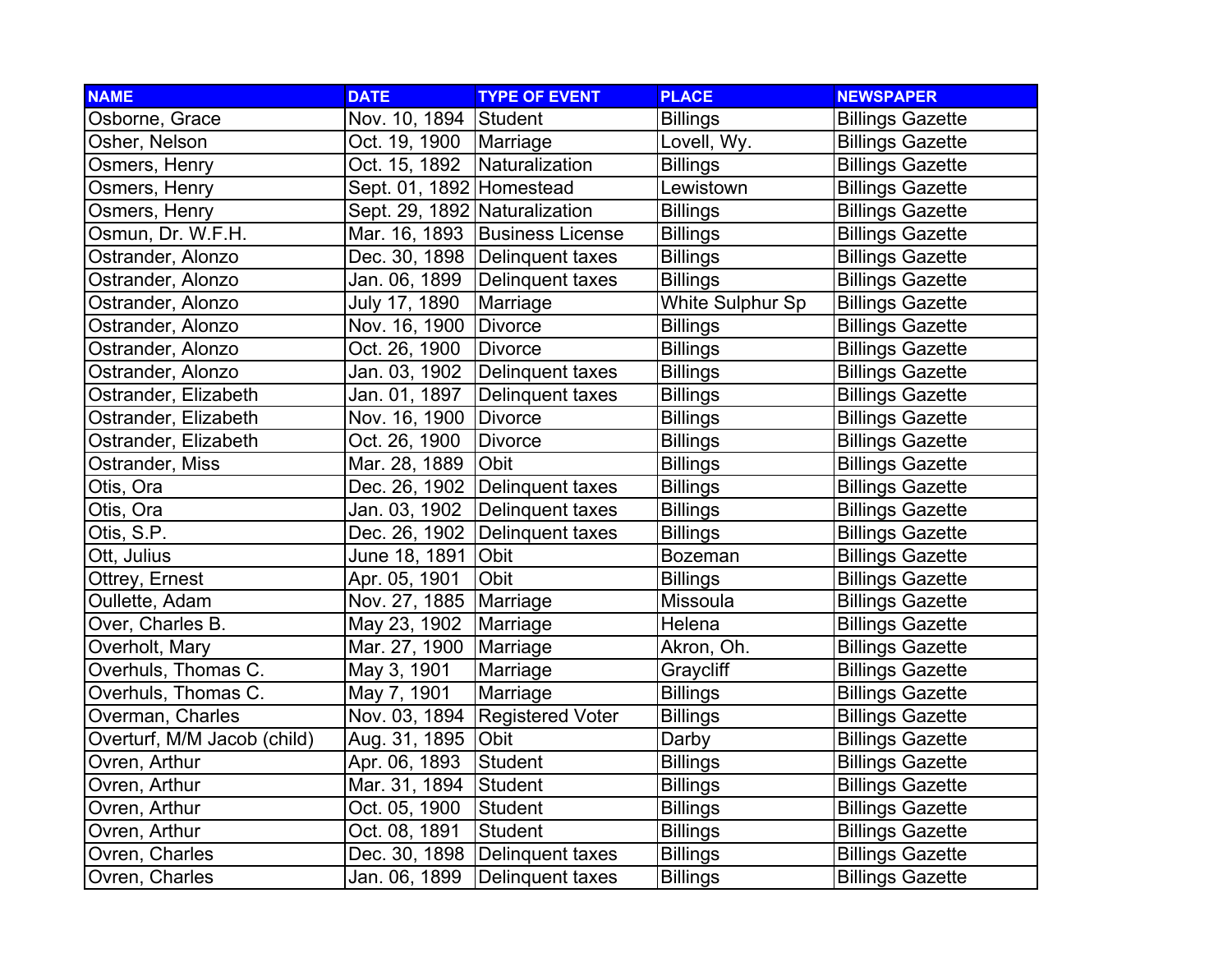| <b>NAME</b>       | <b>DATE</b>           | <b>TYPE OF EVENT</b>    | <b>PLACE</b>       | <b>NEWSPAPER</b>        |
|-------------------|-----------------------|-------------------------|--------------------|-------------------------|
| Ovren, Charles    | Mar. 16, 1893         | <b>Business License</b> | <b>Billings</b>    | <b>Billings Gazette</b> |
| Ovren, Charlie    | Mar. 19, 1891 Student |                         | <b>Billings</b>    | <b>Billings Gazette</b> |
| Ovren, P.         | Jan. 01, 1897         | Delinquent taxes        | <b>Billings</b>    | <b>Billings Gazette</b> |
| Ovren, Peter      | Nov. 03, 1894         | <b>Registered Voter</b> | <b>Billings</b>    | <b>Billings Gazette</b> |
| Ovren, Peter      | Oct. 19, 1895         | Taxpayer                | <b>Billings</b>    | <b>Billings Gazette</b> |
| Ovren, Teadore    | Mar. 19, 1891         | Student                 | <b>Billings</b>    | <b>Billings Gazette</b> |
| Ovren, Theodore   | Mar. 31, 1894         | Student                 | <b>Billings</b>    | <b>Billings Gazette</b> |
| Ovren, Theodore   | May 12, 1892          | Student                 | <b>Billings</b>    | <b>Billings Gazette</b> |
| Ovren, Theodore   | Nov. 11, 1893         | Student                 | <b>Billings</b>    | <b>Billings Gazette</b> |
| Owen, Florence    | May 10, 1886          | Marriage                | <b>Great Falls</b> | <b>Billings Gazette</b> |
| Owen, J.          | Mar. 17, 1892         | <b>Business License</b> | <b>Billings</b>    | <b>Billings Gazette</b> |
| Owen, William     | July 16, 1891         | Marriage                | <b>Billings</b>    | <b>Billings Gazette</b> |
| Owen, William     | July 18, 1891         | Marriage                | <b>Billings</b>    | <b>Billings Gazette</b> |
| Owens, A.A.       | Mar. 17, 1894         | <b>Business License</b> | <b>Billings</b>    | <b>Billings Gazette</b> |
| Owens, Albert T.  | Aug. 09, 1901         | Divorce                 | <b>Billings</b>    | <b>Billings Gazette</b> |
| Owens, Anna A.    | Aug. 09, 1901         | Divorce                 | <b>Billings</b>    | <b>Billings Gazette</b> |
| Owens, Arthur     | Nov. 10, 1894         | Student                 | <b>Billings</b>    | <b>Billings Gazette</b> |
| Owens, Charley    | July 17, 1884         | Obit                    | Lewistown          | <b>Billings Gazette</b> |
| Owens, Claud      | May 8, 1900           | <b>Student</b>          | <b>Billings</b>    | <b>Billings Gazette</b> |
| Owens, Claud      | Jan. 10, 1899         | Student                 | <b>Billings</b>    | <b>Billings Gazette</b> |
| Owens, Claude     | May 6, 1896           | Student                 | <b>Billings</b>    | <b>Billings Gazette</b> |
| Owens, Claude     | Oct. 12, 1895         | <b>Student</b>          | <b>Billings</b>    | <b>Billings Gazette</b> |
| Owens, Claudie    | Dec. 30, 1893         | Student                 | <b>Billings</b>    | <b>Billings Gazette</b> |
| Owens, Claudie    | Oct. 06, 1896         | Student                 | <b>Billings</b>    | <b>Blgs. Gazette</b>    |
| Owens, E.G.       | Dec. 13, 1901         | <b>Business license</b> | <b>Billings</b>    | <b>Billings Gazette</b> |
| Owens, Ed         | June 26, 1884         | Obit                    | Lavina             | <b>Billings Gazette</b> |
| Owens, Ella       | May 2, 1902           | Marriage                | <b>Billings</b>    | <b>Billings Gazette</b> |
| Owens, Erminie P. | Dec. 19, 1889         | Marriage                | Park City          | <b>Billings Gazette</b> |
| Owens, J.W.       | Dec. 28, 1900         | Delinquent taxes        | <b>Billings</b>    | <b>Billings Gazette</b> |
| Owens, Jesse      | Nov. 03, 1894         | <b>Registered Voter</b> | Billings           | <b>Billings Gazette</b> |
| Owens, John       | Jan. 01, 1897         | Delinquent taxes        | <b>Billings</b>    | <b>Billings Gazette</b> |
| Owens, John       | June 24, 1898 Obit    |                         | <b>Billings</b>    | <b>Billings Gazette</b> |
| Owens, John W.    | Nov. 03, 1894         | <b>Registered Voter</b> | <b>Billings</b>    | <b>Billings Gazette</b> |
| Owens, M/M W.E.   | June 22, 1900         | <b>Birth</b>            | <b>Billings</b>    | <b>Billings Gazette</b> |